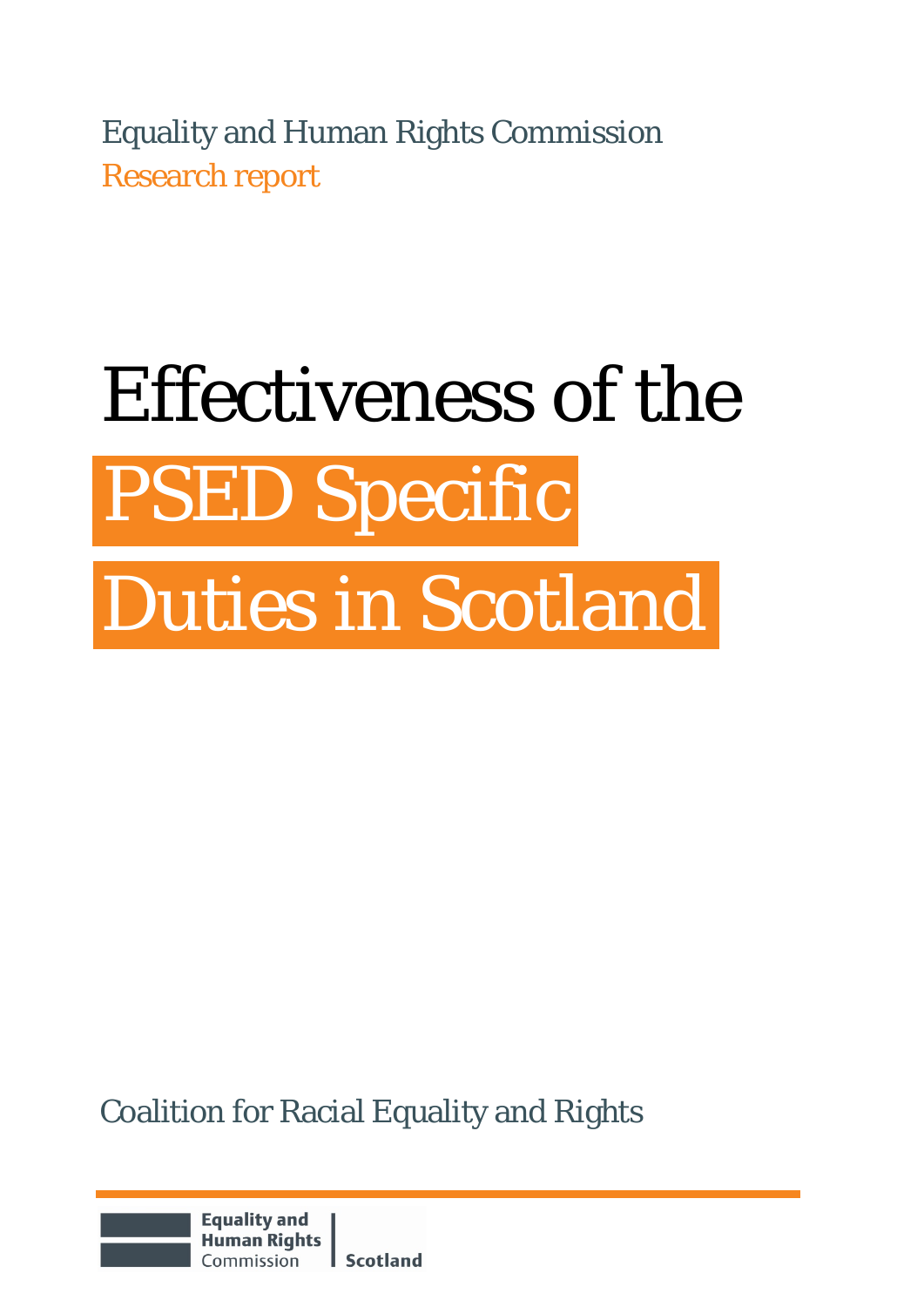# **Contents**

| 1. Introduction and background                            | $\overline{2}$ |
|-----------------------------------------------------------|----------------|
| Introduction                                              | 2              |
| Background                                                | 3              |
| 2. Change in relation to the original equality outcomes   | 5              |
| Equality outcome publications in 2013                     | 7              |
| Progress reporting in 2015 and 2017                       | 9              |
| Positive change impacting protected characteristic groups | 13             |
| Conclusions                                               | 20             |
| 3. How public authorities used evidence and involvement   | 21             |
| Evidence                                                  | 21             |
| Involvement                                               | 25             |
| Conclusions                                               | 28             |
| 4. Change in diversity of workforce composition           | 29             |
| Change in employee recruitment, development and retention | 40             |
| Use of Employee Data                                      | 42             |
| Conclusions                                               | 44             |
| 5. Change in gender pay gap                               | 45             |
| Outcomes relating to Pay Gap                              | 49             |
| Conclusions                                               | 50             |
| 6. Conclusions                                            | 51             |
| <b>Overall Conclusions</b>                                | 51             |
| Evidence of Change                                        | 52             |
| Areas for Improvement                                     | 55             |
| Appendix I - Methodology                                  | 58             |
| <b>About the Research</b>                                 | 58             |
| Change in relation to the original equality outcomes      | 58             |
| <b>Calculation of Gender Pay Gap</b>                      | 60             |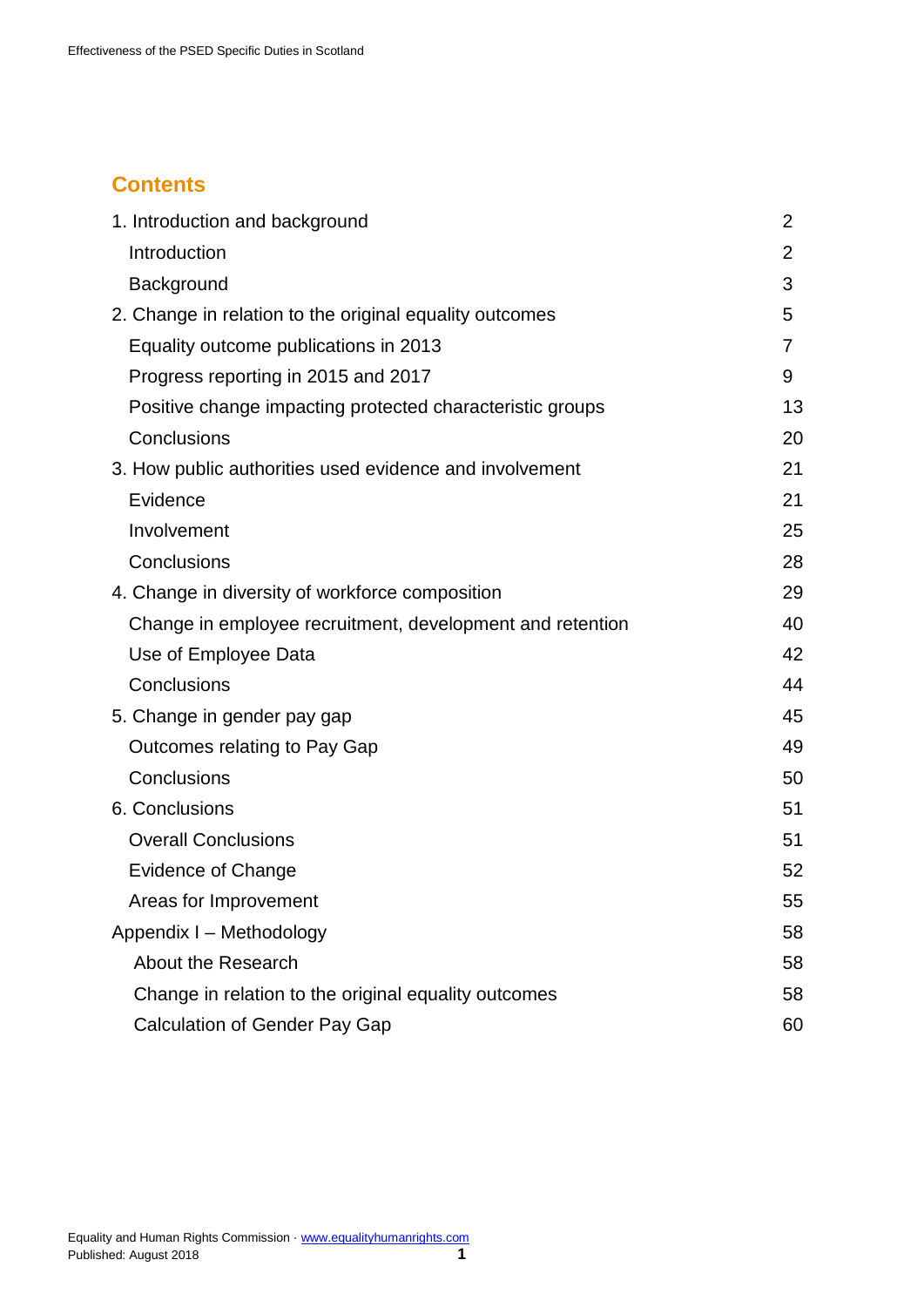# <span id="page-2-0"></span>1. Introduction and background

# <span id="page-2-1"></span>**Introduction**

This report sets out the evidence available on the change which has been produced by public authorities under the requirements of three elements of the Public Sector Equality Duties Specific Duties. The research draws on the material which listed authorities are required to publish as part of the Duties.

The Public Sector Equality Duty was introduced through the Equality Act 2010. The purpose of the Public Sector Equality Duty is to ensure that listed public authorities and those carrying out a public function consider how they can positively contribute to a more equal society through eliminating discrimination, advancing equality and fostering good relations in their day-to-day business. The purpose of the specific duties in Scotland is to help authorities in their performance of the equality duty.

A series of earlier research published by the Commission<sup>[1](#page-2-2)</sup> focused on compliance with the duties. This research builds on and complements that work, by going beyond compliance to look at the evidence of the difference that the duties have made, and how authorities have produced change for people with protected characteristics through their responses to the duties.

It provides an increased body of knowledge of the aims and effectiveness of the Public Sector Equality Duty Specific Duties in Scotland. This knowledge may inform decisions on support to authorities to maximise the impact of the duties, and to more effectively demonstrate the change that their actions have made for people with protected characteristics.

<span id="page-2-2"></span><sup>1</sup> [Measuring Up? series of reports](https://www.equalityhumanrights.com/en/public-sector-equality-duty-scotland/scotland-public-sector-equality-duty-projects/measuring) monitors listed authorities' compliance with the Equality Act (2010) (Specific Duties) (Scotland) Regulations 2012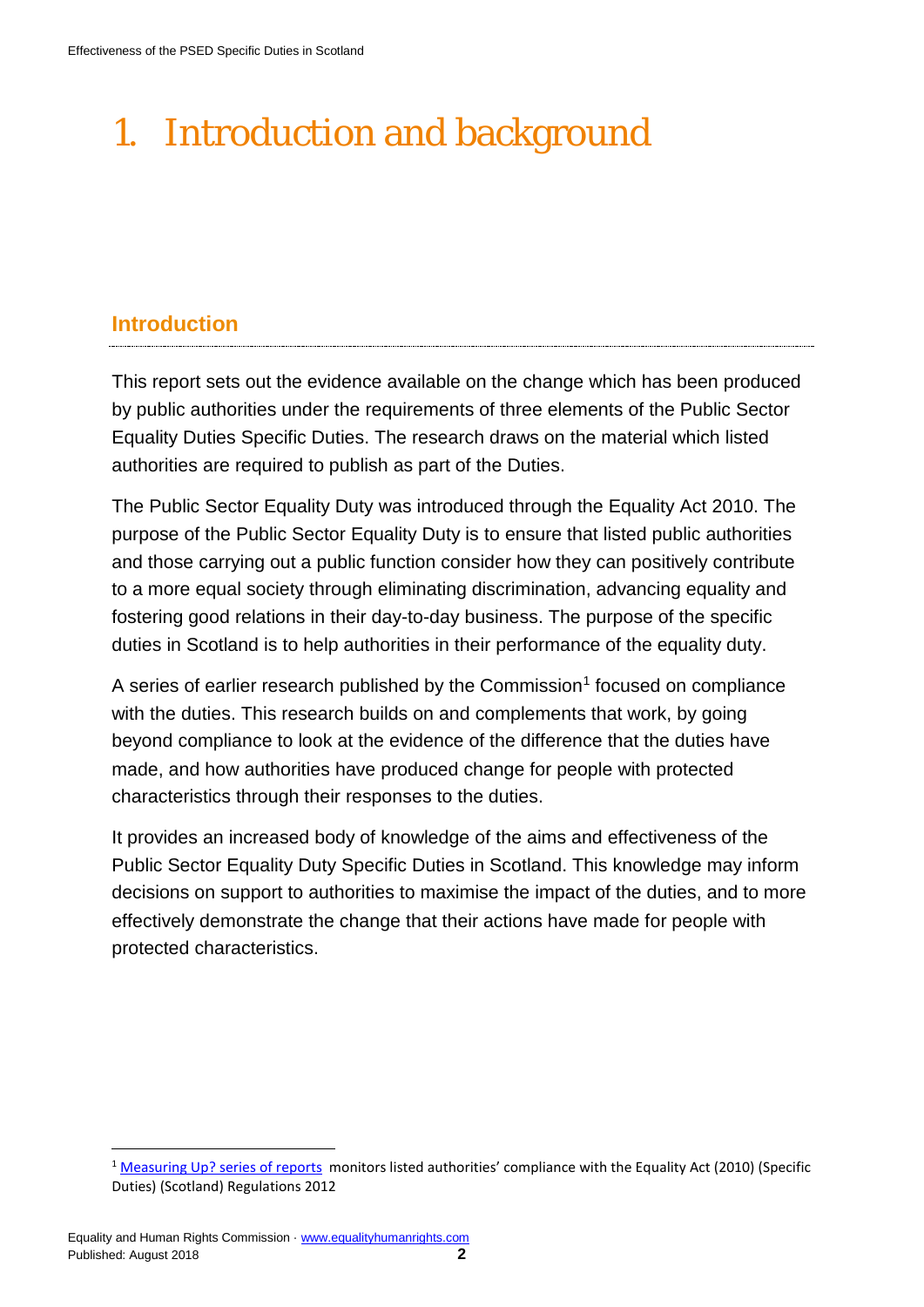# <span id="page-3-0"></span>**Background**

Since May 2013 the the Commission in Scotland has conducted 'Measuring Up?', a programme of work to monitor listed authorities' compliance with the Equality Act [2010] [Specific Duties] [Scotland] Regulations 2012. This monitoring programme has been carried out in 7 stages, each published as a report on the Commission website.

The first 4-year implementation period of the specific duties in Scotland completed in April 2017. This occasion provided an opportunity to look beyond compliance and consider the extent to which change could be identified in the reporting required by the specific duties, whether change had occurred and the impact this had.

This study was commissioned by the EHRC in 2017 to assess the extent to which three different elements of the specific duties in Scotland are delivering change, both within public authorities and for service users.

The three elements of the specific duties studied were:

- Duty to publish equality outcomes and report progress
- Duty to gather and use employee information
- Duty to publish gender pay gap information

The research examined published material to gather evidence on:

- Whether change has been achieved in relation to the original equality outcomes set in 2013
- How public authorities used a] evidence and b] involvement of people with or who share protected characteristics [in relation to outcomes]
- Whether there have been reported changes in diversity in workforce composition, recruitment, development or retention for public authorities
- Whether change has been achieved in relation to gender pay gaps between 2013 and 2017
- The extent to which outcomes relating specifically to pay gaps and employee information were developed
- The ways in which public authorities have used employee information
- Whether other stakeholders have perceived change.

The research drew mainly on the evidence available from the reports that authorities are required to publish under the three specific duties studied. While the reports from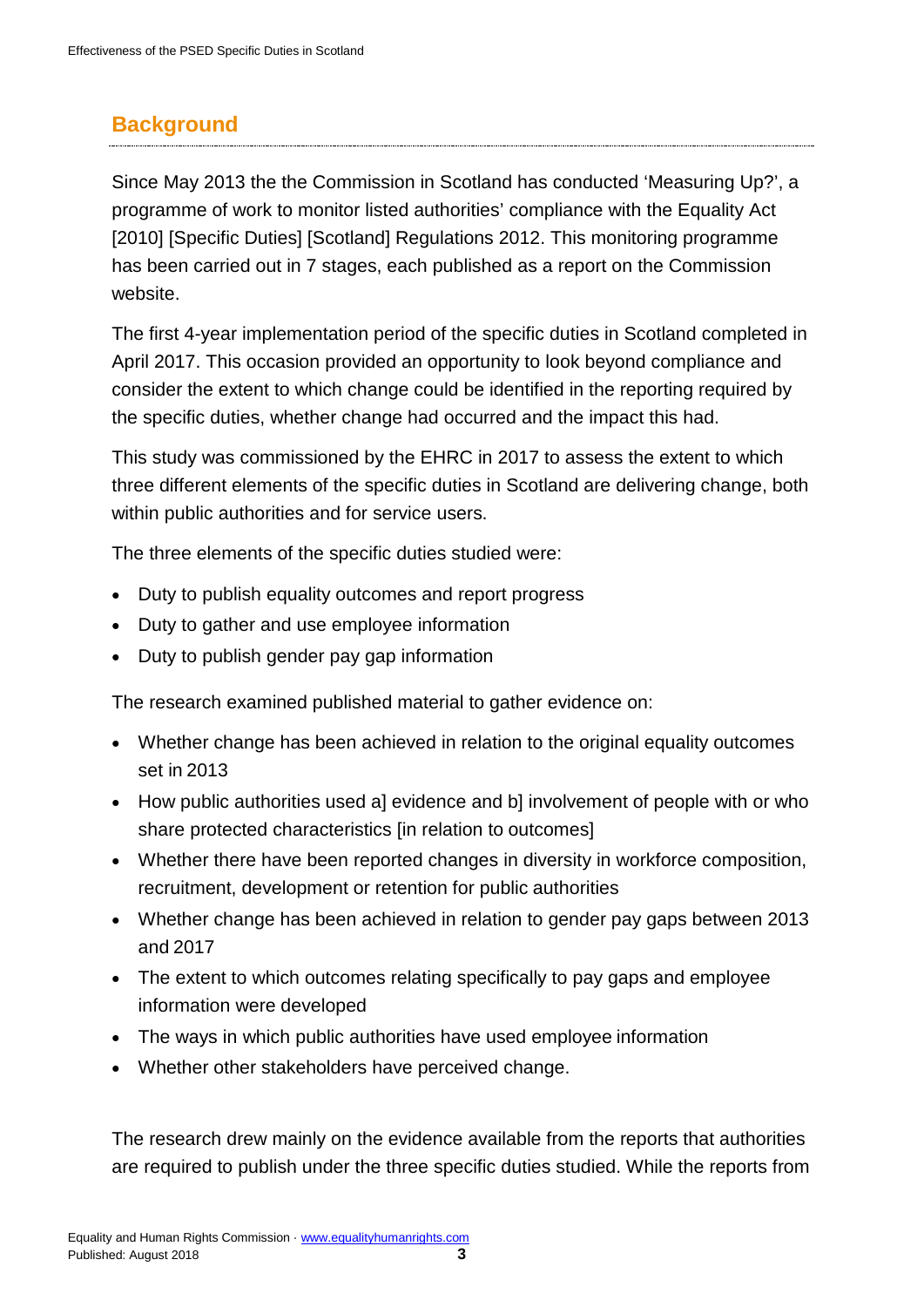other duties e.g. the duty to publish mainstreaming reports, and the duty to assess and review policies and practices, may contain other evidence on the change produced for people with protected characteristics, these were outwith the scope of this study.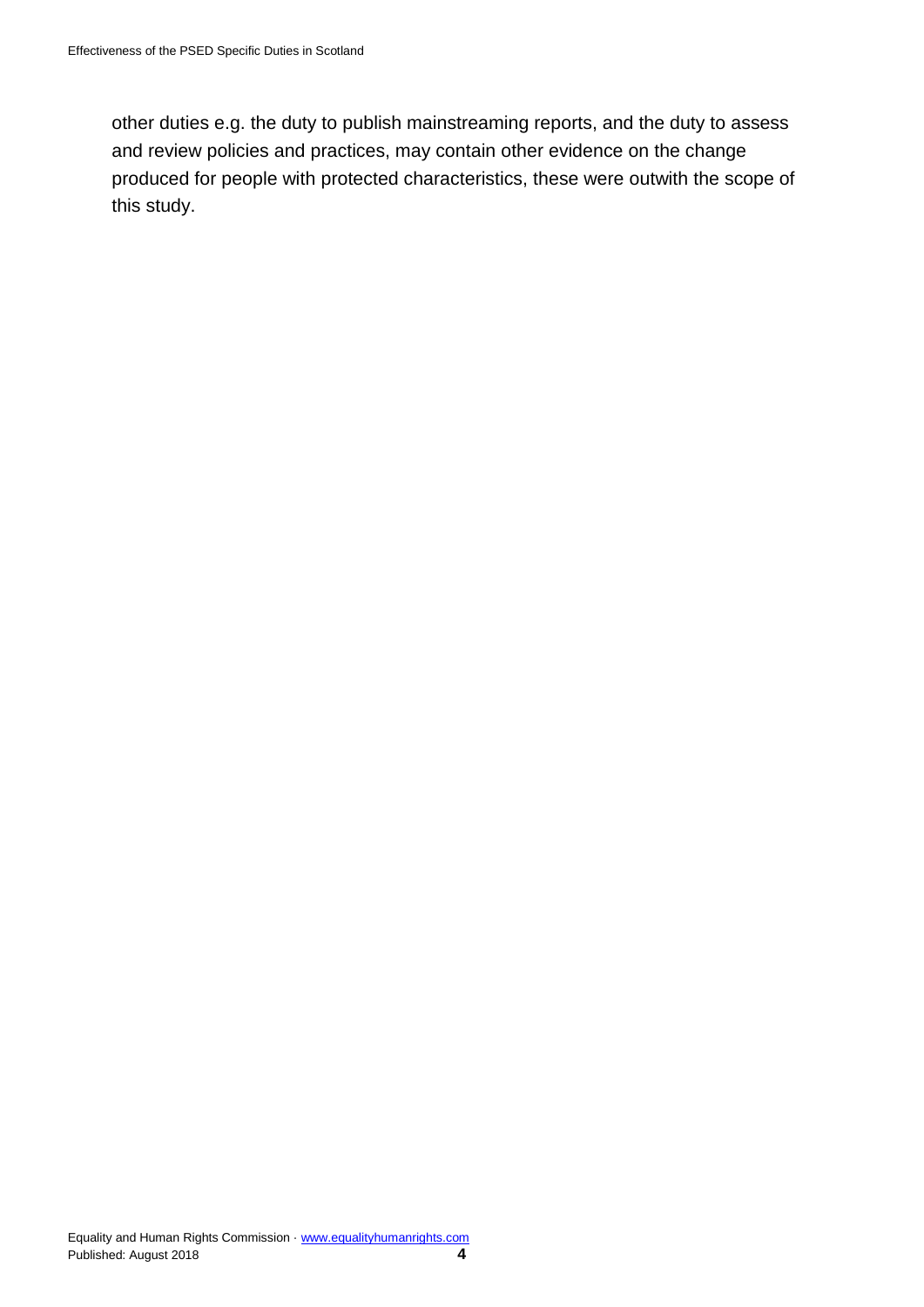# <span id="page-5-0"></span>2. Change in relation to the original equality outcomes

The specific duties require each listed authority to publish a set of equality outcomes which it considers will enable the authority to better perform the general equality duty. An authority must publish a report on the progress made to achieve its equality outcomes every two years and publish a fresh set of equality outcomes within four years of publishing its previous set.

An equality outcome is a result which the authority aims to achieve in order to further one or more of the needs in the general equality duty. By focusing on outcomes rather than objectives, this specific duty aims to bring practical, specific and identifiable improvements in the life chances of people with protected characteristics.

This element of the research aimed to assess the extent to which public authorities have demonstrated change in relation to the equality outcomes set in 2013 across the progress reports published in 2015 and 2017.

One hundred and twenty public authorities were selected and their reports examined. Of these, 40 authorities were excluded from the analysis due to to the following factors affecting comparability over the four-year cycle:

- 23 public authorities had changed their outcomes mid-cycle
- No progress report for one of the years (2015 or 2017) could be located for 14 public authorities
- 3 authorities had reported progress too inconsistently to allow comparison

The final sample which was suitable for analysis consisted of 80 public authorities. For each of the 80 public authorities, information was gathered from equality outcomes publications in 2013, 2015 and 2017, 240 reports in total. Across the 80 equality outcomes reports published in 2013, a total of 610 individual equality outcomes were studied and progress on these tracked in 2015 and 2017. For each equality outcome, the following information was recorded:

• Equality outcome details from 2013 reporting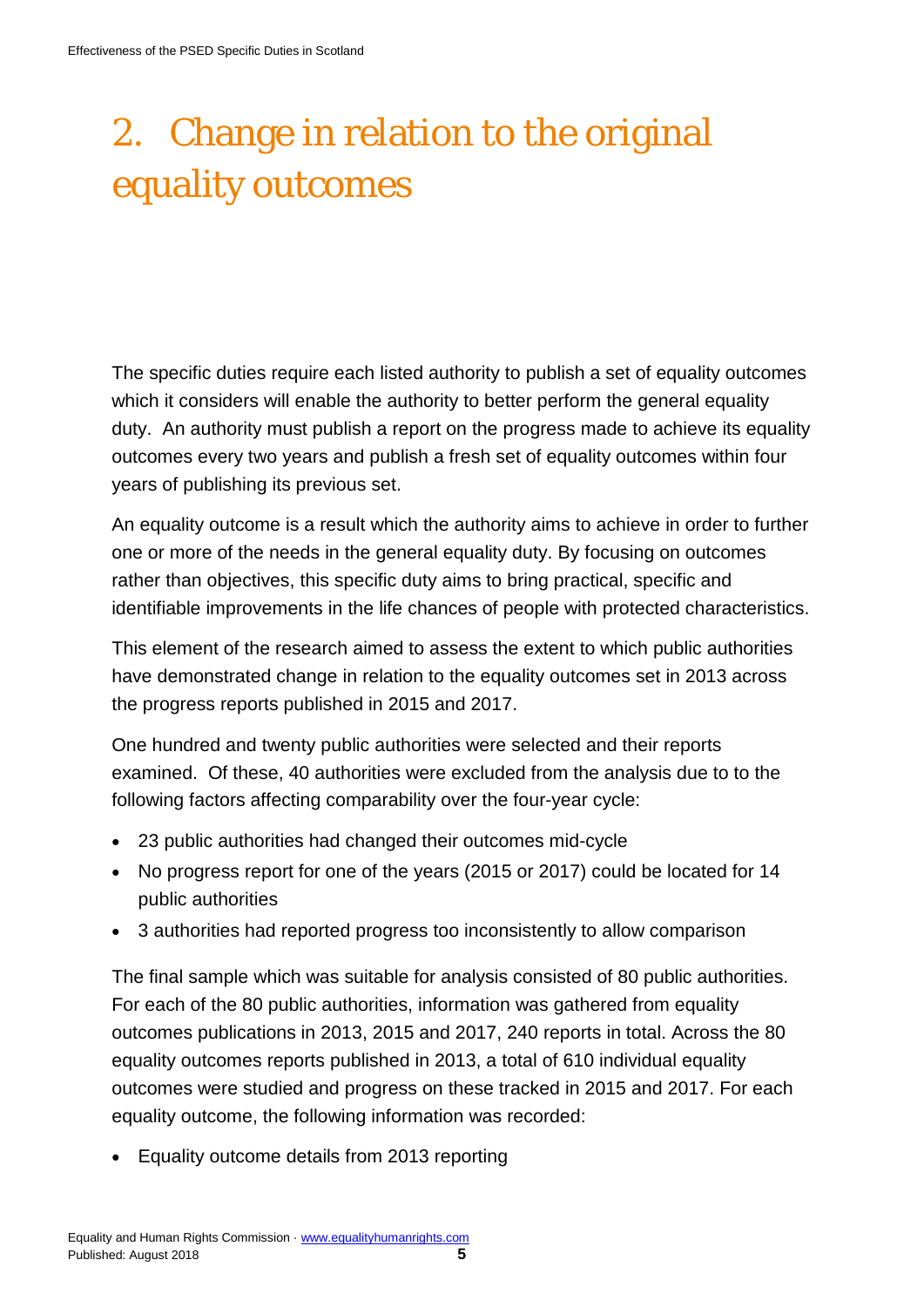- Progress recorded in 2015
- Progress recorded in 2017
- Which protected characteristic groups any demonstrable progress in 2015 or 2017 had benefitted
- Whether activity (i.e. actions or outputs) had been recorded in at least one of the progress reporting cycles
- Scores of progress on a rating scale:
	- 0 No demonstrable progress
	- 1- Limited demonstrable progress
	- 2 Moderate demonstrable progress
	- 3 Comprehensive demonstrable progress

Further information on methodology for this section of the research can be found at Appendix I.

# **Defining progress**

Commission guidance on equality outcome setting<sup>[2](#page-6-0)</sup> explains that the primary aim of equality outcome setting is to better perform the three 'needs' of the general equality duty, each of which is intended to create positive change in the lives of people with protected characteristics. To ensure this element of the research produced relevant conclusions, only positive change directly impacting people with protected characteristics was included. Other activities and changes described in progress reports were not considered.

The following criteria were applied to identify positive change. Both criteria had to be met for a change to be considered relevant:

- Positive change demonstrated with quantitative evidence (including where an increase or decrease was asserted without providing numeric data), or with qualitative evidence obtained from the people impacted
- Positive change relevant to a specific protected characteristic, or to a specific equality issue. For example, a decrease in staff experience of discrimination at work would be relevant, but a decrease in general bullying at work would not.

The following content, although reported by authorities as demonstrating progress, did not meet the criteria and was therefore not recorded:

<span id="page-6-0"></span><sup>&</sup>lt;sup>2</sup> Equality and Human Rights Commission (2016). Equality Outcomes and the Public Sector Equality Duty: A [Guide for Public Authorities in Scotland](https://www.equalityhumanrights.com/en/publication-download/equality-outcomes-and-public-sector-equality-duty-guide-public-authorities)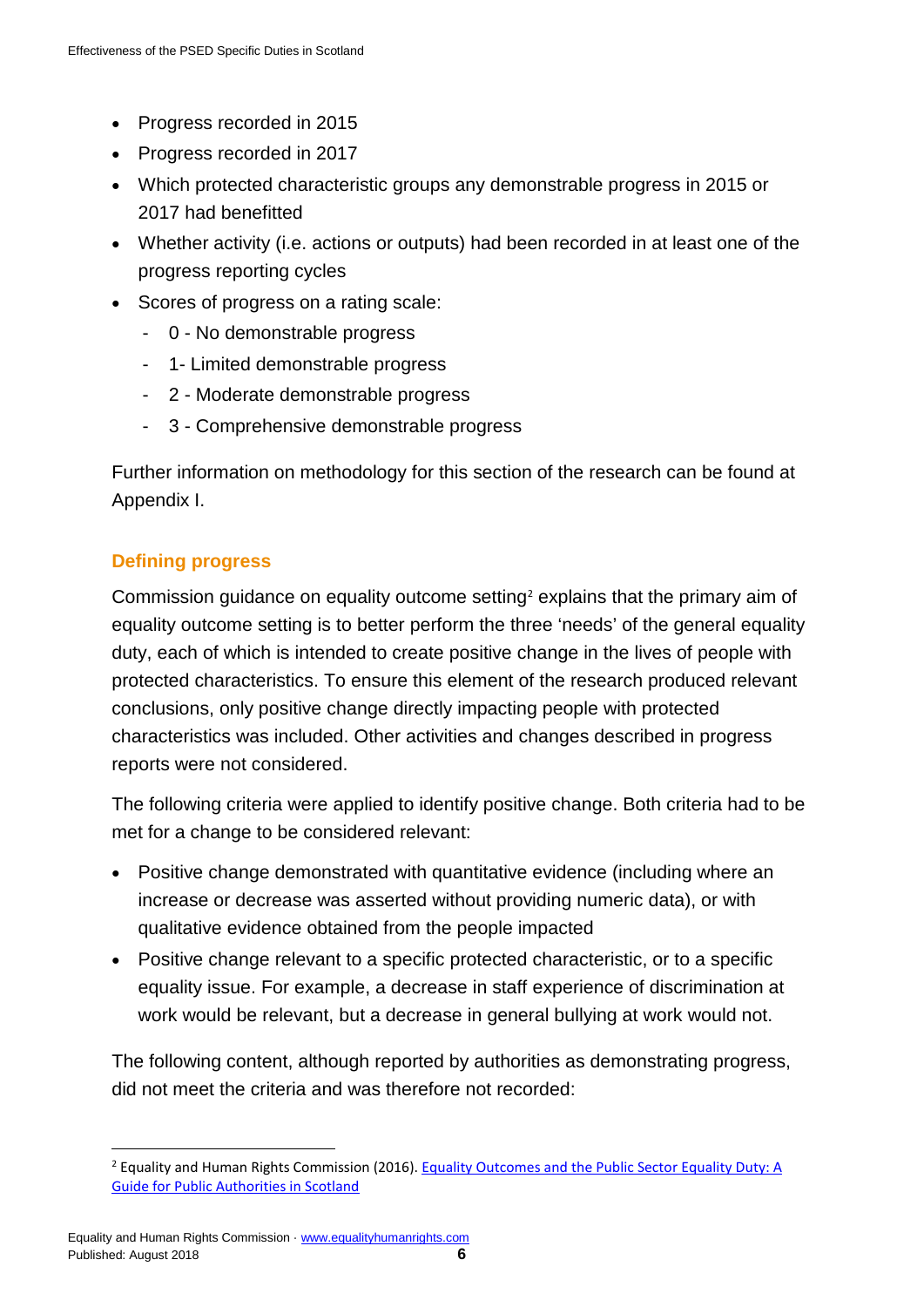- Actions and outputs
- Generic commentary on the potential impacts of activity
- Activity related to processes, policy and practice

A public authority set out to measure progress towards making public consultations more accessible for disabled people. It produced targeted publicity materials about a consultation and reported on the number of copies of these materials which were requested. However, receiving the publicity materials does not necessarily mean that people were able to take part. The measure used related to an output, rather than an outcome. To demonstrate an impact on people with protected characteristics, progress reporting would need to describe an increase in participation in the consultation process.

Another authority undertook activity aimed at increasing girls' uptake of school subjects where they are under-represented. They measured the difference they had made by surveying girls to establish the proportion of who changed their subject choice as a result of their exposure to awareness raising activity. This clearly shows the link between the intervention and the change for the people with protected characteristics targeted by the intervention.

# <span id="page-7-0"></span>**Equality outcome publications in 2013**

The content of equality outcome sets published in 2013 varied greatly across the sample. Some equality outcome sets simply listed the equality outcomes with no additional information; others stated equality outcomes and a small number of associated actions. The most detailed contained a range of evidence, baseline information and plans for implementation.

Many of the equality outcomes published by authorities in 2013 lacked a focus on producing change for people with protected characteristic. In most cases, these equality outcomes were largely administrative and aimed at changing policies or processes within the authority. In other cases, they were very broadly expressed, and this may have led to a lack of clarity or focus during implementation. For example, some simply re-stated parts of the general equality duty such as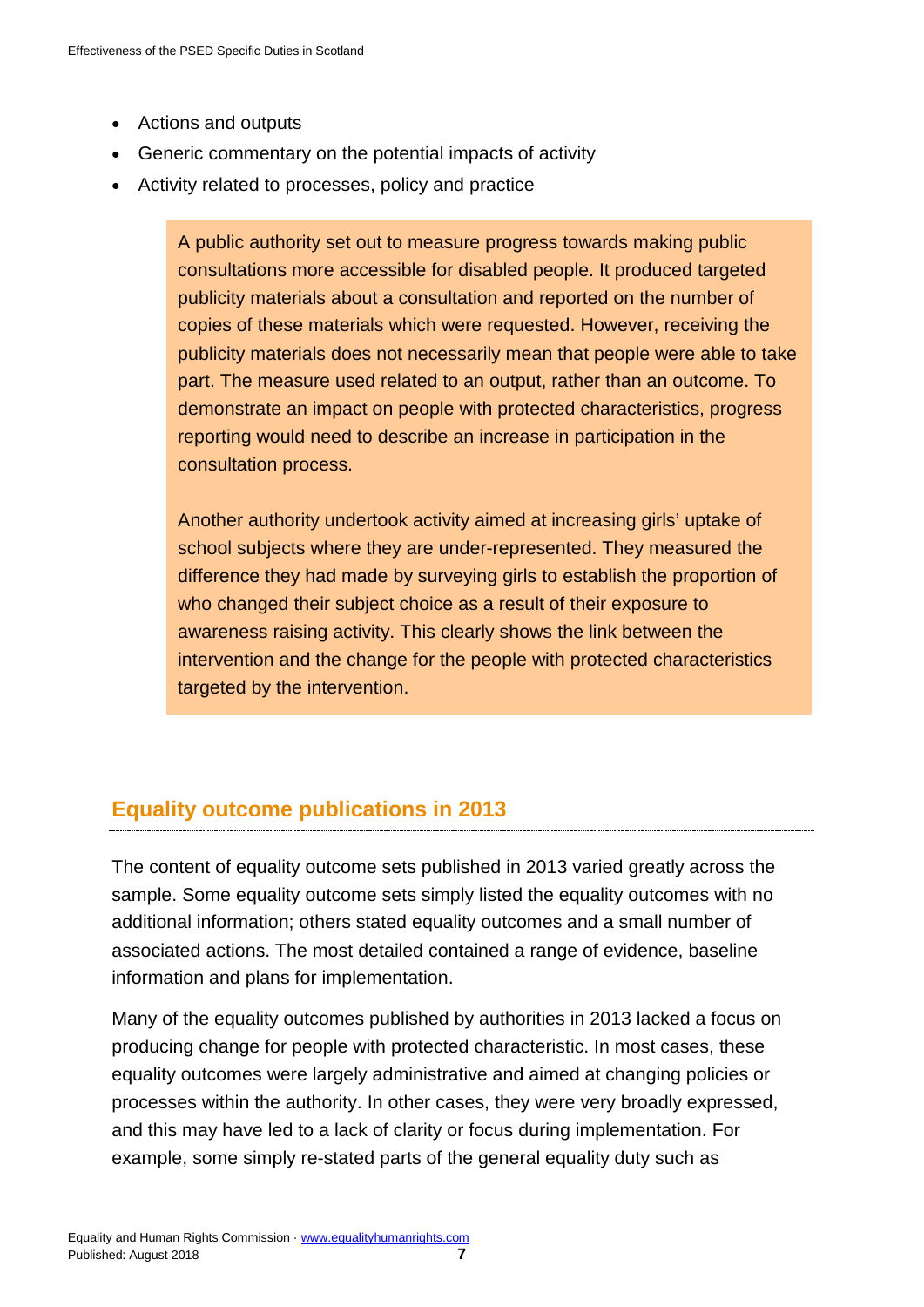committing to eliminating discrimination. Some had no clear link to change for people with protected characteristics, focusing instead on other issues such as socioeconomic disadvantage or environmental sustainability.

Data on the inclusion of baselines, measures of progress and targets in the 2013 reports was collected to establish whether this level of detailed planning and performance measurement had any impact on the quality of progress reporting in 2015 and 2017. Analysis suggests that there is little connection between inclusion of this information in 2013 and the quality of progress reporting in subsequent years. Some authorities detailed fuller progress measurement criteria in 2013 but then failed to use any of the progress measurement criteria described. Others which had included little or no information on progress measurement criteria in 2013, made significant effort to report progress in 2015 and 2017.

It is possible that some authorities which did not include progress measurement criteria in 2013 later went on to develop and apply unpublished progress measurement criteria. It is also possible that progress measurement criteria were collected informally by individual staff, rather than through formal progress measurement processes.

A small number of authorities made more consistent use of baselines, measures of progress and targets over the four-year cycle. Where used in conjunction with effective implementation processes, these factors appear to have a positive impact on the quality of data in progress reports which demonstrated change for people with protected characteristics.

A public authority set out its 2013 equality outcomes in the form of a performance management framework with numerous progress measures for each equality outcome. Baselines were provided wherever possible. These were used effectively in the 2015 progress report, demonstrating positive change for people with protected characteristics across several areas.

Targets for change were not used often; only 10 of the 80 authorities studied set specific percentage based or numerical targets within equality outcomes, and only 25 equality outcomes which included targets were identified in the sample in total. Comparing these targets to progress reporting in 2017, only one target was reported as having been achieved. A further two were reported on, but not achieved. For the remaining 22 targets, authorities reported on these equality outcomes in a way that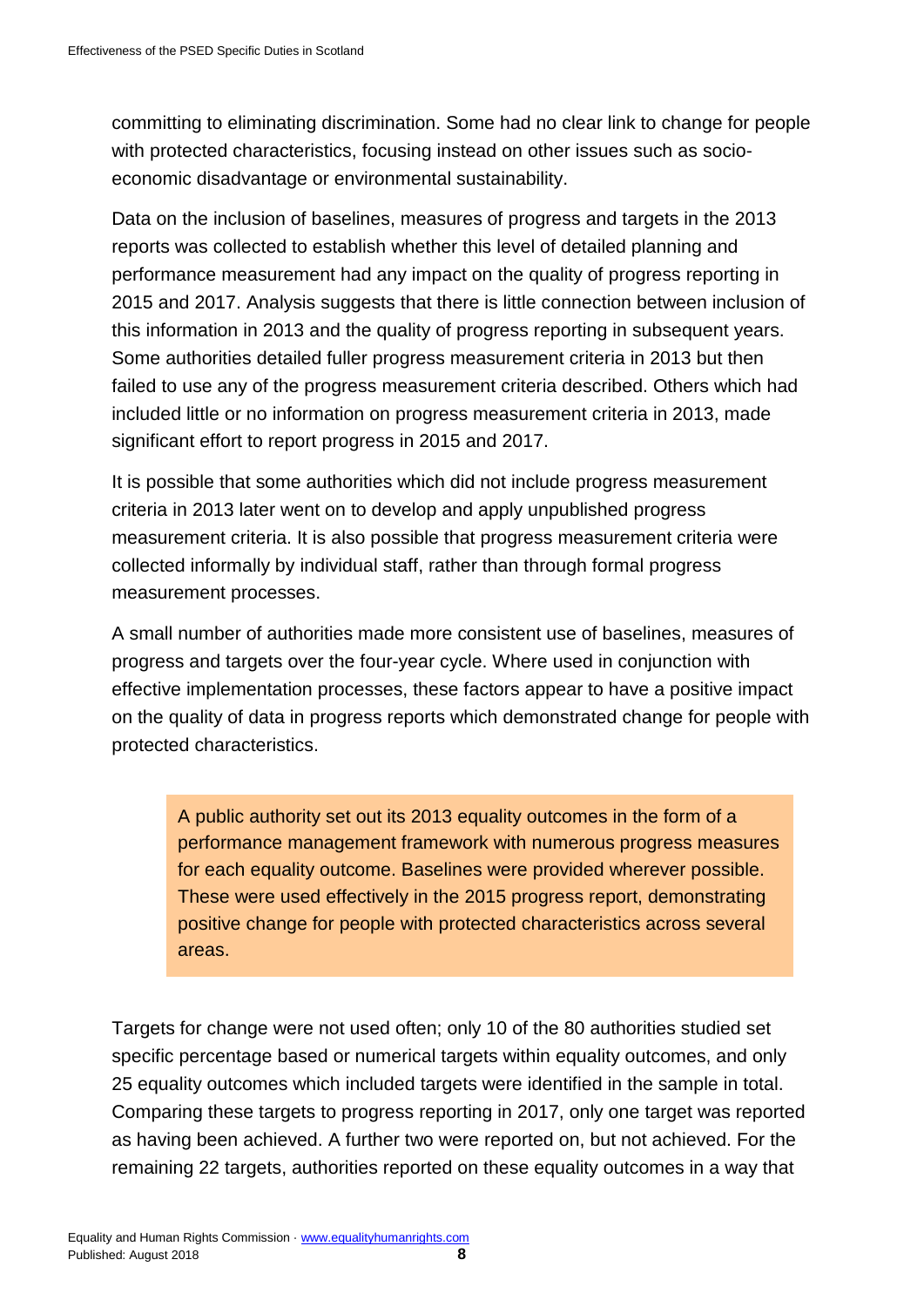did not clearly address whether the target had been achieved. This suggests that the inclusion of targets in 2013 equality outcomes has not resulted in clearer reporting of positive change for people with protected characteristics.

Across the board, approaches to use of progress measurement criteria were inconsistent. Where a measure had been identified at some point in the four-year cycle, whether through the 2013 or 2015 reports, it was rare for this measure to be used more than once. This made tracking progress on a specific equality outcome over the four-year cycle impossible in most cases.

# <span id="page-9-0"></span>**Progress reporting in 2015 and 2017**

Approaches to progress reporting varied, both across the sample and, in some cases, for the same authority over time. In 584 of the 610 equality outcomes in the study, some information on the actions taken to progress equality outcomes was reported. Progress reporting tended to be focused on actions and outputs, rather than change for people with protected characteristics. This meant only limited amounts of information fit the criteria for inclusion in this study.

In many cases it was difficult to observe a direct link between the actions taken to implement equality outcomes and the measures reported. Some progress may have occurred as a result of other factors, such as improvements in mainstreaming work. Some measurement criteria used, such as figures on hate crime, domestic abuse or prejudice-based bullying, are known to be subject to under-reporting. Change in these measurement criteria may reflect increased reporting, rather than a reduction in the incidence of the issue.

In some cases, it was difficult to identify how authorities had directly contributed to the progress they described. This was especially the case in relation to reporting which used data from other sources on hate crime or domestic abuse. Partnership working arrangements which were led and implemented by other agencies, such as third sector organisations or other public bodies, were often cited as the activity contributing to progress, and in several cases, authorities openly stated that the change being reported on was a result of activity carried out by other organisations.

Whilst some authorities used the same format for reporting in 2015 and 2017, others varied their approaches considerably. In many cases, 2017 reports were much shorter than 2015 reports. In one case, an authority which published over 90 pages of information on equality outcomes progress in 2015 published a single page for 2017.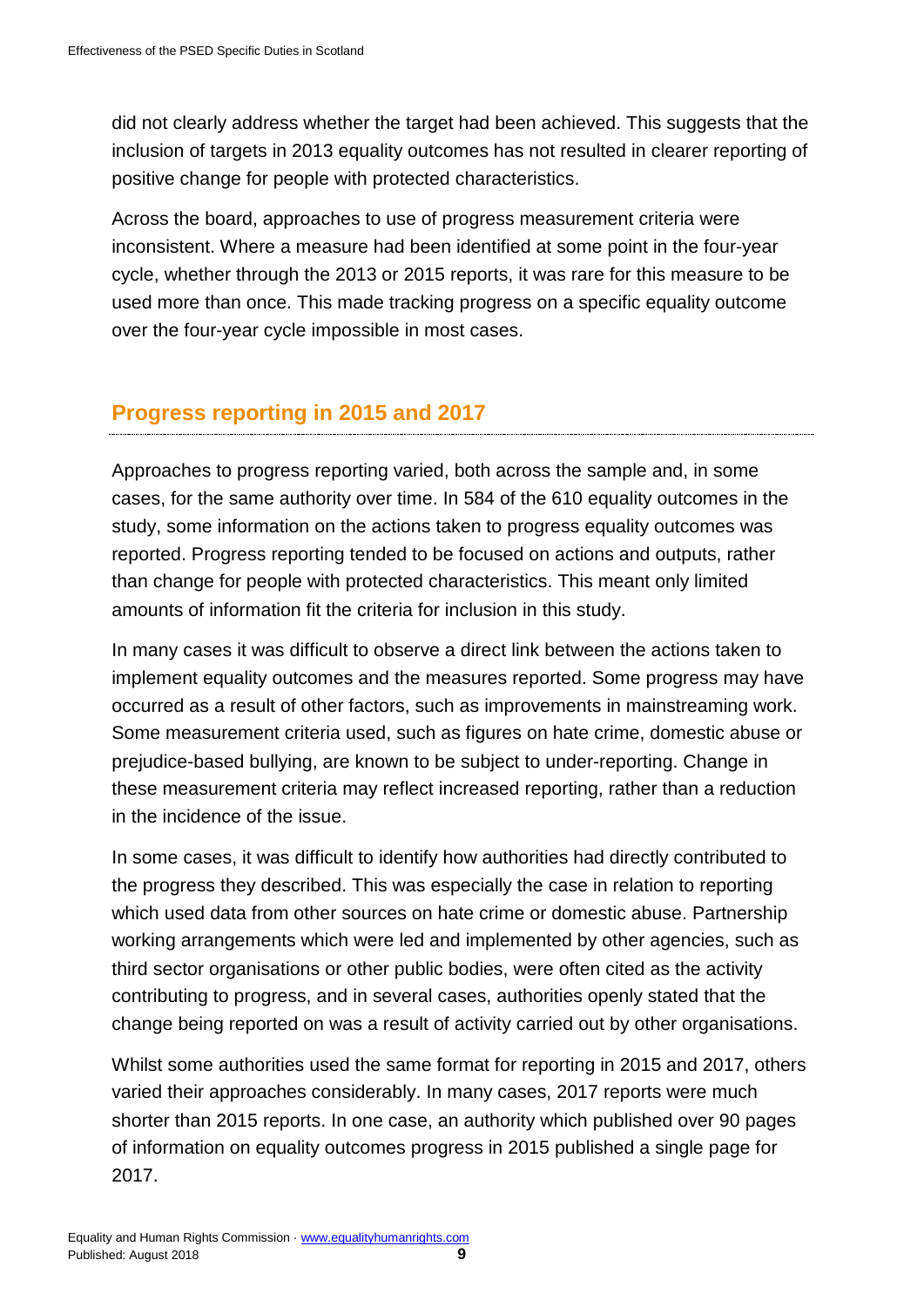Throughout the sample, there was extensive use of data which lacked a baseline or comparator to enable change to be measured. In addition, measures of progress used in 2015 which should still have been available to authorities were frequently not reported again in 2017, without an explanation for their omission. This meant that in many cases, progress towards an equality outcome could not be effectively tracked over the whole four-year cycle.

Many 2017 reports appeared superficial and simply recycled the content of the authority's 2015 report with little new information or were used as introductions to the new set of equality outcomes published for 2017-2021.

In 2017 no progress which met the criteria used in this analysis was identified for 32 authorities. In 2015, the number of authorities where no progress met the criteria was 25. Across the sample, 19 authorities did not demonstrate progress which met the criteria at any point during the four-year cycle.

More positively, some authorities presented their 2017 progress reports with a clear demonstration of progress achieved by 2015, further progress made by 2017 and occasionally also including their intentions for carrying work forward from 2017 onwards. In a few cases, progress reporting was more clearly presented in 2017 than in previous years, using more robust quantitative measures or making better use of qualitative measures.

A public authority simplified its approach to reporting progress in 2017, making positive change for people with protected characteristics easier to identify. Progress was laid out in a basic table format with clear headings:

- What we set out to do
- What we did
- What difference did we make?
- What will we do now?

Several 2017 reports stated that baselines for measuring the equality outcomes only became available in 2017, thus precluding measurement of change. In cases where equality outcomes from this cycle are continued in the same form or a slightly amended form for 2017-2021, the availability of a baseline may lead to improvements in the reporting of change. However, in the 2013-2017 cycle, authorities providing baseline data in 2013 often failed to track progress on this in 2015 or 2017.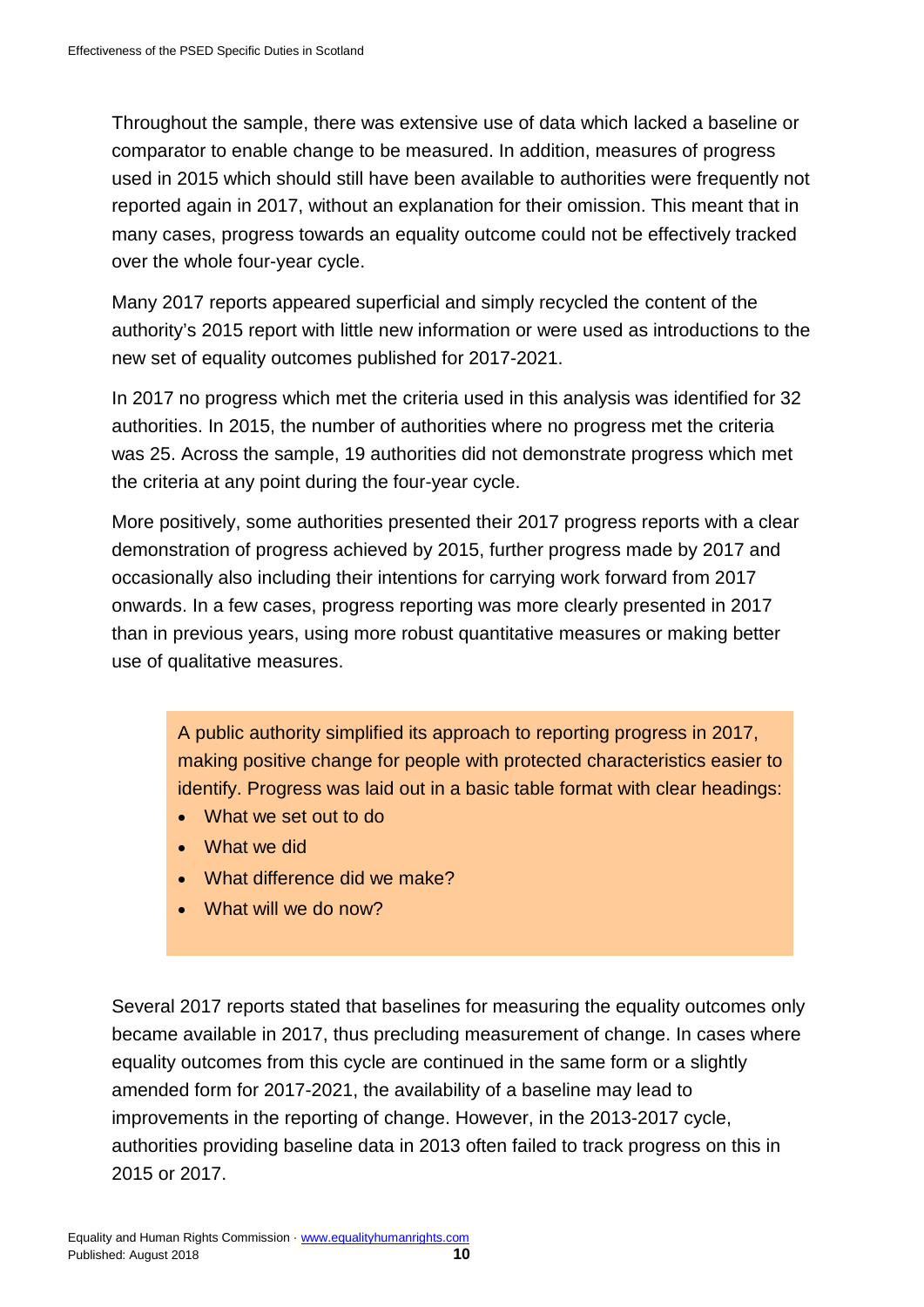# **Factors impacting progress reporting**

Many of the equality outcomes published by authorities in 2013 lacked a focus on addressing inequality for protected characteristic groups. Some had no clear link to equality for people with protected characteristics, focusing instead on other issues such as socio-economic disadvantage or environmental sustainability.

In many cases, equality outcomes were largely administrative and aimed at changing policies or processes within the authority and did not directly link to change for people with protected characteristics. In other cases, they were very broadly worded, and this may have led to a lack of clarity in focus during implementation. For example, some simply re-stated parts of the General Equality Duty such as committing to eliminating discrimination.

Progress reporting against equality outcomes often failed to describe change. Reporting on activities, actions and outputs was far more common than reporting on the achievement of equality outcomes, i.e. evidence showing an impact on people.

A public authority set over 20 equality outcomes in 2013, however most of these were not clearly expressed and lacked a focus on particular inequalities. Over 2015 and 2017, no positive change directly impacting people with protected characteristics was demonstrated as a result of activity towards these outcomes. In addition, for a third of the equality outcomes, no activity or outputs were reported. This suggests that a combination of poor construction of the equality outcome and lack of implementation produced barriers to demonstrable progress.

For many equality outcomes, data sources were available, for example workforce diversity or admissions, retention and attainment in education settings, which could be disaggregated by protected characteristic in order to report progress. However, these sources of data were not routinely used to evidence progress. Where such data was reported, it often lacked a baseline or comparison over time. In many cases, data was reported with little or no explanation of what this data meant for progress towards the equality outcome.

Analysis suggests that the following factors may have a positive impact on ability to report progress robustly: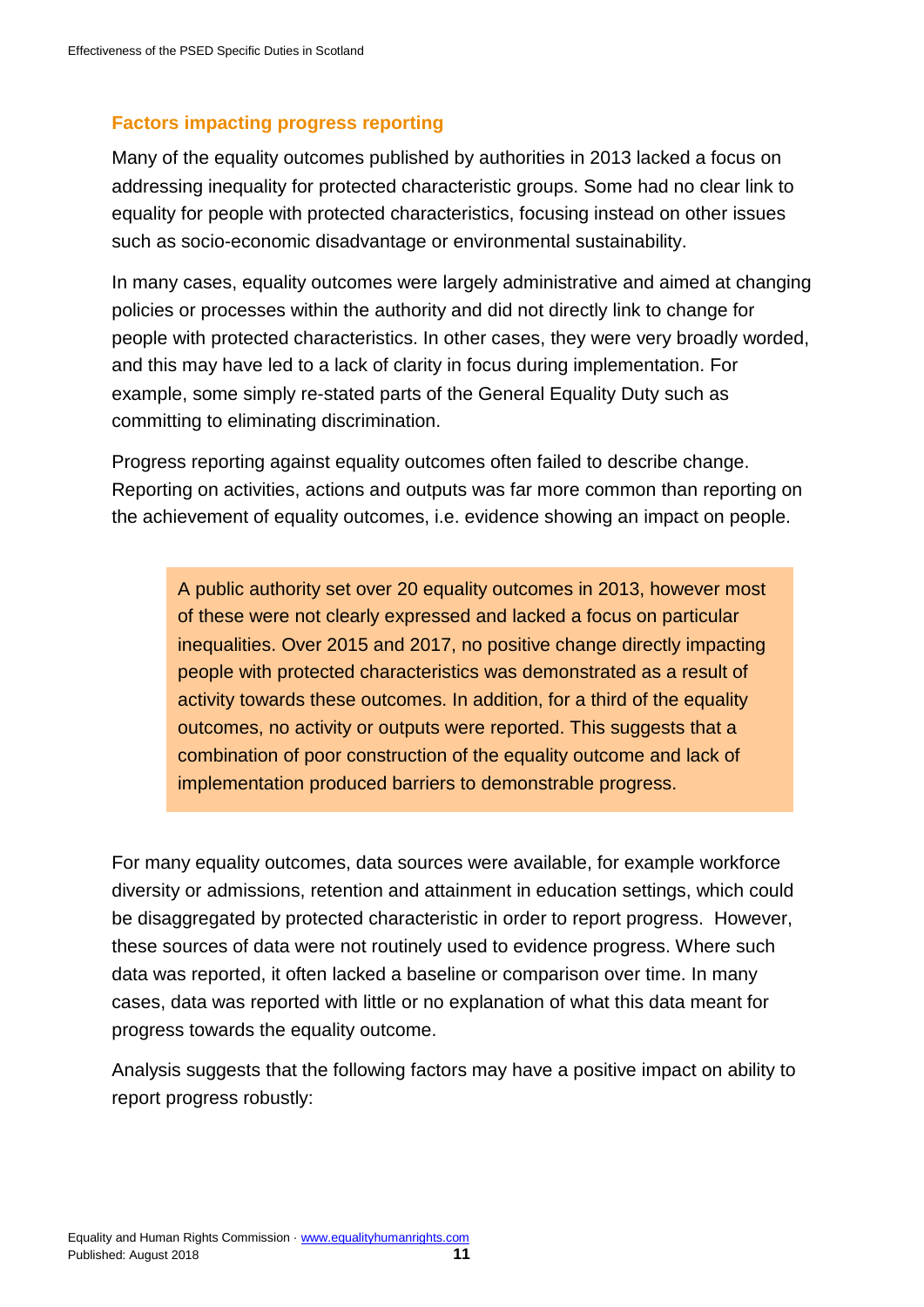- Clearly articulated equality outcomes which aim to address a specific, welldefined inequality, as opposed to setting out a broad aim or addressing organisational/administrative issues
- Availability of data / information disaggregated by protected characteristic
- Activities which target specific protected characteristic groups and address particular inequalities
- Activities which have built-in evaluation/progress measurement criteria
- Proximity between the public authority and the people intended to benefit from equality outcomes
- Consideration of mechanisms for monitoring and measuring progress within 2013 reports

It was notable that even where authorities set out extensive information on how they proposed to measure progress of the type examined here, including details of specific data they hold, many failed to report any application of this during the two reporting periods

It appears that in general, authorities appear more likely to report progress on areas where other parts of the Public Sector Equality Duty require them to collect information, for example equal pay focused outcomes. Authorites are required to report on this progress through other elements of the duties.

It was notable in the reports from some non-public facing, policy focused authorities that as a result of the scope of their functions, they had limited ability to directly measure progress through seeking feedback or setting monitoring mechanisms. However, these authorities often did not report change for people with protected characteristics on areas they could directly influence, such as their role as an employer.

One authority with limited public facing functions performed a comprehensive analysis of the implication of the public sector equality duties for them, and of the available evidence on how people with protected characteristics interacted with their functions. They concluded that there were limited opportunities for them to set outcomes which they could influence. They nevertheless published a small number of outcomes which were focused on change for people with protected characteristics, insofar as they were directly affected by the actions of the authority, and set realistic performance measurement criteria.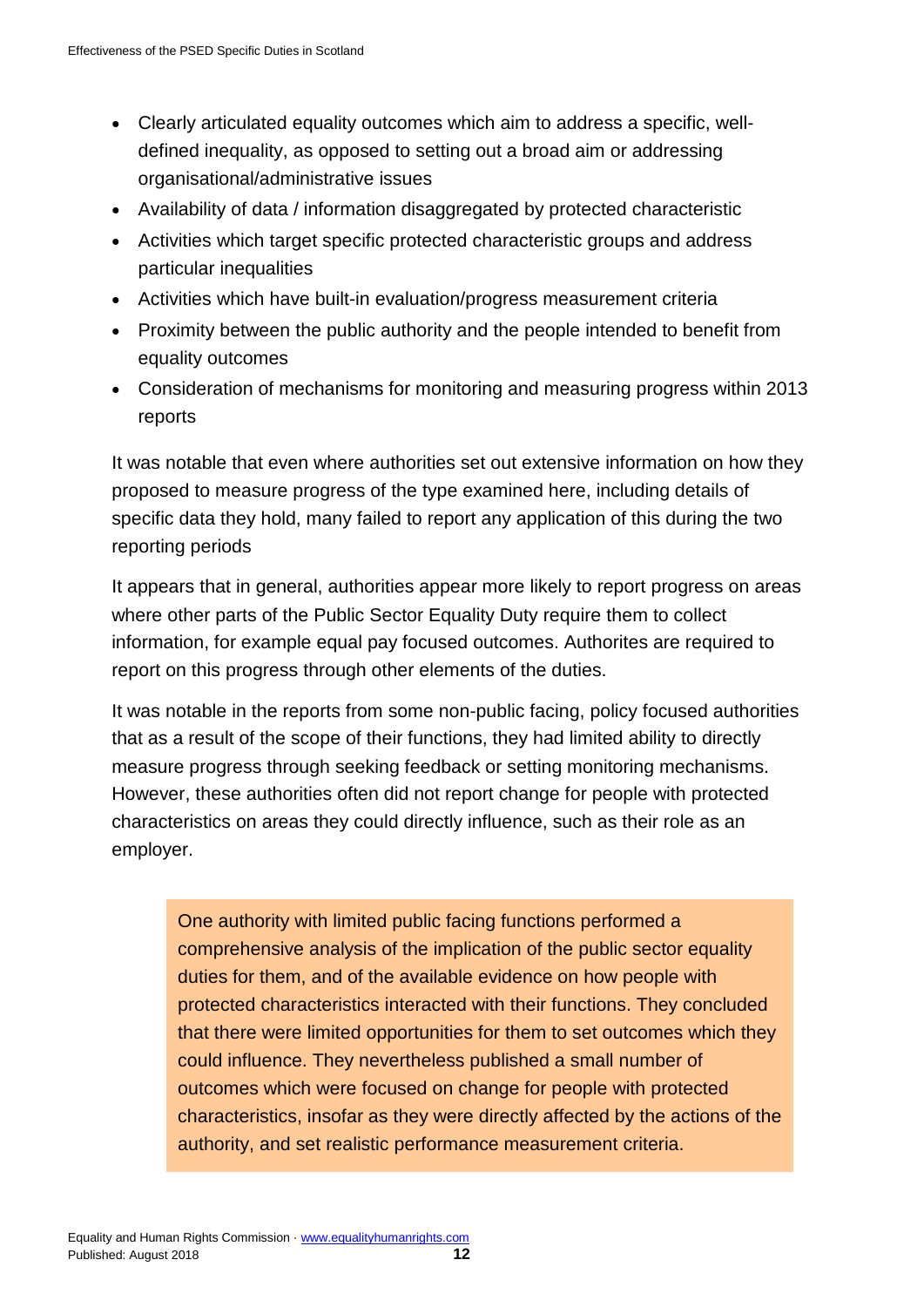Another authority with limited public facing functions published an action plan which contained a small number of outcomes, supported by a larger number of actions, the majority of which were focused on internal administrative systems or staff awareness of equality and diversity issues. They provided no contextual analysis of how the specific duties interacted with their functions, or evidence base for their selection of outcomes. The progress measurement criteria provided was mainly related to whether actions had been implemented, as a result there was little potential to demonstrate positive change for people with protected characteistics.

# <span id="page-13-0"></span>**Positive change impacting protected characteristic groups**

Across the 80 equality outcomes reports published in 2013 which were included in this research, a total of 610 individual equality outcomes were studied. Progress measurement criteria for people with protected characteristics were then tracked for each of these over 2015 and 2017. Progress reporting was generally patchy across the board:

- 66% of equality outcomes were rated as not demonstrating any progress directly impacting people with protected characteristics
- 26% were rated as demonstrating limited progress
- 6% were rated as demonstrating moderate progress
- 0.3% were rated as demonstrating comprehensive progress

Equality outcomes for which comprehensive progress was demonstrated were those which were most clearly defined and aimed at tackling a particular inequality for protected characteristic groups. This allowed reporting to directly address and evidence the progress made.

Where no progress was demonstrated, at times this related to poorly defined or process focussed equality outcome setting. However, this also included equality outcomes which could be described as clearly defined and aimed at tackling a specific inequality. In some of these cases, appropriate evidence may have been available but had not been published. At times, progress measurement criteria identified in 2013 for use in future progress monitoring had not been used in practice.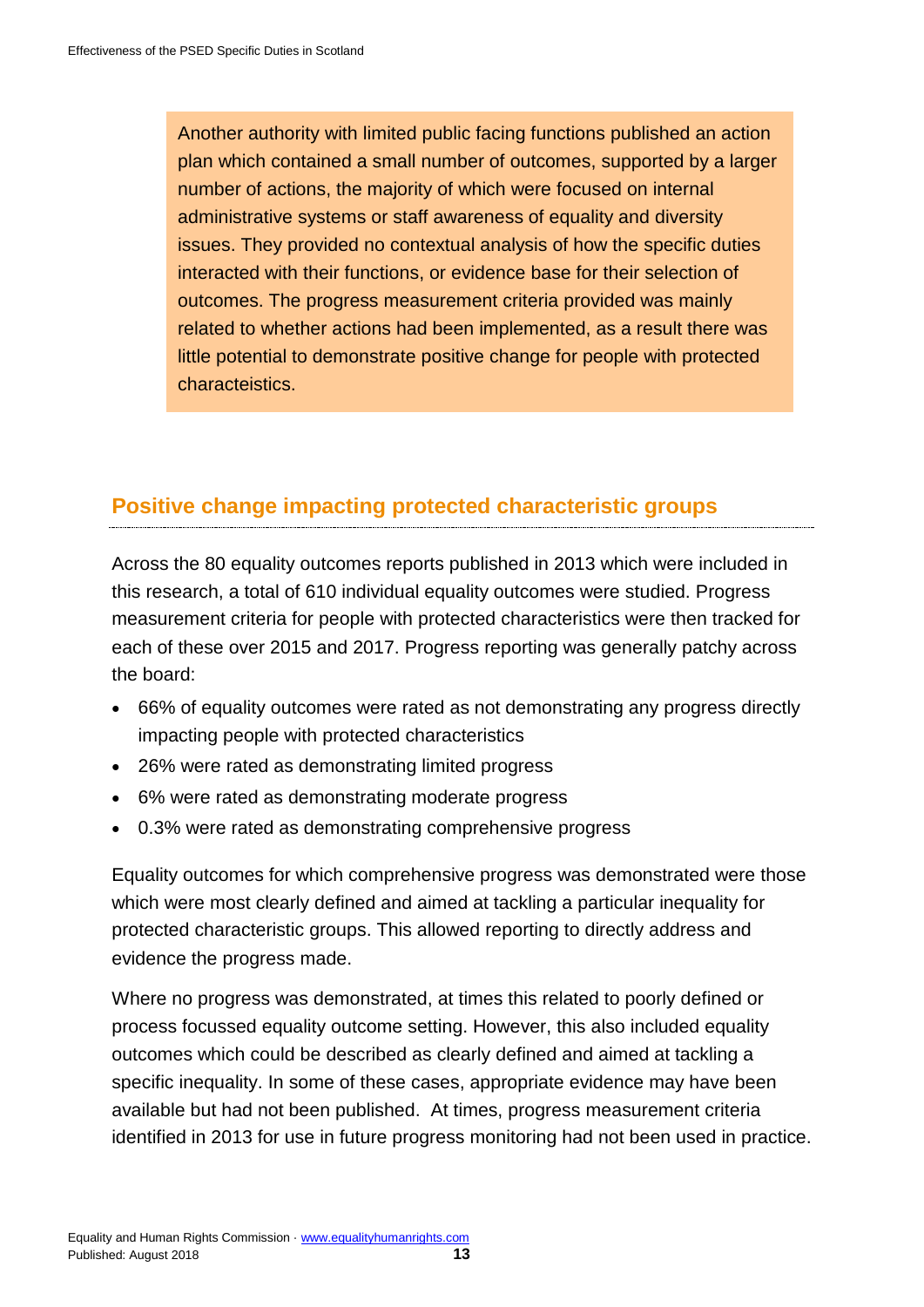Performance in reporting positive change for people with protected characteristics varied in 2015 and 2017 reporting. Twelve per cent of the equality outcomes studied reported progress in both years, with a further 13% reporting progress only in 2015, and 8% only in 2017.

Several authorities reported outcomes on socio-economic disadvantage, which is not a protected characteristic. Some authorities referenced marriage and civil partnership within outcomes, which is not a relevant protected characteristic for the purpose of the duties. This information was not included. [3](#page-14-0)

#### **References to protected characteristics and subsequent positive change**

This part of the analysis compares specific references to protected characteristics in equality outcomes against evidence reported that those protected characteristics experienced positive change. Often, multiple protected characteristics were referenced within a single equality outcome or progress report for an outcome, and so the following data refers to references rather than to individual equality outcomes. Many equality outcomes were targeted at 'all' protected characteristics or did not state which protected characteristics were the intended beneficiaries.

In 78% of cases, where a specific protected characteristic was referenced as the intended beneficiary of an equality outcome, reporting did not robustly demonstrate positive change for that protected characteristics.

In the remaining 22%, some level of progress was demonstrated for the protected characteristics being referenced. For individual protected characteristics, this can be disaggregated to show the number of times protected characteristics were referenced relative to the number of times a demonstrable positive change was shown for that protected characteristics.

<span id="page-14-0"></span><sup>&</sup>lt;sup>3</sup> Many public authorities have aimed to tackle socio-economic disadvantage as part of their equality work; some since the inception of the Scottish specific equality duties, and some in advance of the introduction of the Fairer Scotland Duty. However, despite its origins in the Equality Act 2010, the Fairer Scotland Duty differs significantly from the Public Sector Equality Duties and does not confer any of the specific protections or positive duties afforded to protected characteristic groups by the Equality Act 2010. Socio-economic disadvantage therefore continues to be a separate consideration, and not a protected characteristic.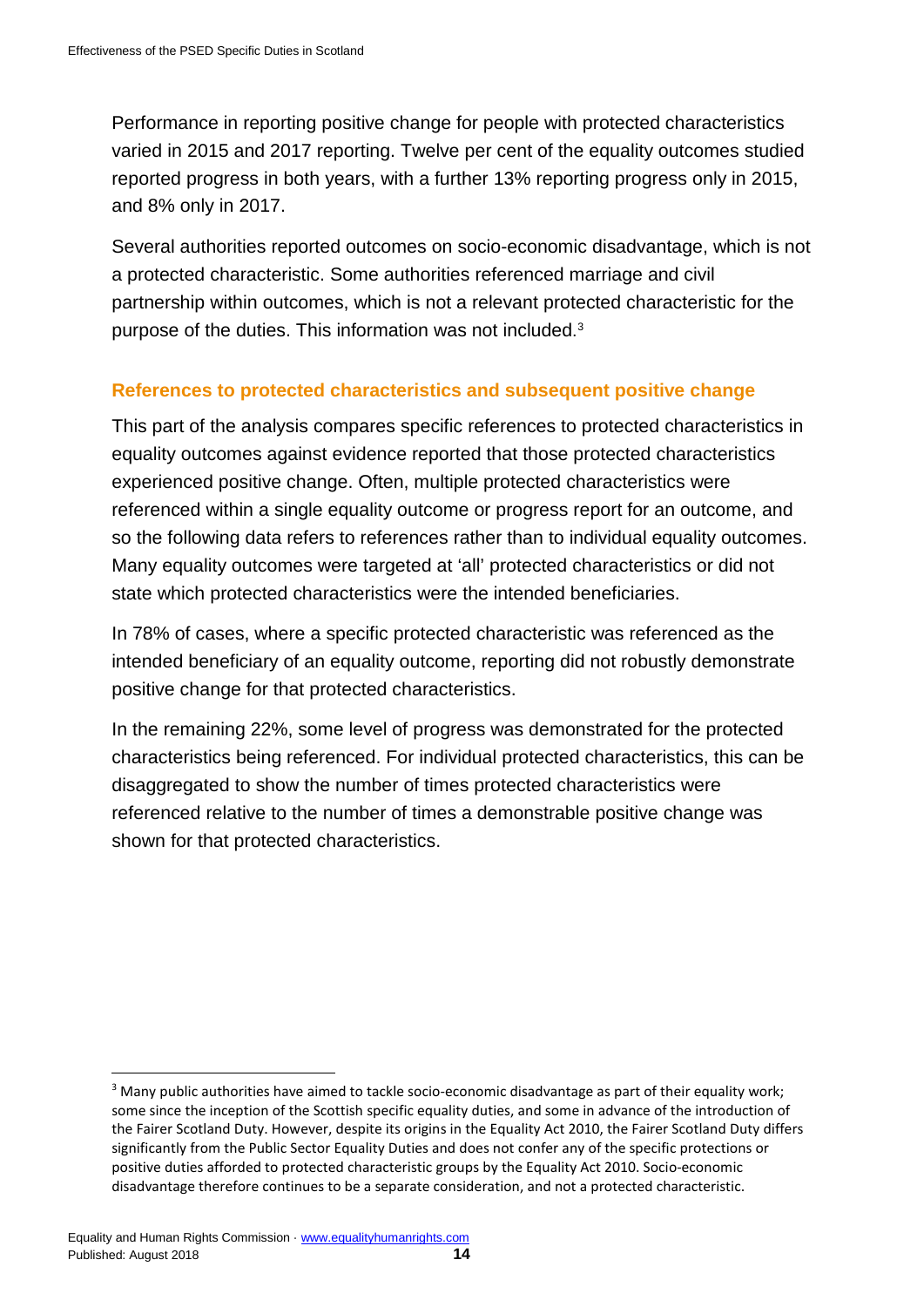

# **Figure 1.1 Number of references to protected characteristic groups in comparison to demonstration of progress for relevant outcomes**

In many cases, equality outcomes were not clearly targeted at any specific protected characteristic. Authorities may have specified that the outcome was targeted at 'all' protected characteristics or may not have stated the target group at all. With the addition of these equality outcomes to the above analysis, it is possible to determine the total number of times positive change was demonstrated for each protected characteristic group across the sample. This is explored as part of the following section covering measures of demonstrable positive change.

#### **Measures of demonstrable positive change**

In total, across the 610 equality outcomes, there were 247 measures of demonstrable positive change for people with protected characteristics. In many cases, multiple measures of change were recorded for a single equality outcome.

The level of demonstrable positive change reported over the four-year cycle varied considerably across the protected characteristic groups, as shown in Figure 1.2 below.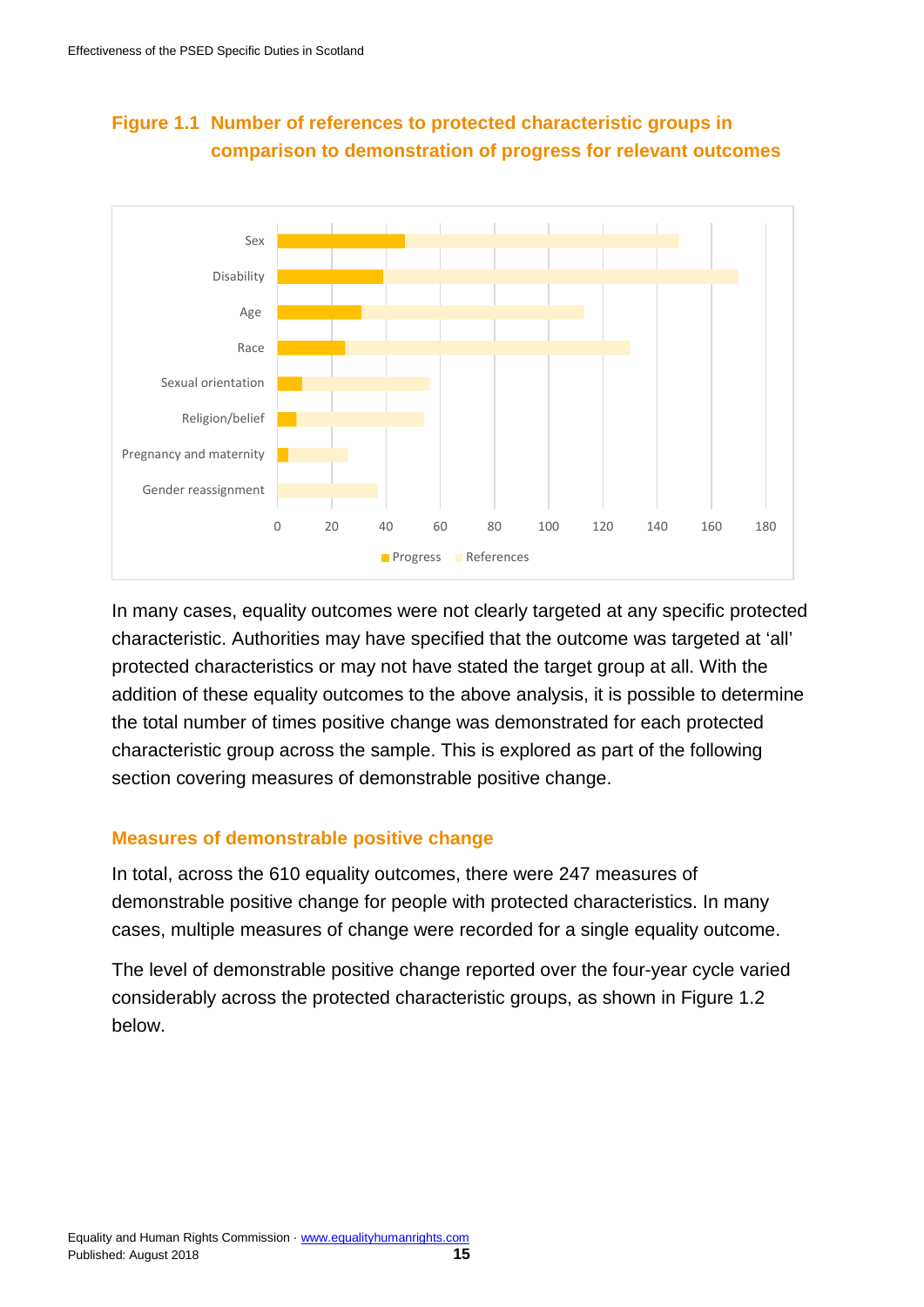

# **Figure 1.2 Total number of recorded incidences of positive change impacting people with protected characteristics**

The frequency and variety of demonstrable positive change reported by public authorities for each protected characteristic is explored in the following sections.

# **Sex**

Positive change related to sex was recorded 73 times, the highest number of measures recorded for any protected characteristic.

Much of the evidence used to show progress for women mirrors data required to be published under other parts of the Scottish specific equality duties, particularly gender pay gap data and workforce profile data.

Several authorities reported on equality outcomes aimed at reducing gender-based violence, or supporting women affected by gender-based violence.

A public authority gave clear and significant data on reduction in various types of abuse experienced by women since they began using a service aimed at supporting those experiencing domestic abuse and reducing their risk of harm. This was more robust than approaches used by other authorities, which often looked at criminal justice data for the local area so were harder to attribute to activity by a particular agency.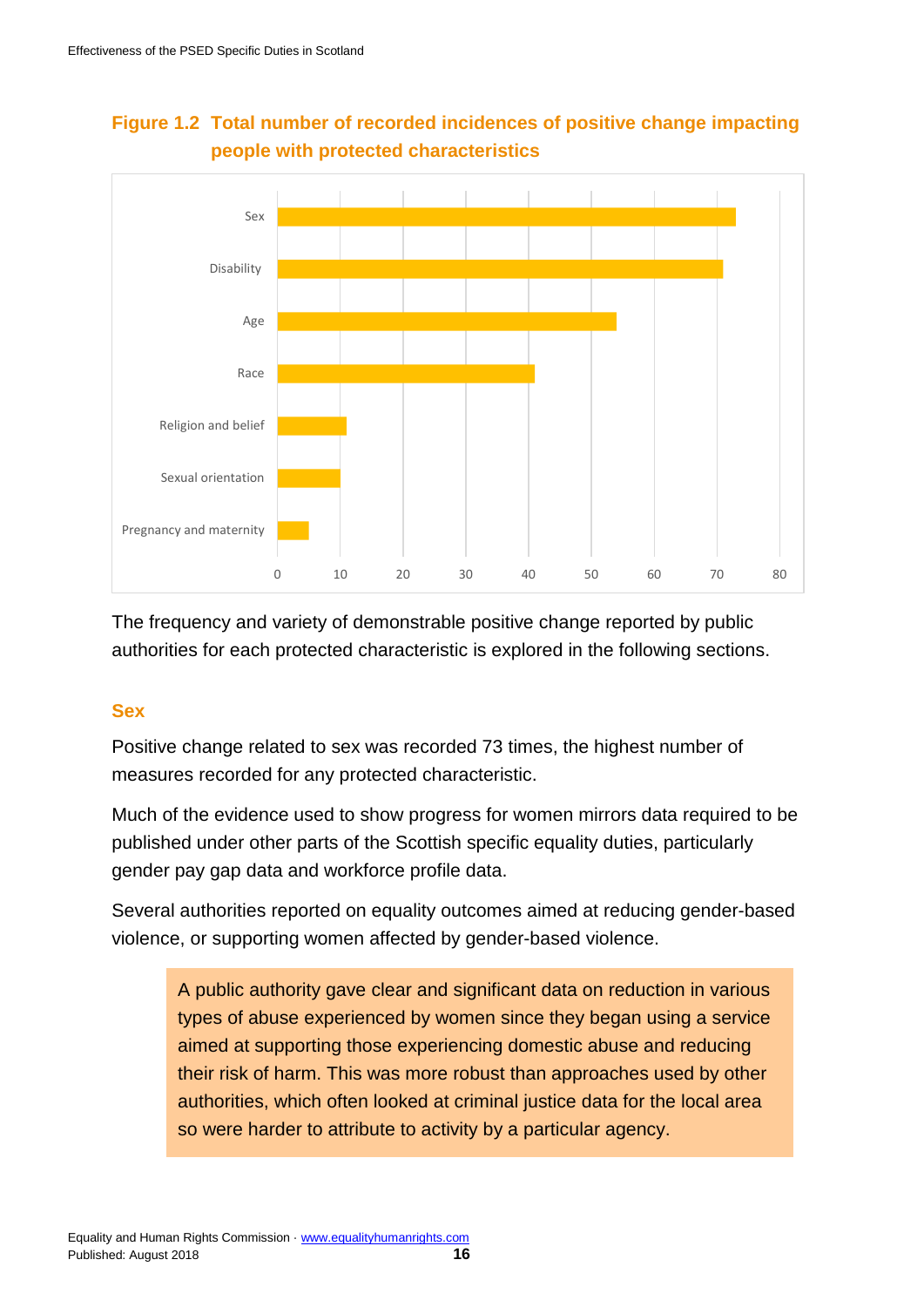The only area where disadvantage was identified for men within the outcomes studied was attainment rates for boys at school.

#### **Disability**

The second highest number of positive changes related to disabled people. Within the 71 changes reported, progress measurement criteria included increase in uptake of services and programmes for disabled people, sometimes relating to a specific group, for example those experiencing mental health problems, additional support needs related to learning disability or D/deaf people.

Work undertaken to improve the accessibility of buildings was frequently reported in relation to outcomes, although access is a requirement of the Equality Act independent of the Scottish Specific Duties. There were few reported impacts from this work. In a few cases, however, qualitative or quantitative information was successfully used to demonstrate a positive impact for disabled people.

A public authority was able to robustly measure positive change for disabled people, who were identified as being under-represented in uptake of culture services. Following a specific programme of engagement with disabled people's organisations and their members, an increase in uptake was recorded.

#### **Age**

There were 54 instances where positive change related to the two age groups most commonly identified as being at risk of disadvantage; older people and young people.

One of the most robust measures of progress identified across the study used a percentage-based measure to demonstrate a decrease in a particular mortality risk experienced by older people following targeted intervention by a public authority to raise awareness of and mitigate the risk.

For young people, one of the more robust measures of progress identified an increase in school retention rates following delivery of a targeted programme. In both cases, a positive impact was shown which could be confidently attributed to the activity undertaken by the public authority.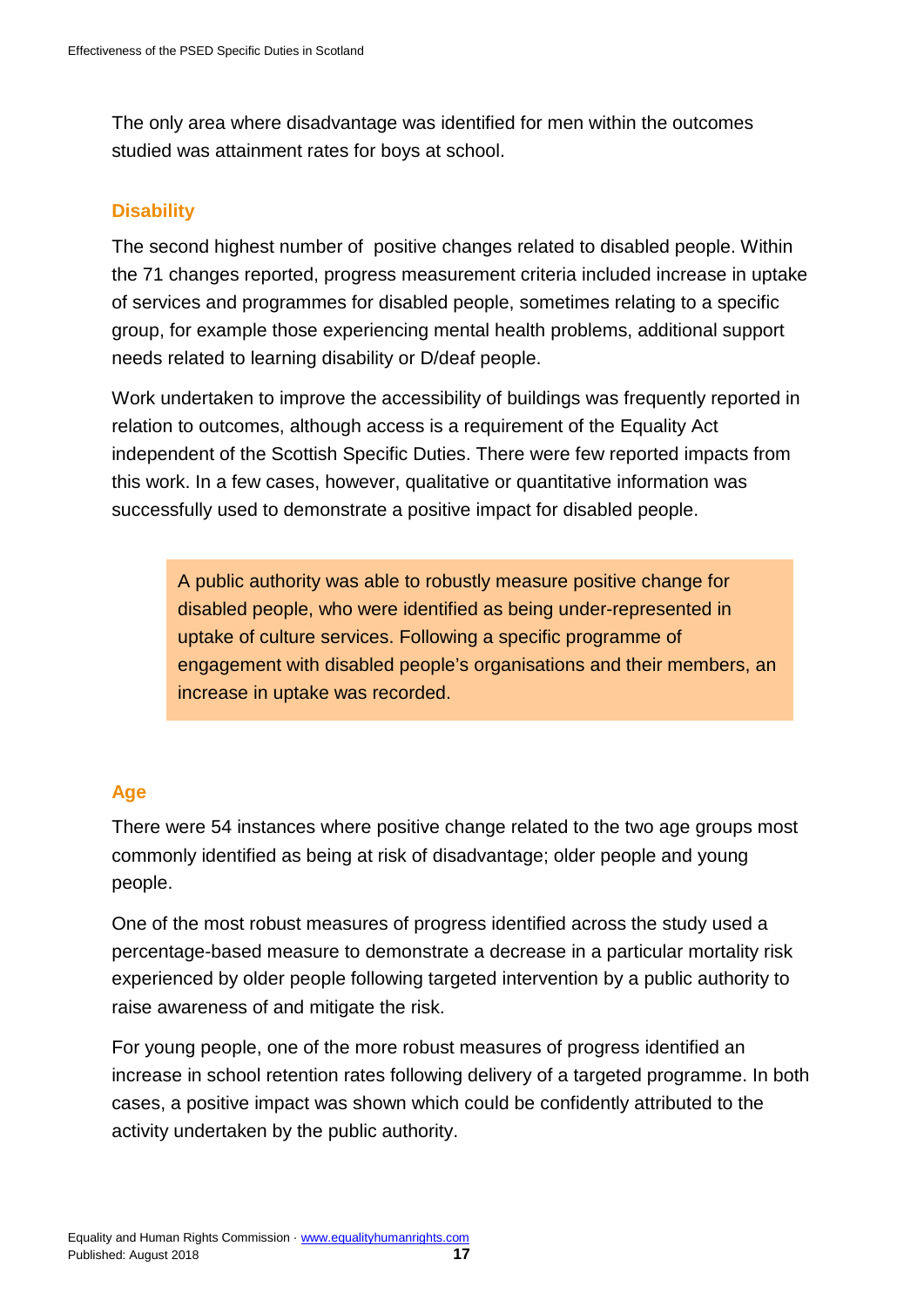A public authority set a very specific outcome aimed at reducing employment inequalities for young people. Setting the outcome using clear evidence, identifying baselines and setting targets, the authority was able to demonstrate that they had achieved the outcome by the end of the four-year cycle. They used quantitative evidence to show they had met their targets and included qualitative case studies with feedback from young people who had undertaken targeted programmes to show the impact of the work undertaken.

#### **Race**

Positive impacts for race could be identified 41 times. Within the reported progress measurement criteria, examples included improvements in applications and admission rates for UK domiciled minority ethnic students and increase in uptake of various services following targeted interventions with minority ethnic communities

Again, the most robust measures specified which intervention had been put in place by the public authority and what the impact had been on those targeted. For example, one authority detailed statistical improvements for minority ethnic people taking part in a targeted weight loss programme, demonstrating the change achieved through the intervention as opposed to simply levels of participation in the programme.

A public authority set an equality outcome aimed at improving equality for Black and minority ethnic people within its workforce profile. As well as reporting on the workforce profile itself, the authority also set out the improvements made in the proportion of Black and minority ethnic people who were successful at interview relative to white candidates. The authority was able to demonstrate clearly how its approach had led to progress towards the equality outcome.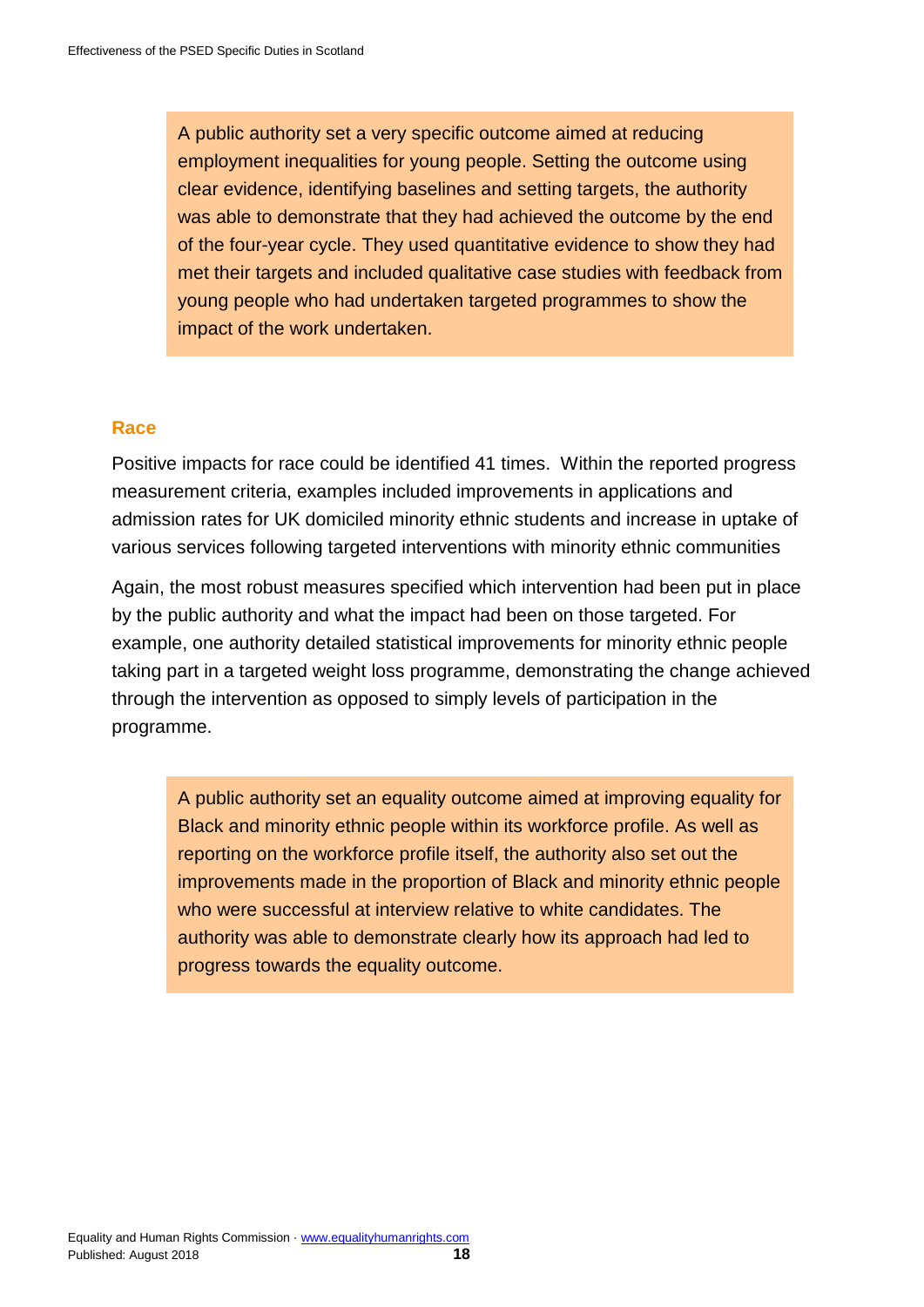# **Religion or belief**

Measures relating to positive change for faith groups at risk of disadvantage or inequality were less frequently recorded, appearing only 11 times. Examples of progress measurement criteria reported for this group include improvements experienced as a result of policy and practice changes in relation to burial services and information on the impact of targeted work with people of faith by health services.

#### **Sexual orientation**

There was comparatively little information given on positive change for gay, lesbian or bisexual people within the sample, with 10 examples of positive change recorded. Within this, progress measurement criteria included qualitative feedback from LGB young people on the impact of a targeted event and increased uptake of services following engagement with LGB people.

#### **Pregnancy and maternity**

Pregnancy and maternity was one of the least referenced protected characteristics. Progress impacting this protected characteristic was recorded only 5 times primarily on the proportion of women returning from maternity leave, but also included qualitative feedback from women about the impact of new pregnancy and maternity provisions.

#### **Gender reassignment**

Despite being referenced as intended beneficiaries of equality outcomes 31 times, no measures of positive change meeting the criteria for this study were recorded for transgender people within the sample.

#### **General**

In some cases, data was provided which showed a benefit for equality groups but could not be disaggregated by protected characteristic. This occurred 13 times. These measures are less robust, as the impact on specific groups is unclear, however examples included changes in prejudice-based bullying or hate crime data sometimes interpreting a reduction as positive, and at other times attributing an increase to activity around awareness raising and/or increased provision of reporting facilities - and decrease in equality related complaints or discrimination related grievances.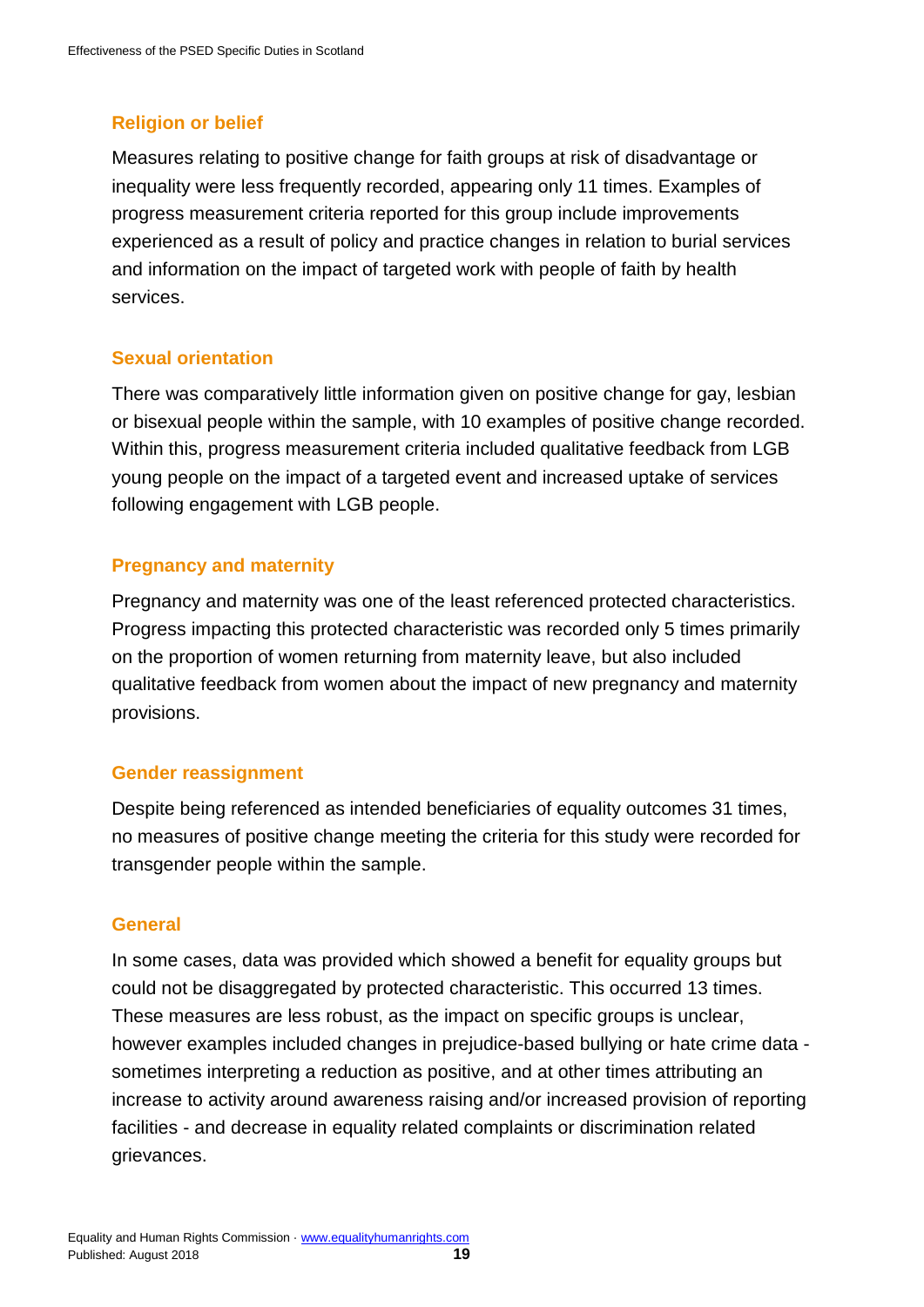# <span id="page-20-0"></span>**Conclusions**

This analysis indicates that there is very limited evidence of positive change directly impacting people with protected characteristics available from progress reporting on equality outcomes for the 2013-2017 cycle.

A complex assortment of factors appears to underlie this, including the selection of equality outcomes with limited potential to produce change for people with protected characteristics, poor planning and progress measurement criteria, and a tendency to report on actions and outputs rather than the change produced by actions and outputs.

It is notable that there was little correlation between the provision of more comprehensive planning and progress measurement criteria in 2013, and more comprehensive reporting on change achieved in 2015 and 2017. Some authorities detailed fuller progress measurement criteria in 2013 but then failed to apply any of the progress measurement criteria described. Others which had included little or no information on progress measurement criteria in 2013, made significant effort to report progress in 2015 and 2017.

It appears that in general, authorities appear more likely to report progress on areas where other parts of the Public Sector Equality Duty require them to collect information, for example equal pay focused outcomes. Authorites are required to report on this progress through other elements of the duties.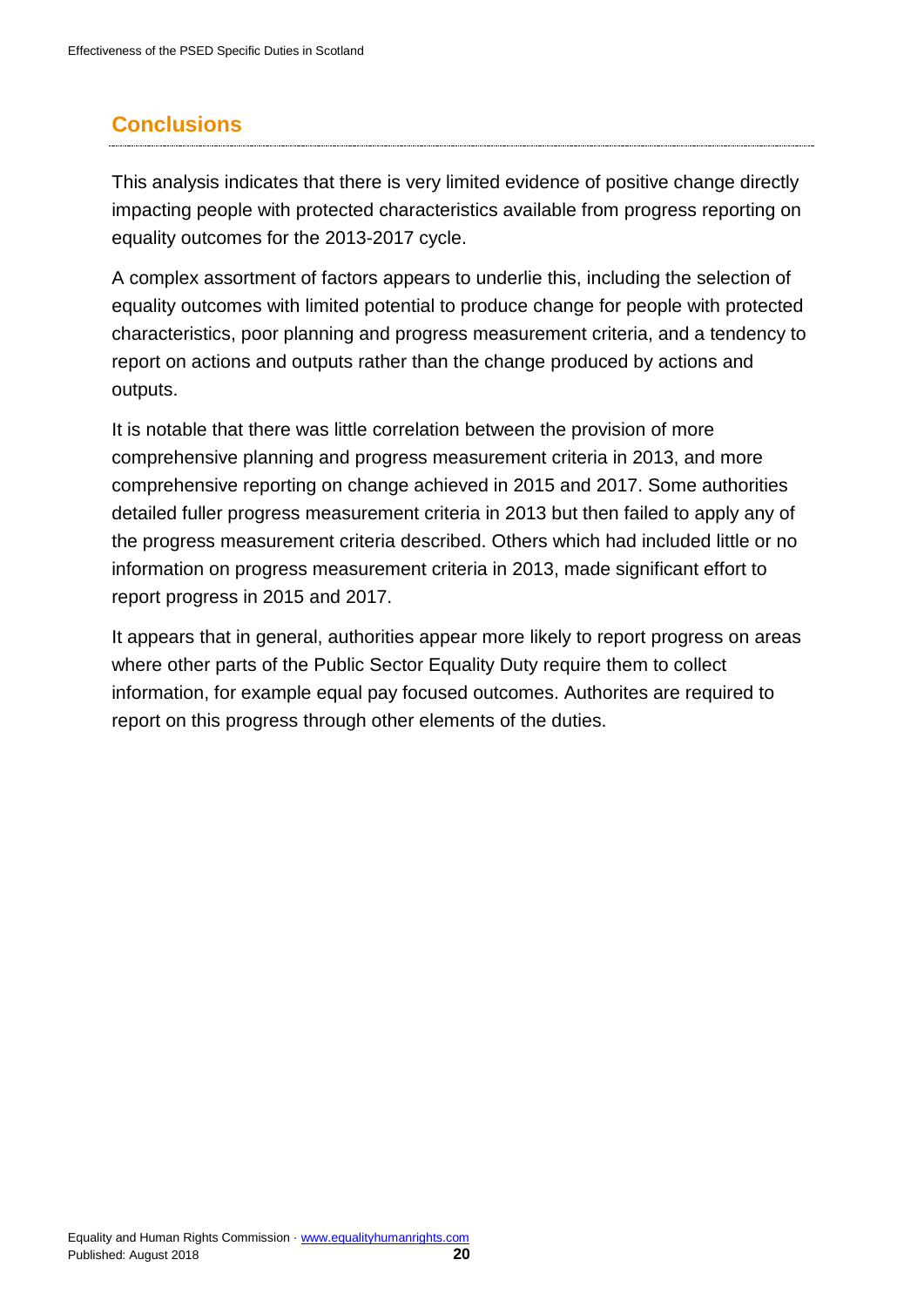# <span id="page-21-0"></span>3. How public authorities used evidence and involvement

The specific duties require a listed authority, in preparing and publishing a set of equality outcomes, to consider relevant evidence relating to people who share a relevant protected characteristic. The duties also require each listed authority to involve equality groups and those who represent their interests in preparing a set of equality outcomes.

'Involvement' and 'considering relevant evidence' are closely related activities which should inform the decisions of listed authorities in preparing and publishing a set of equality outcomes. In practice, the two will often overlap, as some ways of involving people also serve as forms of evidence gathering, as in a focus group for example. This part of the research examined how public authorities used evidence and involvement in the development of equality outcomes.

# <span id="page-21-1"></span>**Evidence**

When developing equality outcomes, listed authorities are required to consider evidence relating to people who share a relevant protected characteristic although they are not required by the regulations to report on this activity.

Earlier published research for the Commission<sup>[4](#page-21-2)</sup> found that  $55\%$  of authorities published information that made a clear reference to the use of evidence in the development of their equality outcomes. This group of authorities formed the initial sample for analysis. Taking mergers since 2013, reports which could not be located or were insufficiently detailed to allow analysis into account, this produced a sample of 74 authorities.

For the purposes of this research only references to evidence which were based on factual sources, including data on the perceptions of people with protected

<span id="page-21-2"></span><sup>4</sup> [Measuring Up Report 3: Monitoring public authorities performance of the Scottish Specific Duties,](https://www.equalityhumanrights.com/en/public-sector-equality-duty-scotland/scotland-public-sector-equality-duty-projects/measuring) Equality and Human Rights Commission, November 2013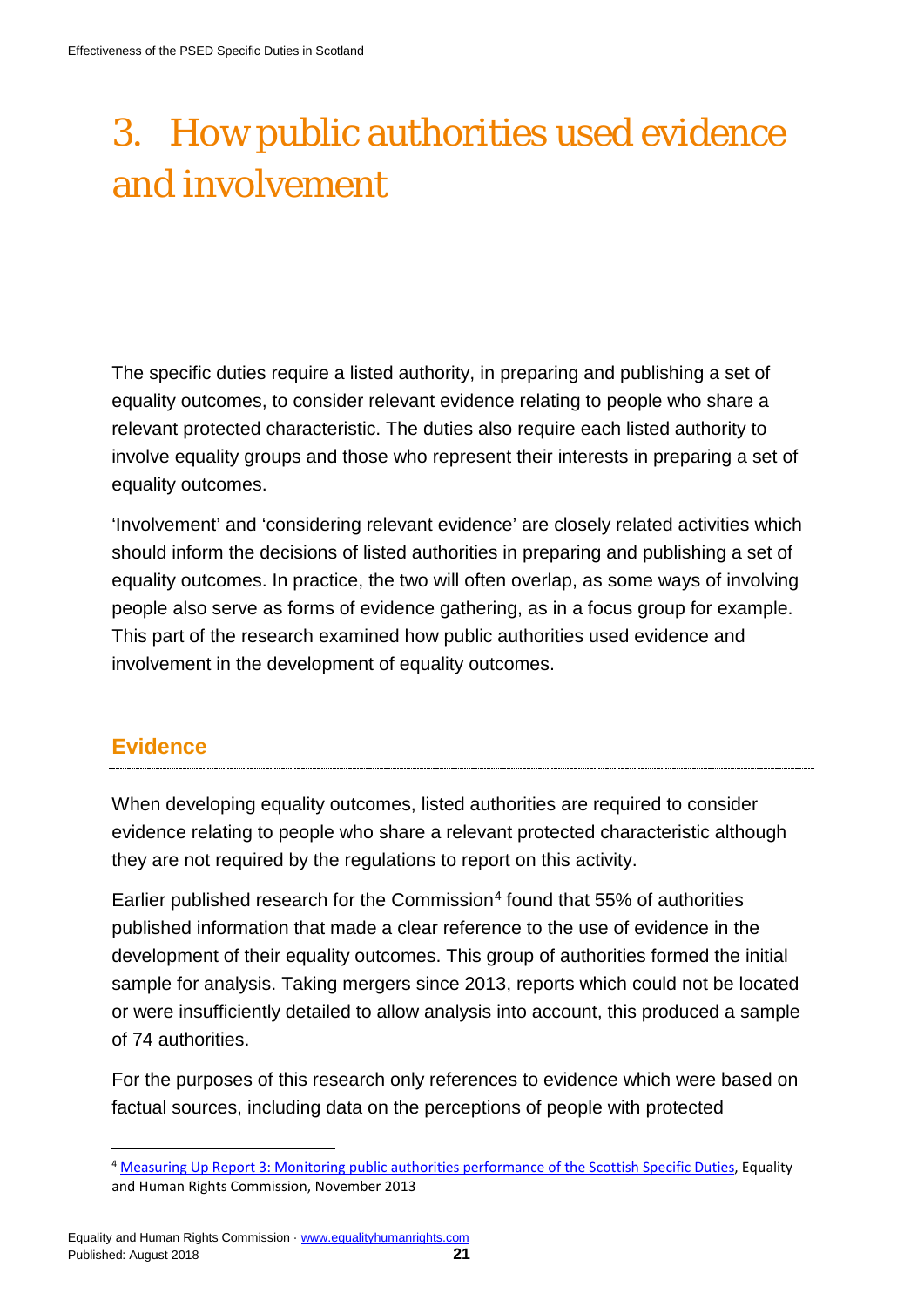characteristics or other stakeholders, were considered relevant and appropriate. Reports made frequent references to government policy or the priorities of funding agencies or the strategic commitments made by authorities in other documents and planning processes. Although occasionally described as evidence, these were not considered appropriate sources.

In 2013, 71 of the 74 equality outcomes statements in the sample contained some relevant reference to evidence in the development of equality outcomes. In 2017, only one of the 74 contained no relevant reference to evidence. In 2013, the application of evidence to the selection of equality outcomes was clear in 61 of the outcomes statements studied, rising slightly to 63 in 2017. This relationship between evidence and equality outcomes was most clear where equality outcomes statements had a summary of evidence described as a rationale for each equality outcome, or where they supplied a separate chapter or associated report on the evidence base for the set of equality outcomes.

Guidance from the Commission states "While you have the flexibility to decide for yourself which outcomes to set and how many to set, you will need to consider evidence across all protected characteristics." We saw few reports in which a holistic review of evidence of this nature was presented. Although the specific duties require a listed authority, in preparing and publishing a set of equality outcomes, to consider relevant evidence relating to people who share a relevant protected characteristic, there is no requirement in the regulations for authorities to publish the evidence used in setting equality outcomes. It is therefore possible that authorities made greater and more holistic use of evidence than apparent in reports.

In many cases, reports provided substantial volumes of evidence that was not reflected in equality outcomes. The rationale for the selection of evidence presented was not always clear.

One authority described extensive evidence relating to the circumstances and experiences of their service users and which was appropriate and proportionate to their organisational functions and geographic remit. On the basis of the evidence reviewed, the authority concluded that their equality priorities should address improved access and outcomes for those families with social disadvantages including those with lower incomes and for families living in areas remote from their base of operations.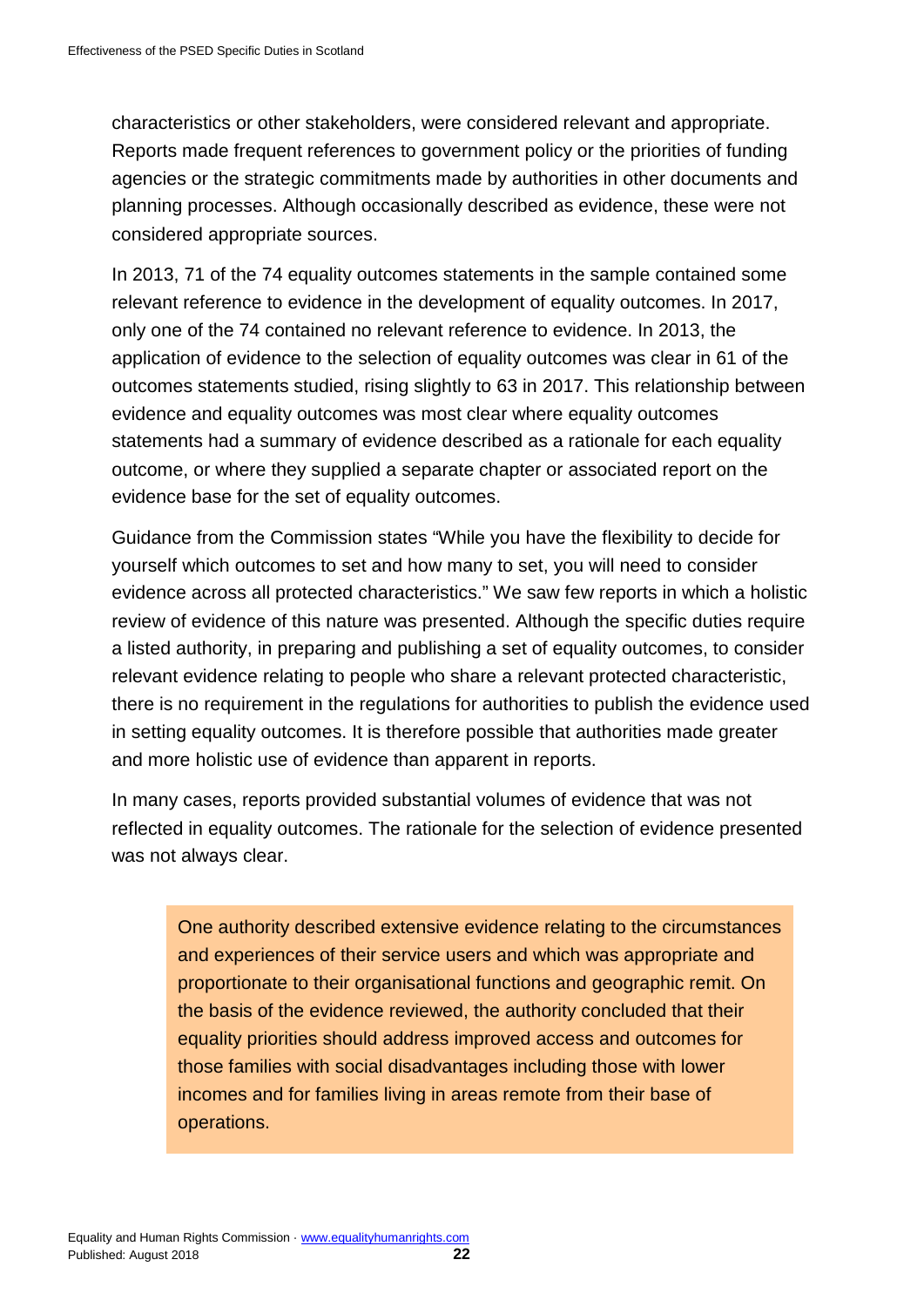Income and distance from the locations where services are providedare not protected characteristics and are not, in the context of the specific duties, appropriate priorities for outcomes. This demonstrates that, unless there is a clear understanding of the scope of the legislation, a stronger evidence base may not support the development of better outcomes.

The amount of evidence in reports varied from almost none, to large volumes, much of which had little clear connection to the equality outcomes set or the geographic or functional context of the authority.

Most authorities described a range of evidence in the equality outcomes statements. Employee information was the most frequently referred to, followed closely by population data drawn from the Census or similar sources. Academic evidence was less frequently referenced, and in the cases where it was referenced, it was generally in support of the nature of an intervention, rather than as a means of establishing the need for an outcome. Gaps in evidence were identified by 48 authorities in 2013 and by 53 in 2017. All these authorities used the gaps to inform the development of equality outcomes, commonly focused on improving the evidence base or supporting the rationale for involvement of people with protected characteristics.

Several authorities included evidence without a clear application to their organisational context. For example, several reports described demographic data at national level, but did not explain how this related to their organisational functions or geographic remit. More localised or otherwise disaggregated data is likely to have had a clearer and more relevant application.

Despite the inclusion of evidence on the circumstances for and experiences of people with protected characteristics, this evidence was rarely used to produce baselines from which to measure change. There was an apparent disconnect between the selection and presentation of evidence which informed equality outcomes, and the use of that evidence in planning and progress measurement criteria around equality outcomes.

There was limited evidence of the perspectives of other stakeholders on the change produced for people with protected characteristics. There were examples of practice where staff and service users had contributed to the evaluation of the impact of an intervention. This was particularly the case in relation to interventions designed to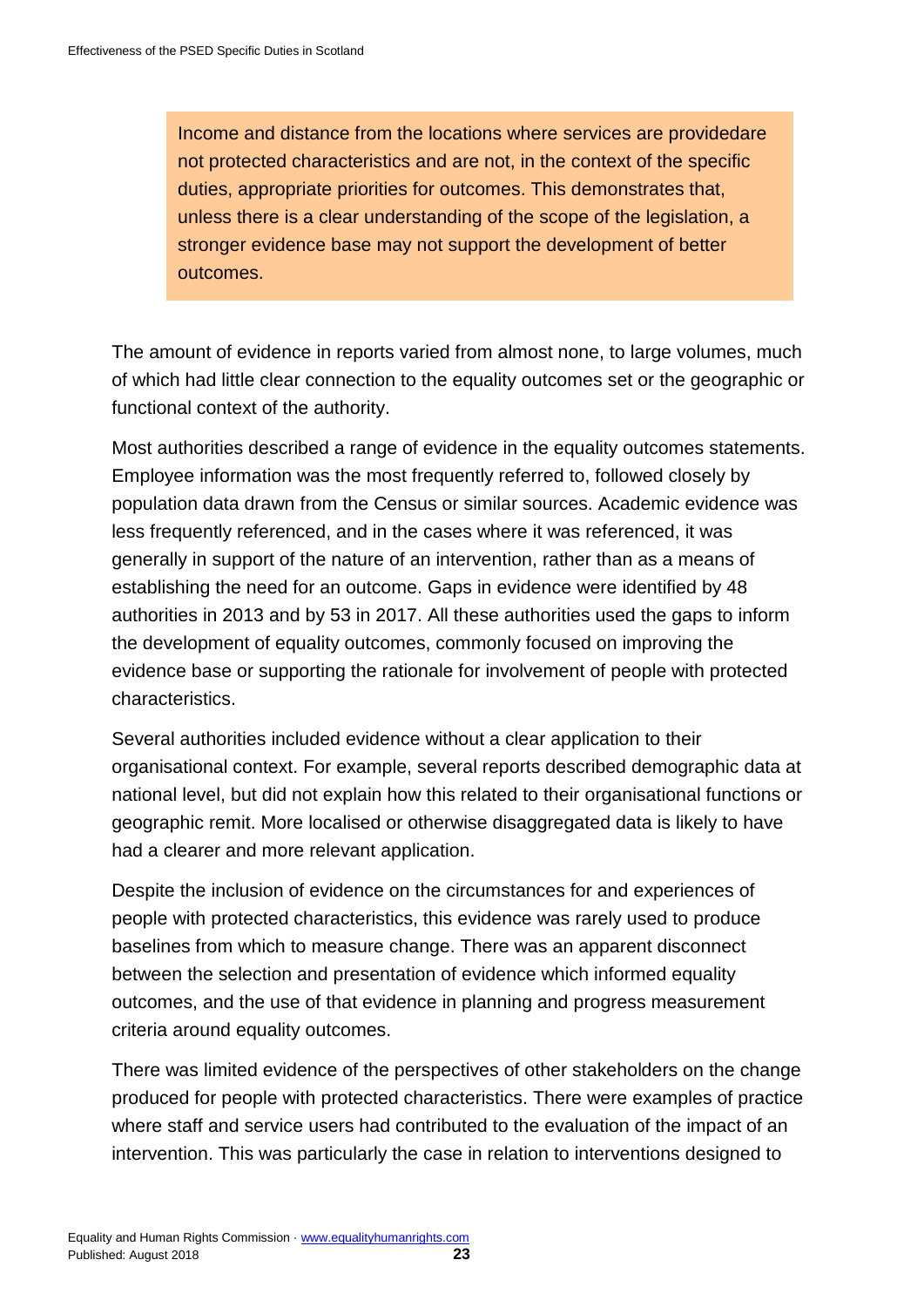address inequaities in educational attainment, violence against women and career progression.

One authority had introduced systems for increasing flexibility of work location and working patterns. This was intended to enable employees who have caring responsibilities - particularly the potential for parental responsibility to disproportionately impact on the careers of female staff or who have a disability or health condition, to work in senior roles across the region.

The authority produced a series of testimonials from staff describing, from a staff perspective, the ways in which the authority's fleixible working systems had supported them in career progresson and job retention. The testimonials described, in staff members own words, their situations and the problem posed for their employment objectives, the organisational response, and the benefit the staff members perceived from the supports provided.

There were few reports where the collection of evidence from other perspectives was built in to systems for involvement or performance measurement. Evidence from equalities lead officers in authorities indicated that as there is no formal requirement in regulation or guidance to collect this kind of data, it is usually only available in cases where other processes, e.g. service evaluations or service led reporting, demand it. There were examples where this kind of evidence was used in reports to highlight the difference made for people with protected characteristics.

One authority undertook research with young people to explore experiences and aspirations of young people of differing ages, abilities, identities and faith. This was intended to produce a more sophisticated analysis of young people's views and inform interventions for work and study. As a result of this research, the authority created employment and development opportunities targeted at young people. Further research with young people identified that an increased percentage felt that they lived in a better place for work and study than it had been five years before.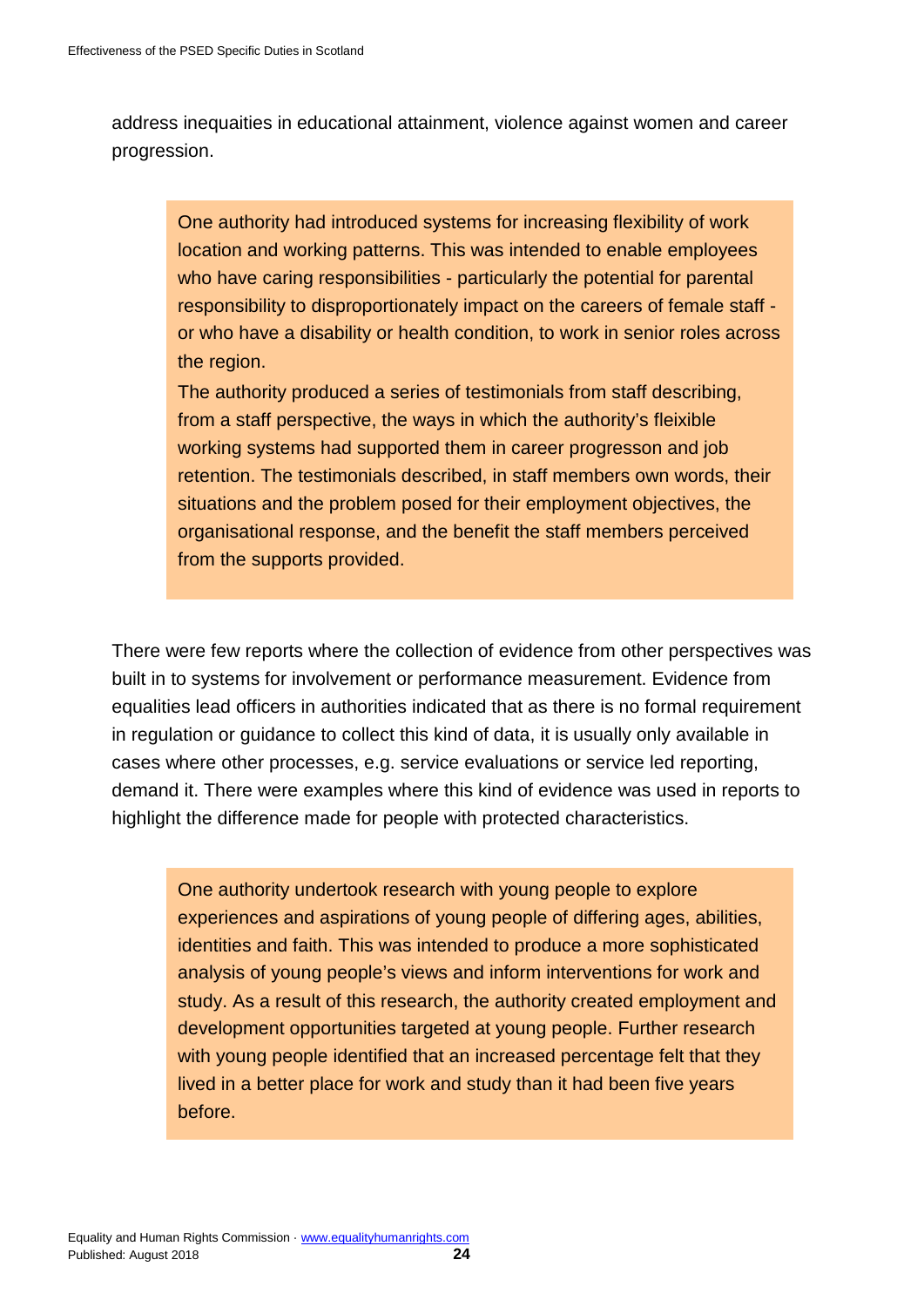# <span id="page-25-0"></span>**Involvement**

The specific duties require each listed authority to involve equality groups and those who represent their interests in preparing a set of equality outcomes, although they are not required to publish the evidence produced by that involvement.

Earlier published research for the Commission<sup>[5](#page-25-1)</sup> identified 126 authorities making reference, in mainstreaming reports or in equality outomes, to the involvement of people with protected characteristics. This research reviewed equality outcomes statements and progress reports from these 126 authorities. Within this sample a total of 107 reports referring to involvement in 2013 were identified.

In 70 of the 107 reports, the nature of involvement was clearly described and 66 offered a clear rationale for the involvement they described. In 2017, the number of reports referencing involvement rose to 112, of which 76 offered a description of the nature of involvement and 88 offered a rationale for the involvement described.

In 2013, the involvement of staff was described in 79 reports, service users in 86 reports and both staff and service users in 72 of these. In 2017, the number of reports describing the involvement of staff rose to 83, the number describing the involvement of service users rose to 93, and the number describing the involvement of both staff and service users rose to 90.

The small increases in 2017 are slightly offset by the fact that there were several 2017 reports in which the same involvement processes and evidence described in 2013, were simply reiterated in 2017, i.e there was no evidence of any further involvement taking place since the processes which informed equality outcomes in 2013.

# **Evidence from Involvement**

The involvement of people with protected characteristics in setting equality outcomes is not an end in itself: it is a process intended to generate greater or better quality evidence to inform the setting of equality outcomes. In 2013, the evidence gathered through involvement – the views and perceptions of the people involved – was described in 31 reports, rising to 36 in 2017.

It was not always possible to observe a direct link between the evidence gathered through involvement and the equality outcomes set. This is partly a consequence of

<span id="page-25-1"></span><sup>5</sup> [Measuring Up Report 3: Monitoring public authorities performance of the Scottish Specific Duties,](https://www.equalityhumanrights.com/en/public-sector-equality-duty-scotland/scotland-public-sector-equality-duty-projects/measuring) Equality and Human Rights Commission, November 2013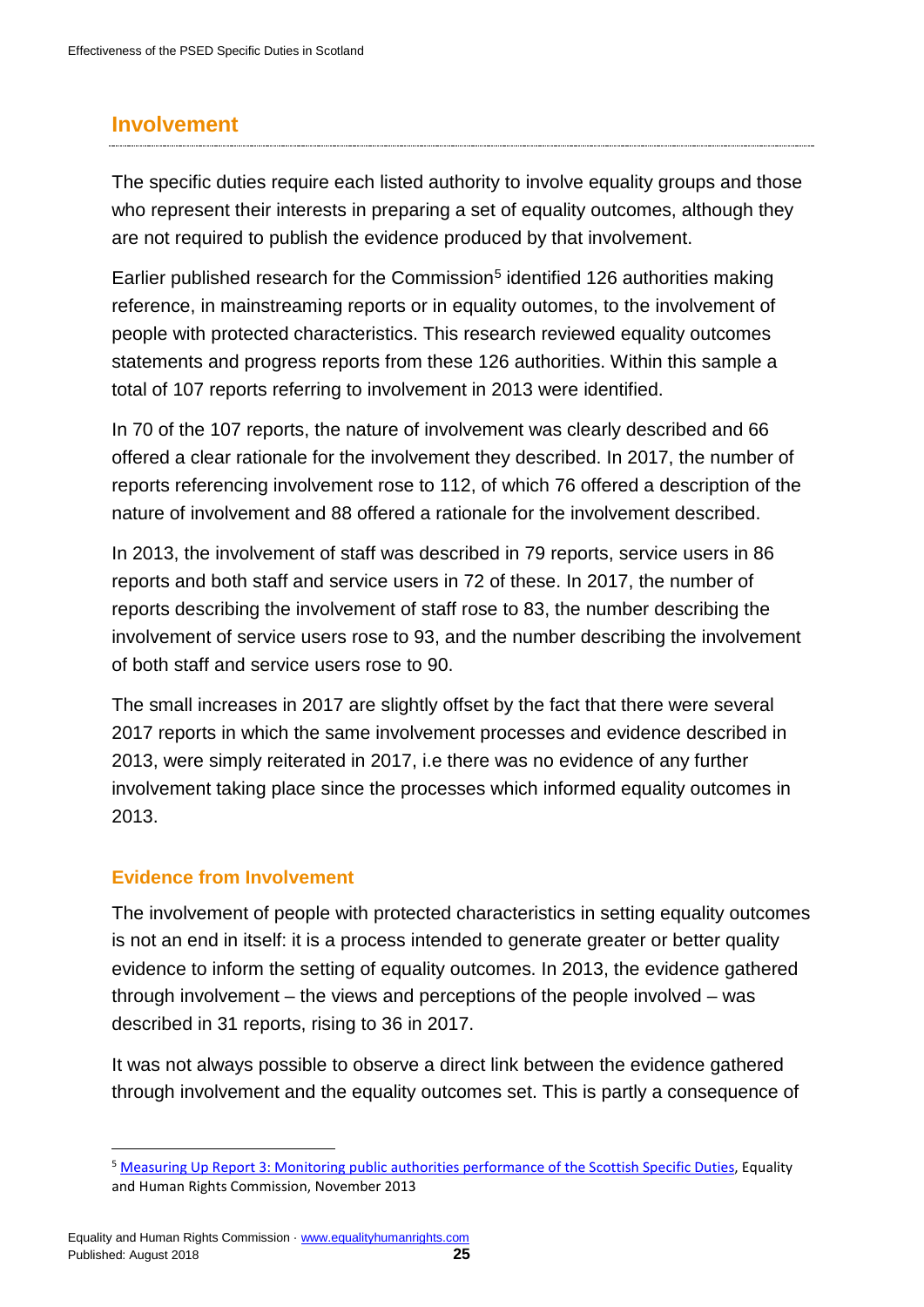the structure of reports, some of which provided a general evidence section separately from equality outcomes, and which did not explicitly describe the relationship between the evidence presented and the equality outcomes selected.

#### **Involvement processes**

The regulations require involvement of people with protected characteristics in the setting of equality outcomes. It was not always clear from the reports that the involvement processes described were plainly labelled – from the perspective of participants - as being part of a process of equality outcome setting. Some evidence which was described in reports appeared to have been collected through other involvement processes and applied to equality outcome setting. Although the evidence may be relevant and appropriate, it is questionable whether the processes qualify as involvement in equality outcome setting. If they were not planned as such, and participants did not understand the processes as such at the time of their input, then they may reasonably not be regarded as involvement in equality outcome setting.

The guidance states that "Unlike consultation, involvement will support public authorities to develop active engagement on an ongoing basis with people over a period of time." It was not always clear from reports how involvement on an ongoing basis had been considered or implemented. It was common for a single involvement exercise to be referenced in reports published several years apart. In this respect, much of the involvement described does not conform to the definition of involvement in the guidance.

In the cases where there had been a longer term dialogue, this was usually with representative groups, rather than directly with individuals and communities of people with protected characteristics. Evidence from representative groups indicates that that where there is a longer term relationship with an authority, this can have a greater impact on equality outcome setting.

#### **Involving representative groups**

The guidance on involvement recognises a difference between involving communities and involving representative groups. A number of representative groups – national and regional third sector organisations with some role in representing the views of or lobbying onbehalf of people with protected characteristics - were involved in equality outcome setting with multiple authorities.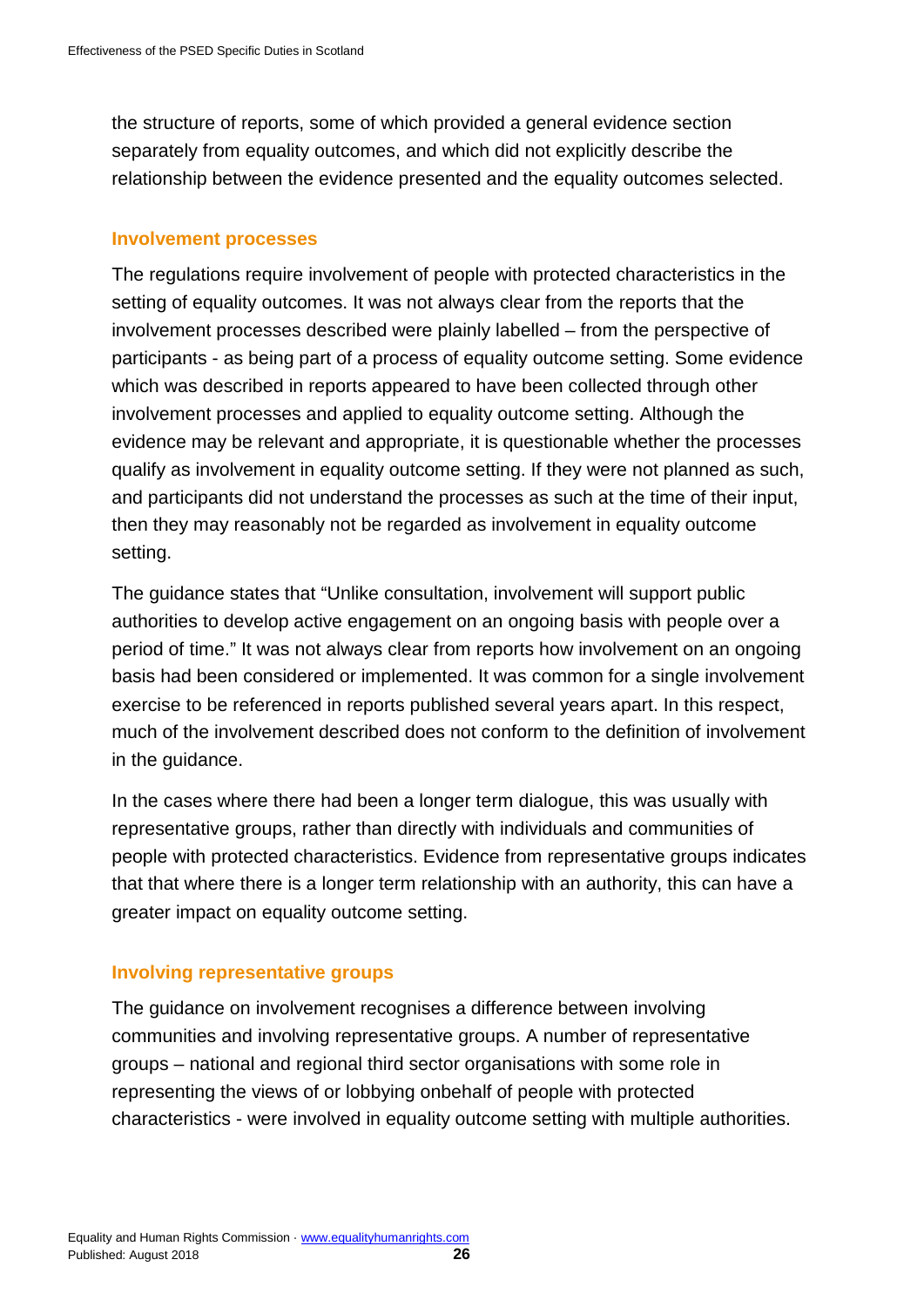Interviews with staff in 15 of the representative groups which were reported as being involved in equality outcome setting with multiple authorities found that three stated that they had not been involved in working with authorities on equality outcomes. This appears to be a result of them being unaware that the evidence arising from their involvement would later be applied to equality outcomes.

Of the remaining 12 representative groups who stated that they had been involved in setting equality outcomes, half stated that they had been involved in measuring progress on equality outcomes and 7 stated that they had been involved in reporting on progress on equality outcomes.

Three of the representative groups who stated that they had worked with authorities on setting equality outcomes, said that they had helped to design equality outcomes. The remainder stated that they were invited to comment on a set of equality outcomes which were already in draft form. Most, but not all, of the representative organisations were clear about the link between their involvement and equality outcomes, and some of them could identify changes that they believed to have been influenced by the evidence they provided.

Representative groups' involvement in measuring progress on equality outcomes took place through input on the nature of progress measurement criteria and advice on the reporting of progress.

Nine of the representative groups stated that they believed that their involvement had resulted in observable changes to equality outcomes statements and reports. Most reported that they were insufficiently resourced to check on the results of their involvement, i.e. they did not know for sure if their involvement had resulted in change.

Some representative groups reported that they were not resourced to provide the level of input that they had given but had prioritised staff time as they felt it was important to their overall mission. There were some indications that representative groups had prioritised their time to work with particular authorities and had declined invitations to be involved with others.

All representative groups stated that they had a long term relationship with some authorities and frequently offered advice on a variety of policy areas. Working with authorities on the setting of equality outcomes was only one part of a broader relationship. Despite this, many representative groups stated that they were not always clear how, or if, their advice was used.

Two representative groups reported that they believed their involvement had produced significant impact on equality outcomes. In both cases this was a result of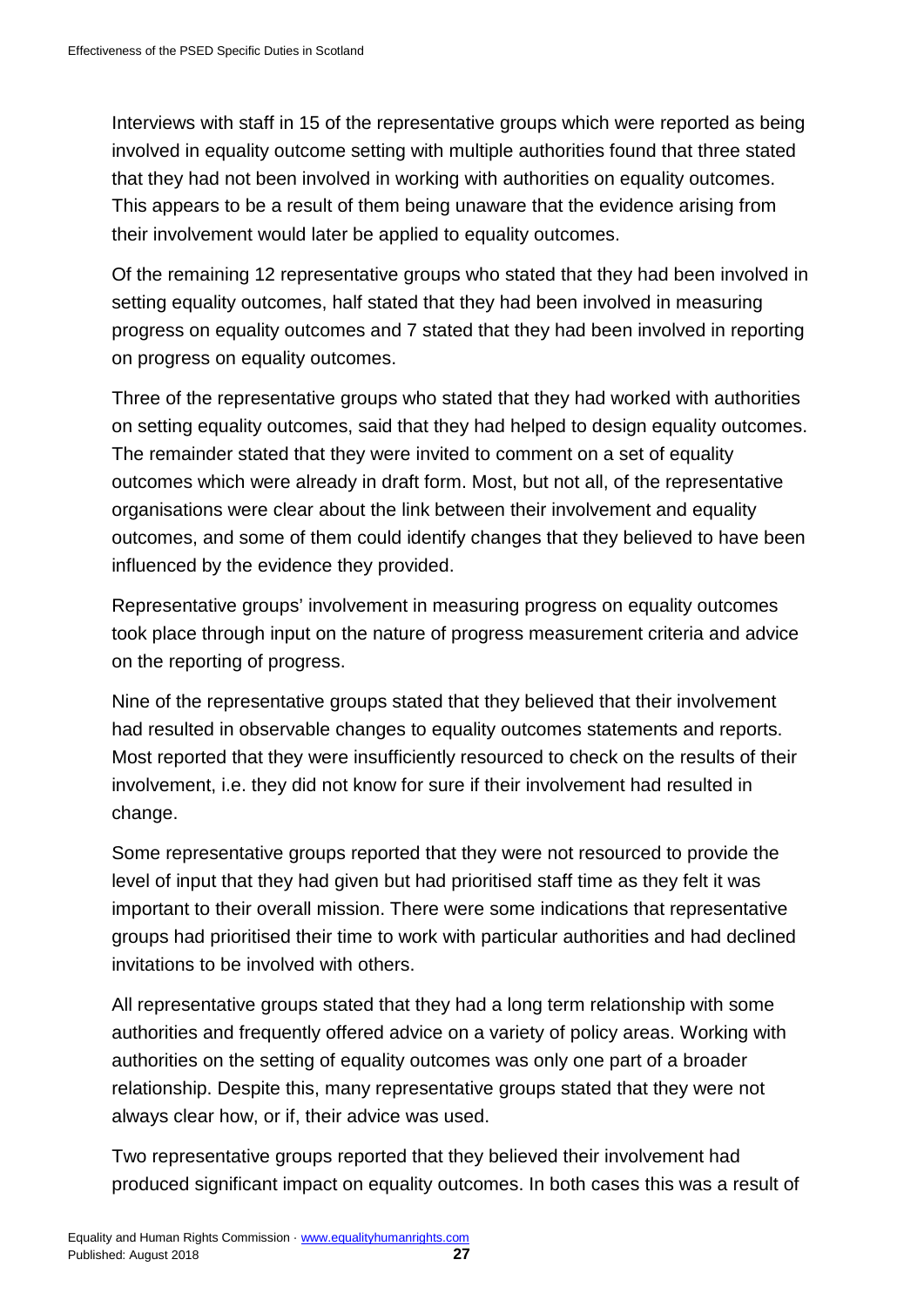a long-term process of involvement with a single authority with whom they had a preexisting relationship.

# <span id="page-28-0"></span>**Conclusions**

The explicit relationship between evidence and equality outcomes was variable. It was clearest where there was a summary of evidence for each equality outcome, or where reports supplied a separate chapter or associated report on the evidence base for the set of equality outcomes.

There was a wide variety of evidence referred to in equality outcomes statements, and some clear commitment to generating new evidence where existing sources were incomplete or inadequate. In most cases reports presented no explicit rationale for the selection of the evidence published and presented evidence that was of questionable relevance.

The majority of authorities described arrangements for involvement of people with protected characteristics, but the extent to which the evidence they produce is used in setting equality outcomes is variable. There was a small increase in the number describing processes for involvement in 2017, but much of this may be accounted for by authorities simply restating processes undertaken prior to the 2013 reports.

It was not always clear from reports how involvement as an ongoing process had been considered or implemented. In this respect, much of the involvement described may not conform to the definition of involvement in the guidance.

In the cases where there had been a longer term dialogue, this was usually with representative organisations, rather than directly with individuals and communities of people with protected characteristics. Evidence from representative organisations suggests that public authorities may prefer to engage with them, rather than directly with communities, because they have a more developed understanding of the duties and can more efficiently offer relevant input.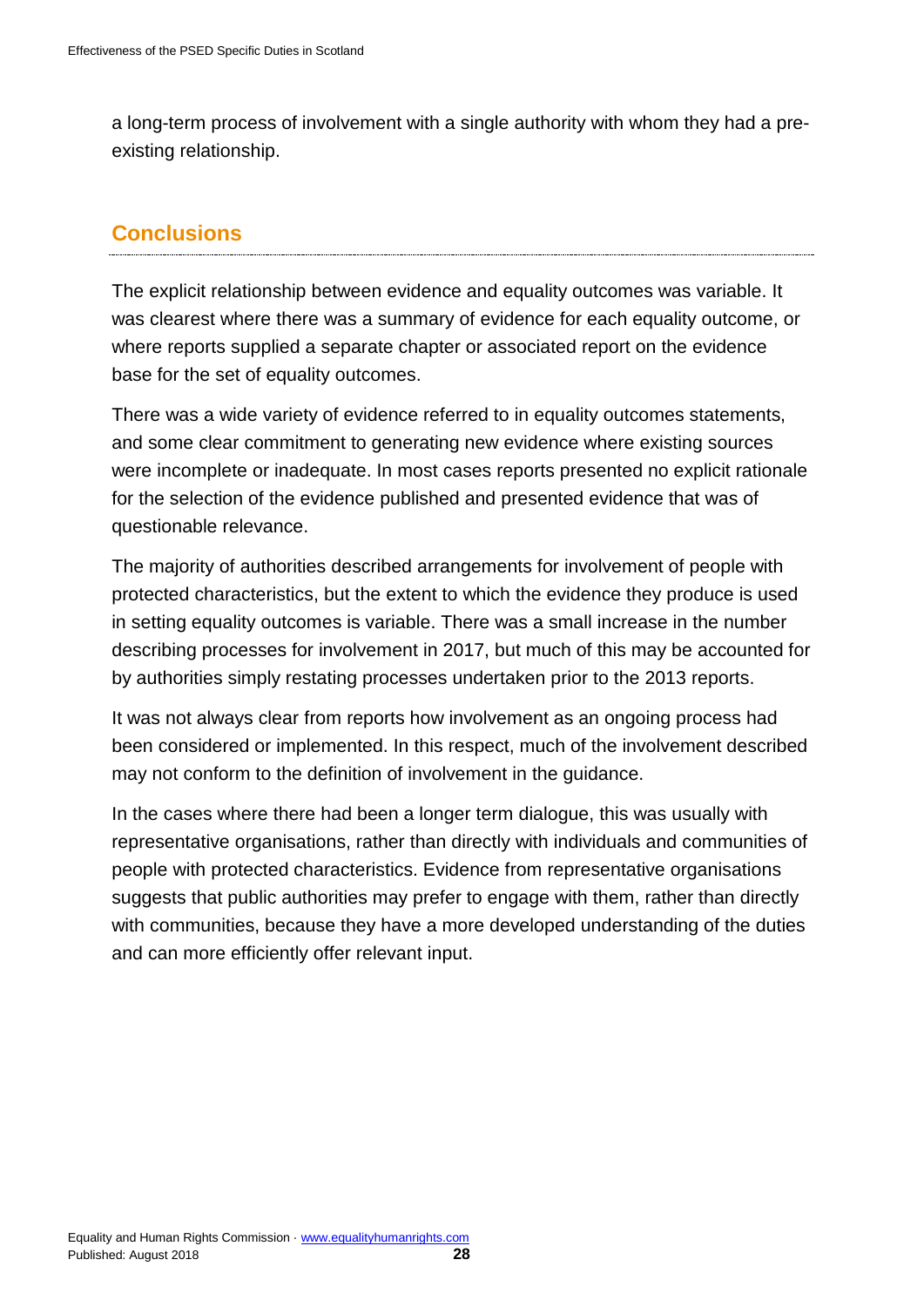# <span id="page-29-0"></span>4. Change in diversity of workforce composition

The Specific Duties require listed authorities to take steps to gather information and report on the composition of the authority's employees and on the recruitment, development and retention of persons as employees of that authority. This information should be collected annually and cover all relevant protected characteristics. Authorities are required to use the information gathered to better perform the equality duty.

The analysis aims to show the extent to which workforce composition in terms of the representation of people with protected characteristics has changed over the period of the study.

Employee data reports from 2013 and 2017 from all relevant listed authorities $<sup>6</sup>$  $<sup>6</sup>$  $<sup>6</sup>$  were</sup> reviewed. This was complemented by evidence on the use of employee information drawn from the analysis of equality outcomes statements.

The final sample, after exclusions, consisted of 130 public authorities. This was made up of 32 local authorities, 22 health boards, 17 higher education institutions, 16 further education institutions and 43 other authorities.

Figure 1.3 shows that the number of public bodies reporting increased between 2013 and 2017 for all of the protected characteristics for which comparable data was available.

<span id="page-29-1"></span><sup>&</sup>lt;sup>6</sup> As outlined in the Equality and Human Rights Commission publication 'Public Authorities in Scotland: Who is [covered by the Specific Duties'.](https://www.equalityhumanrights.com/en/advice-and-guidance/public-authorities-scotland-who-covered-specific-duties)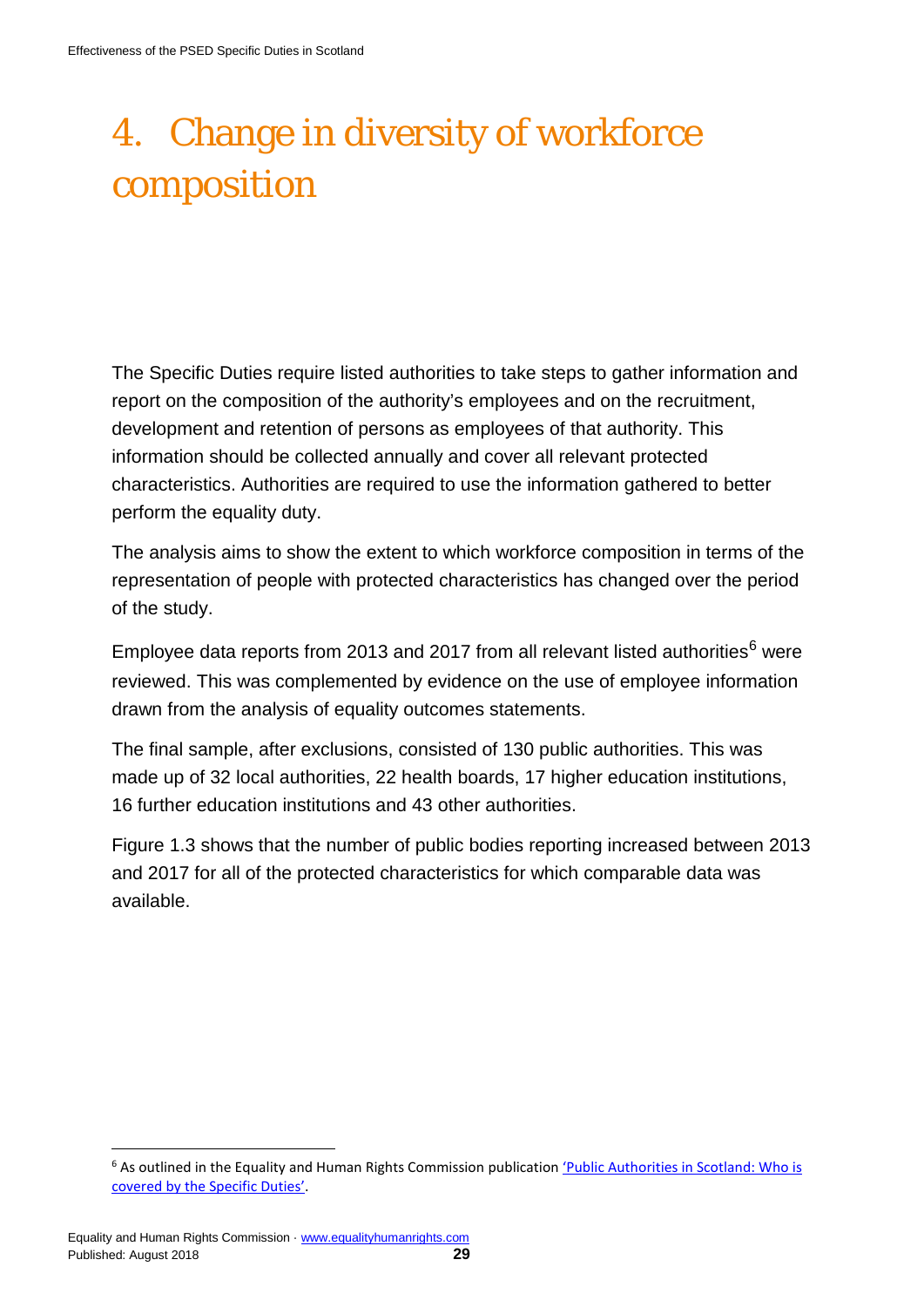

**Figure 1.3 Number of Public Bodies Reporting by Protected Characteristic**

Age was reported in bands which varied widely in reports and it was not possible to combine them. Workforce composition data on pregnancy and maternity was rarely reported. As a result, analysis of change for these characteristics was not possible.

The ethnicity categories applied varied across authorities and some categories were open to different interpretations. Where possible these were combined into standard categories for analysis. This was not always possible, for example, if a 'Scottish' category was used but it could not be confidently determined that this referred to 'white Scottish' then it was excluded.

To allow for standardised analysis, all employee information was recorded as percentages of the total. Where percentages were not provided in the reports, numerical data was converted into percentages. Because the size of the staffing complement varies widely across authorities the use of percentages has the potential skew the data when reported as a combined total or average across several authorities. To mitigate this effect, where the average is given in this analysis, only public authorities with over 100 employees are included.

Where percentage change is given, this refers to the percentage increase or decrease in the overall workforce, not in the percentage of staff with protected characteristics.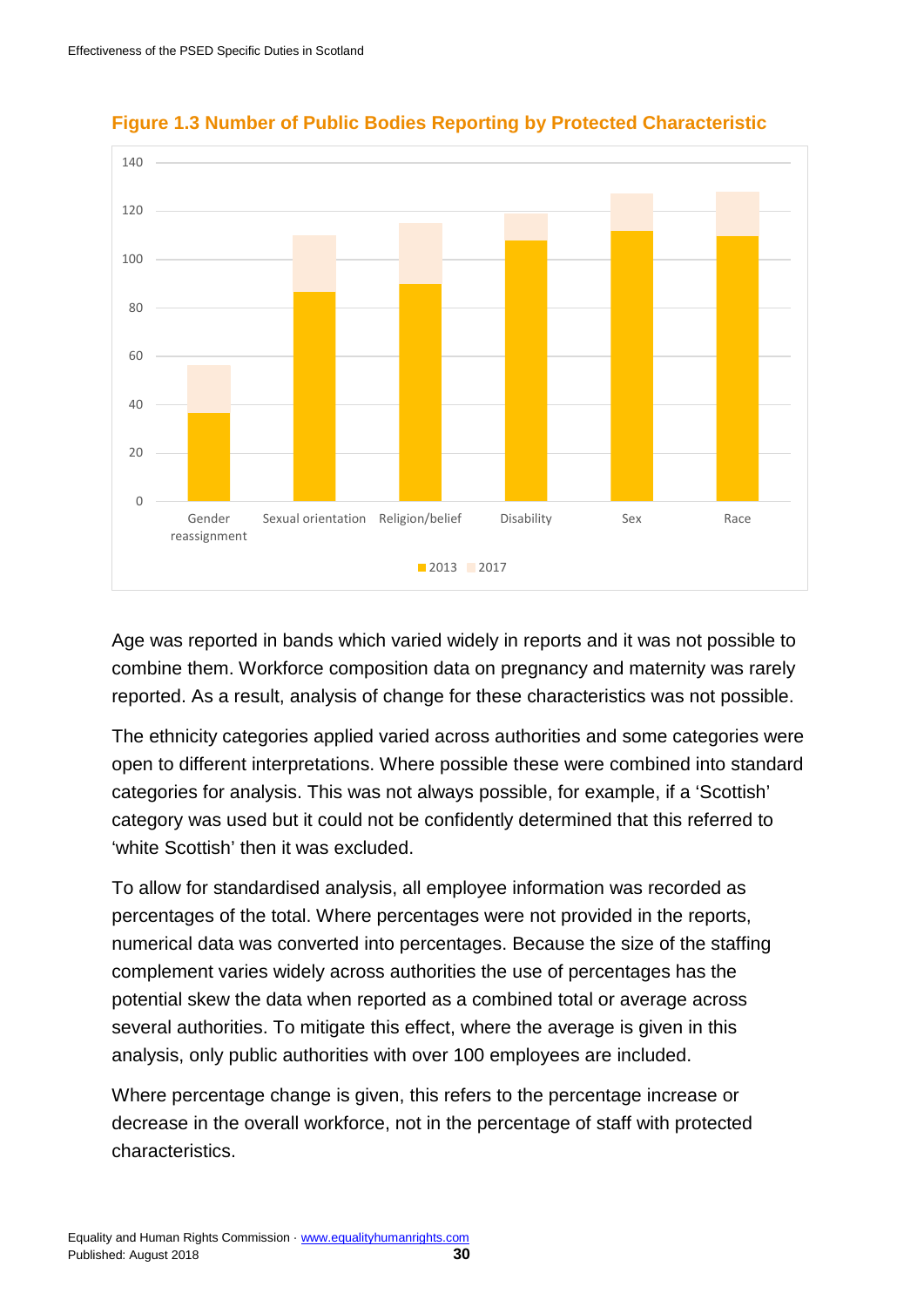Public authorities are not required to produce data in a way which allows a universal or sectoral analysis. Consequently, large volumes of data had to be excluded because they were in a format inconsistent with the planned analysis. In addition, there is a high volume of data where the characteristics of employees are unknown or unreported. The conclusions on change in workforce composition must therefore be caveated in recognition of the gaps and inconsistencies in the data.

It should be noted that this analysis only presents the evidence of change. It does not seek to assess the factors which produced that change. The range of reasons why workforce composition may change are complex, and may relate to multiple factors including those beyond the influence of the authority.

# **Change in Workforce Composition**

# **Disability**

The change achieved in representation of disabled staff ranged between 5% decrease in representation to just over 4% increase in representation. More authorities achieved an increase than experienced a decrease. The average change across the whole sample was an increase of 0.6%.

For a third of the authorities, the increase was under 1% of their total workforce. Nearly a third saw a decrease in the reported percentage of disabled employees, although in the main the decrease was also less than 1%.

Local authorities saw a small average decrease in their reported percentage of disabled employees. All other sectors saw a small average increase. The highest increase was in further education, at 1.3%.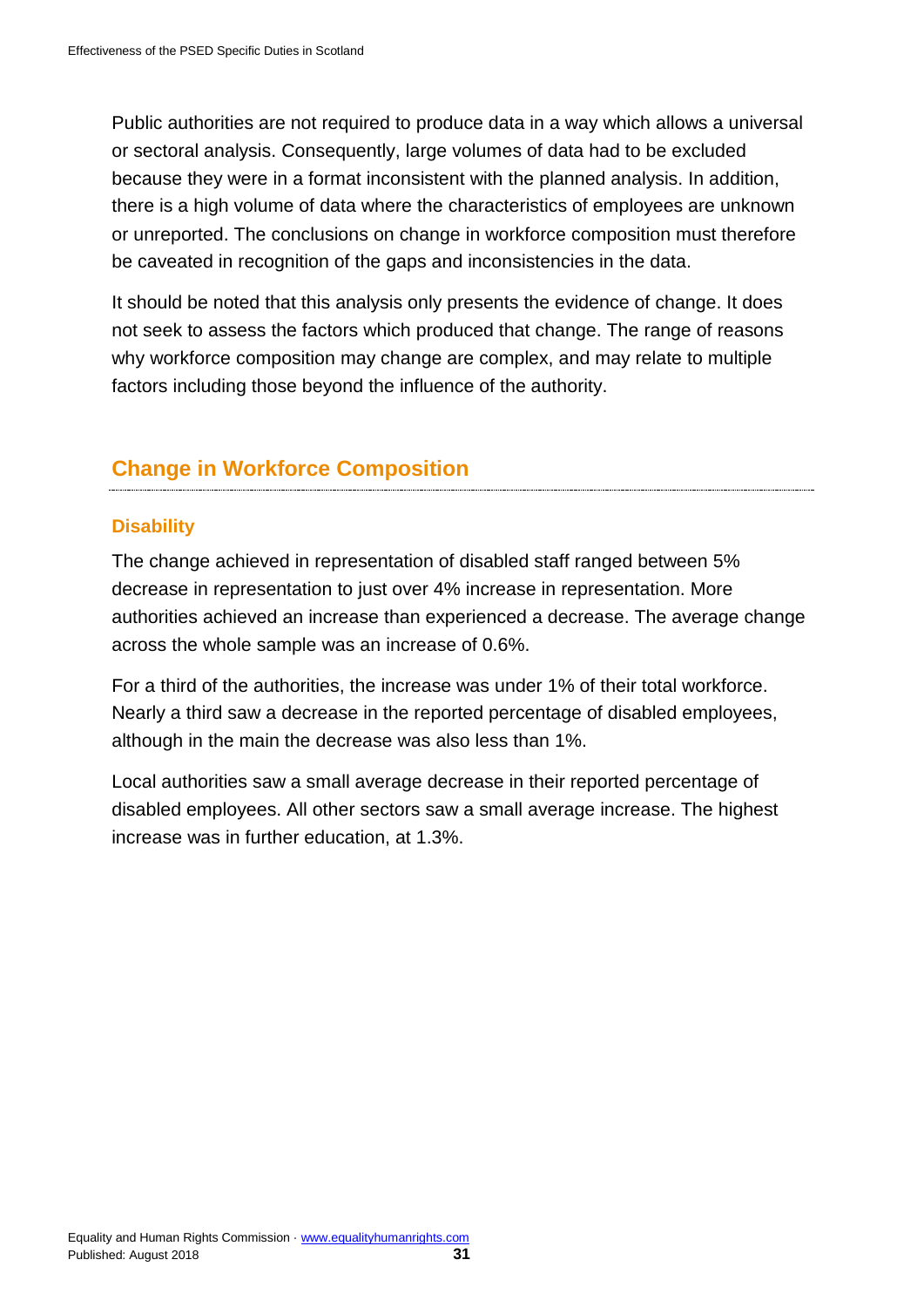

#### **Figure 1.4Change in % of Disabled Staff – Individual Authorities**

#### **Figure 1.5 Average Change in % of Disabled Staff**

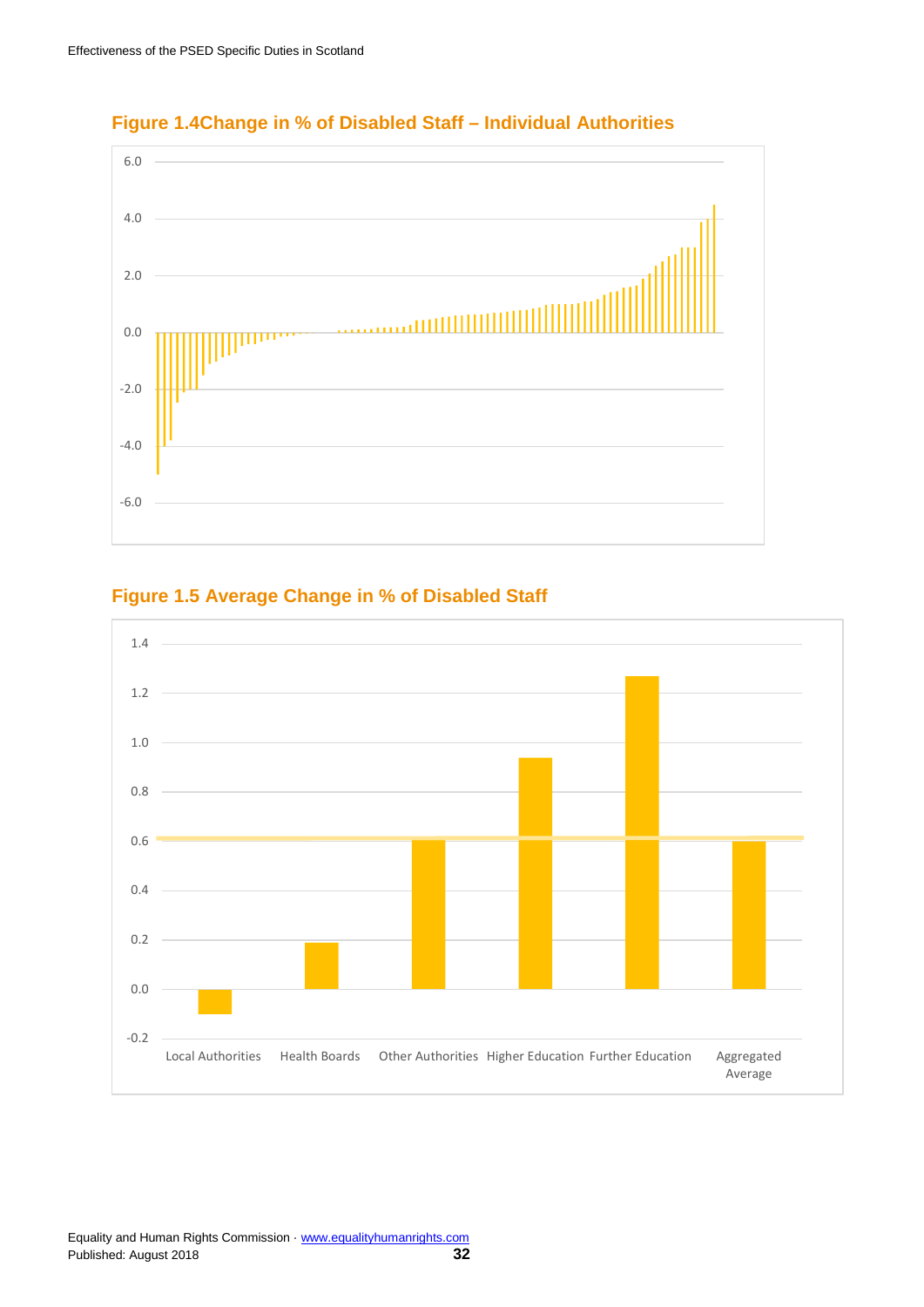# **Sexual Orientation**

Most authorities reported an increase in the representation of LGB+ staff. For around half of these authorities, the increase was under 1% of the total workforce. A small number of authorities saw a decrease in the reported percentage of LGB+ employees, although again the decrease was mainly less than 1%.

All sectors saw a small average increase, ranging from 0.2% in local authorities to 0.7 in 'other' public authorities.



#### **Figure 1.6 Change in % of LGB+ Staff – Individual Authorities**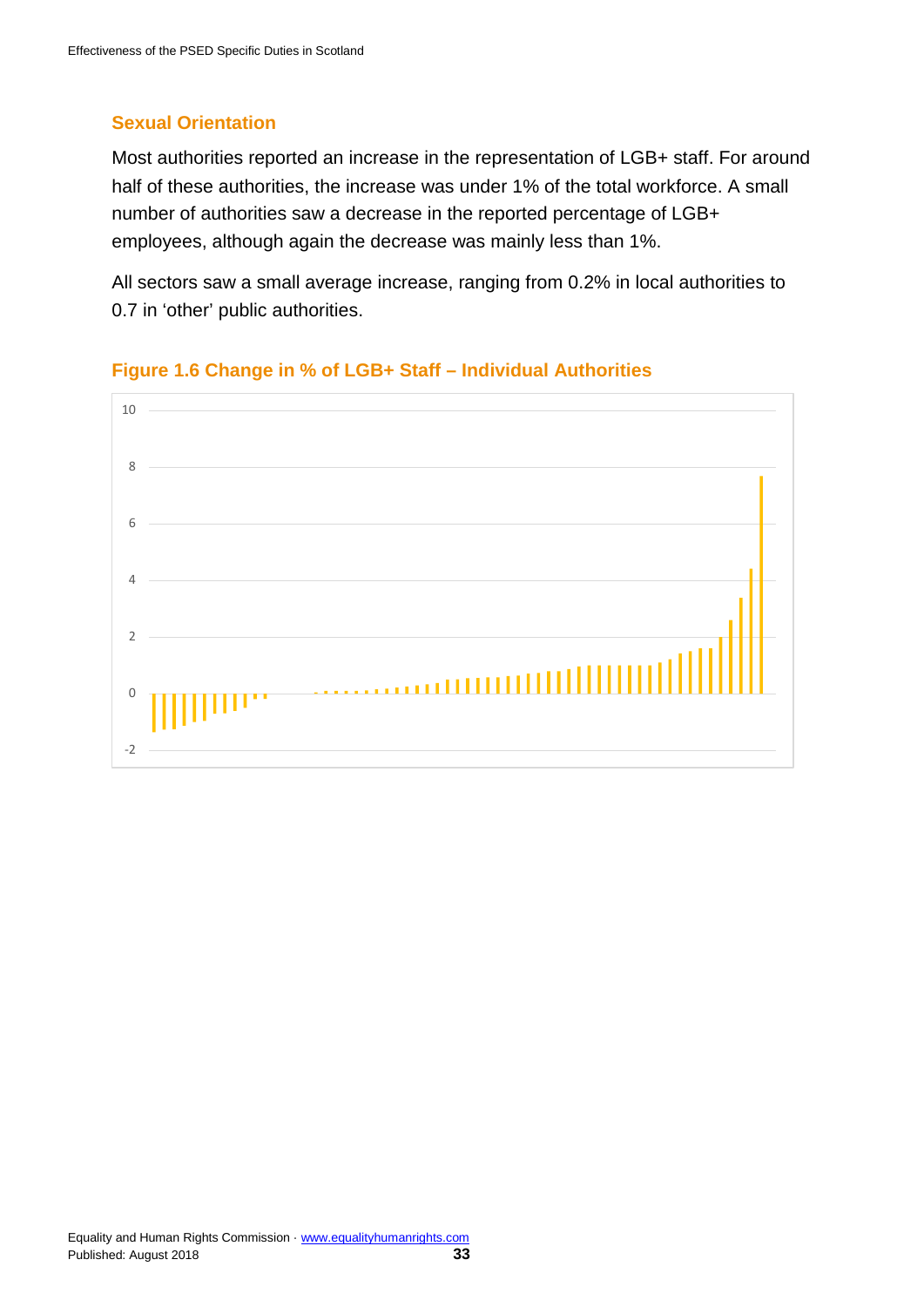



#### **Gender Reassignment**

The majority of authorities experienced no demonstrable change in that the number of employees who identified as transgender remained at zero. Only 10 authorities reported data on gender reassignment in a way which could be compared across the period, and no significant change could be identified within this sample.

#### **Race**

The majority of authorities experienced an increase in representation of non-white minority ethnic staff. For nearly half of the authorities, the increase was under 1% of the total workforce. A significant number of authorities saw no increase in the percentage of their non-white minority ethnic employees and over a quarter saw a decrease, although with a few exceptions, the decrease was less than 2%.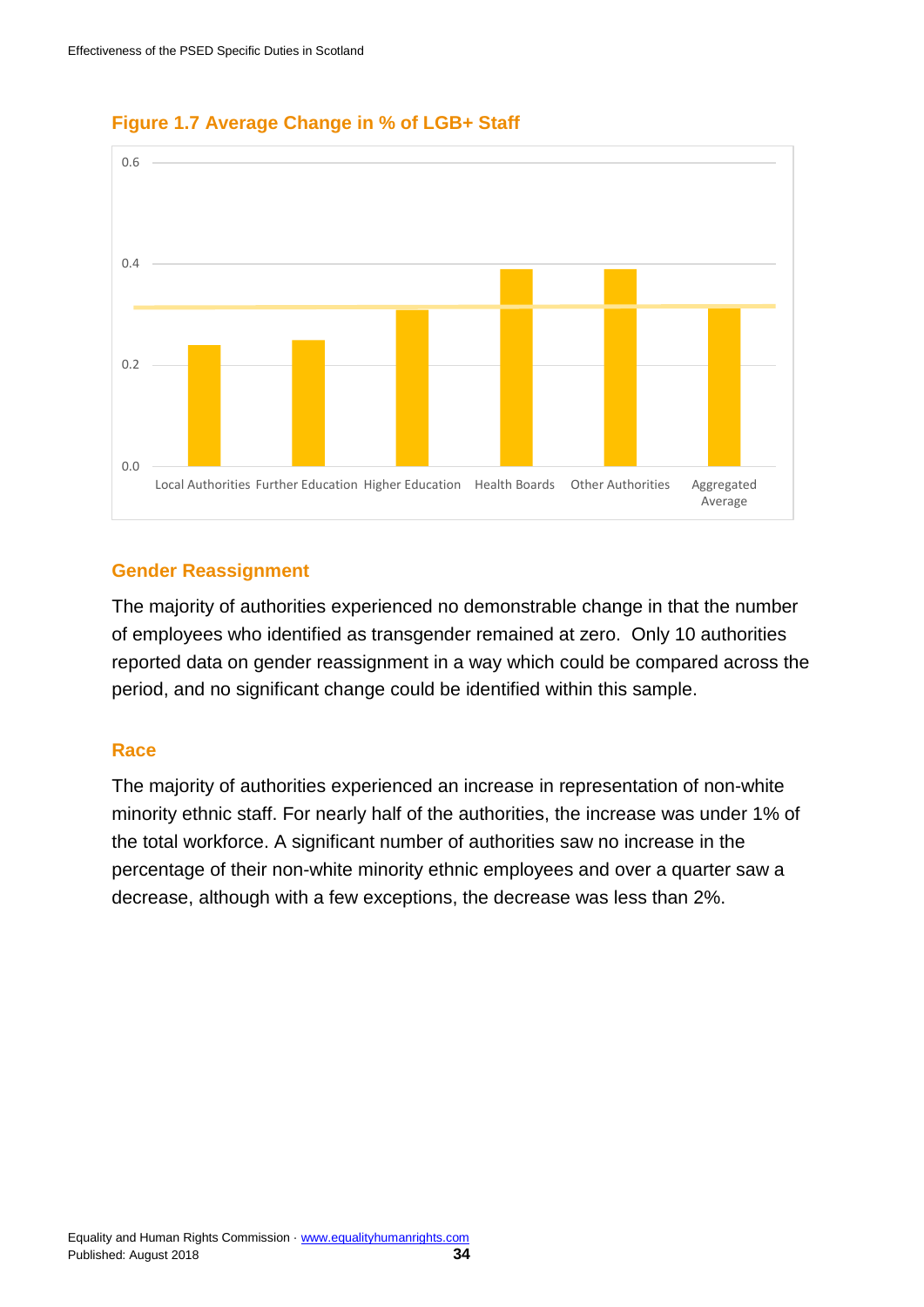

#### **Figure 1.8 Change in % of BME Staff – Individual Authorities**





All sectors saw a small average increase, ranging from 0.1% in local authorities to 0.9% in further education establishments.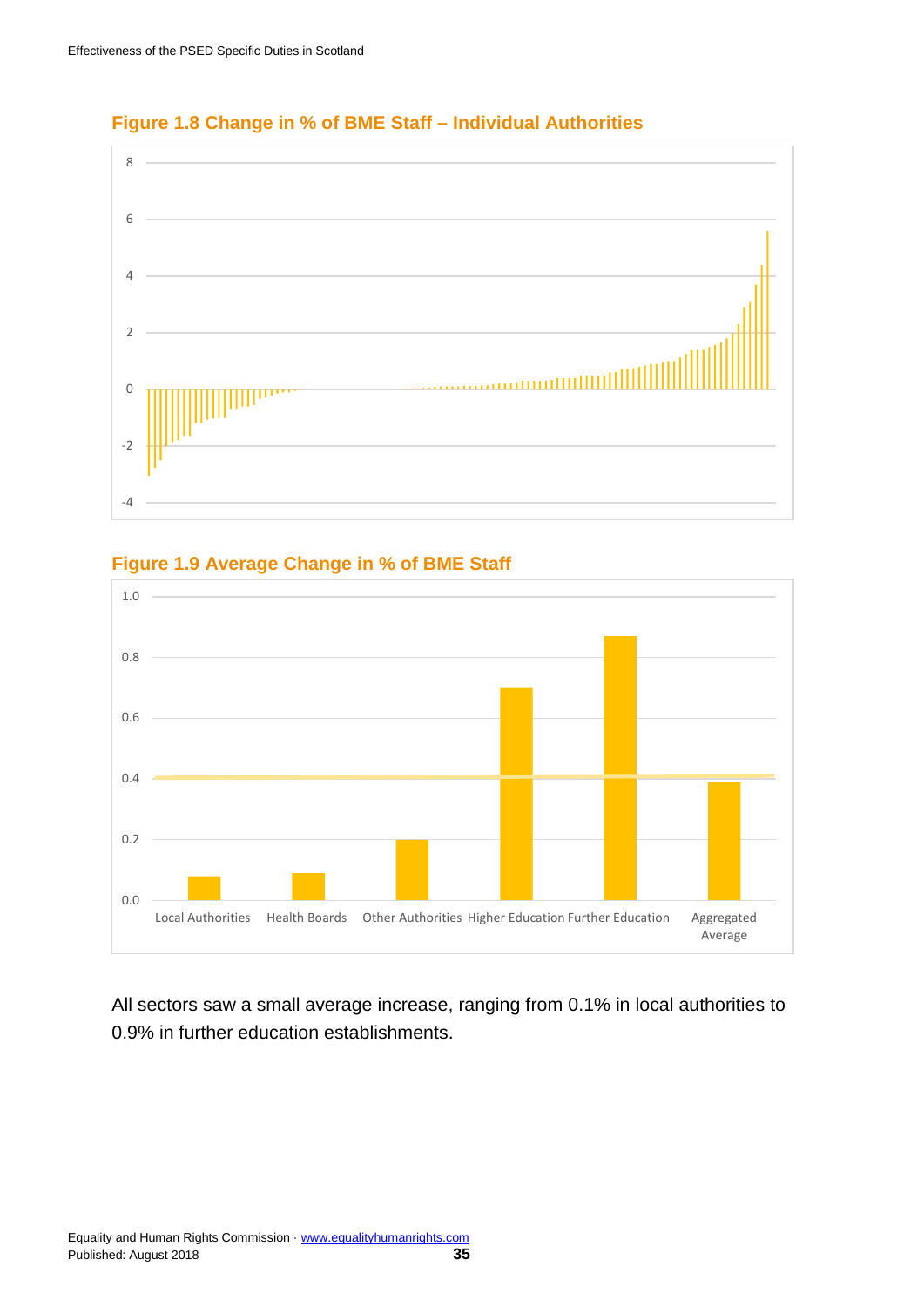# **Religion and Belief**

Nearly half of authorities experienced an increase in the representation of staff from non-Christian religious backgrounds, and half a decrease. For nearly a third of the authorities showing an increase, the increase was less than 1% of their total workforce.



#### **Figure 1.10 Change in % of Religious Non-Christian Staff - Individual Authorities**

As figure 1.11 shows, the only sector which experienced an average increase was further education, where a small number of institutions reported a relatively large increase in staff with a religion other than Christian.

The mean average percentage of staff from non-Christian religious backgrounds ranges from 0.5% of staff in local authorities to 3.9% in other public bodies.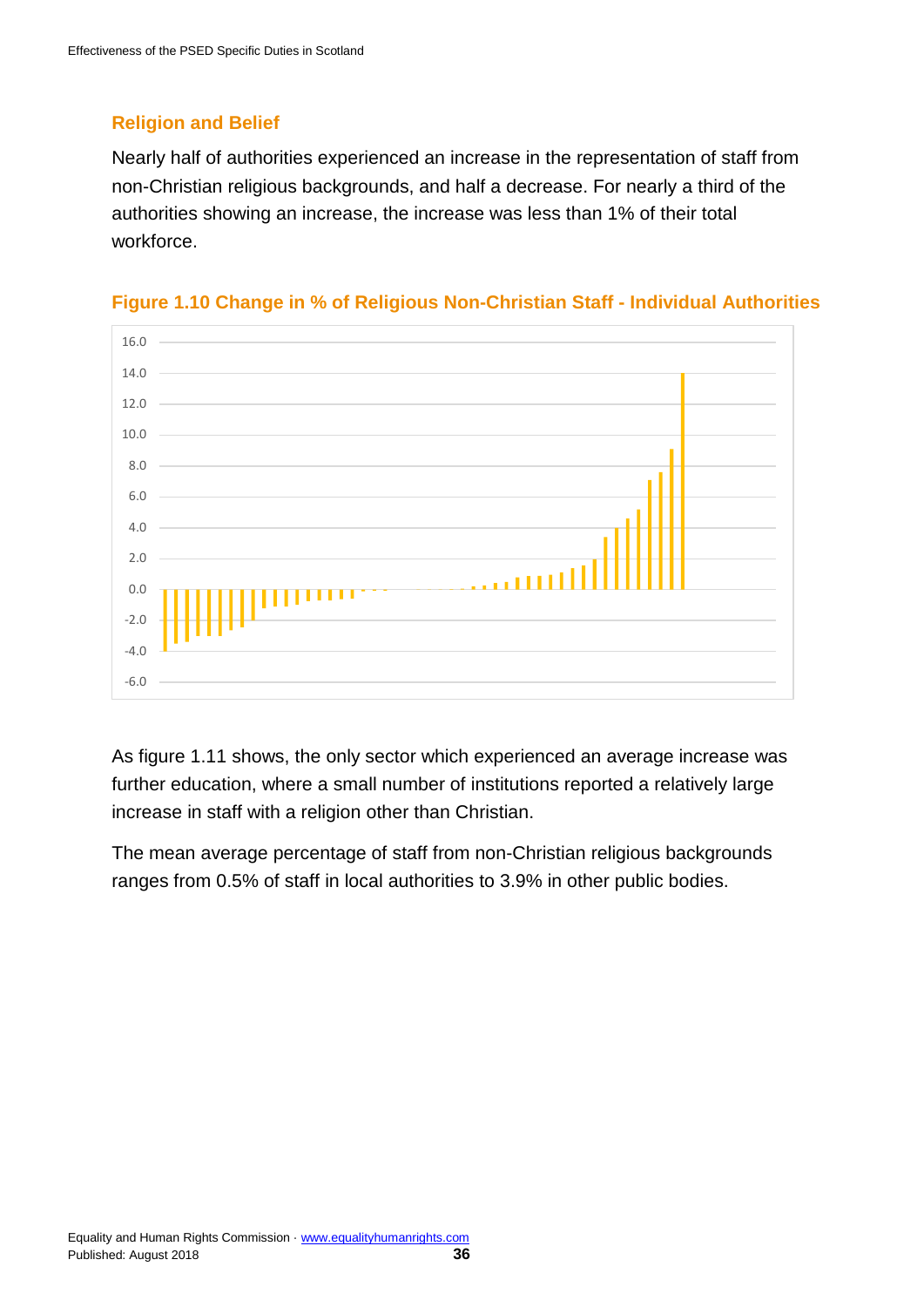



#### **Sex**

Most authorities have workforces which are mainly female<sup>7</sup>. For these authorities, change reported is in relation to representation of male employees. For the few authorities that have a majority male workforce, the change in relation to representation of female employees is separately reported.

Most of the authorities with a female majority workforce experienced a further decrease in male representation, although a third, mainly in the further education sector, reported a small increase in the male composition of their staff.

<span id="page-37-0"></span> $<sup>7</sup>$  No analysis is made in this chapter on horizontal or vertical segregation of the workforce</sup>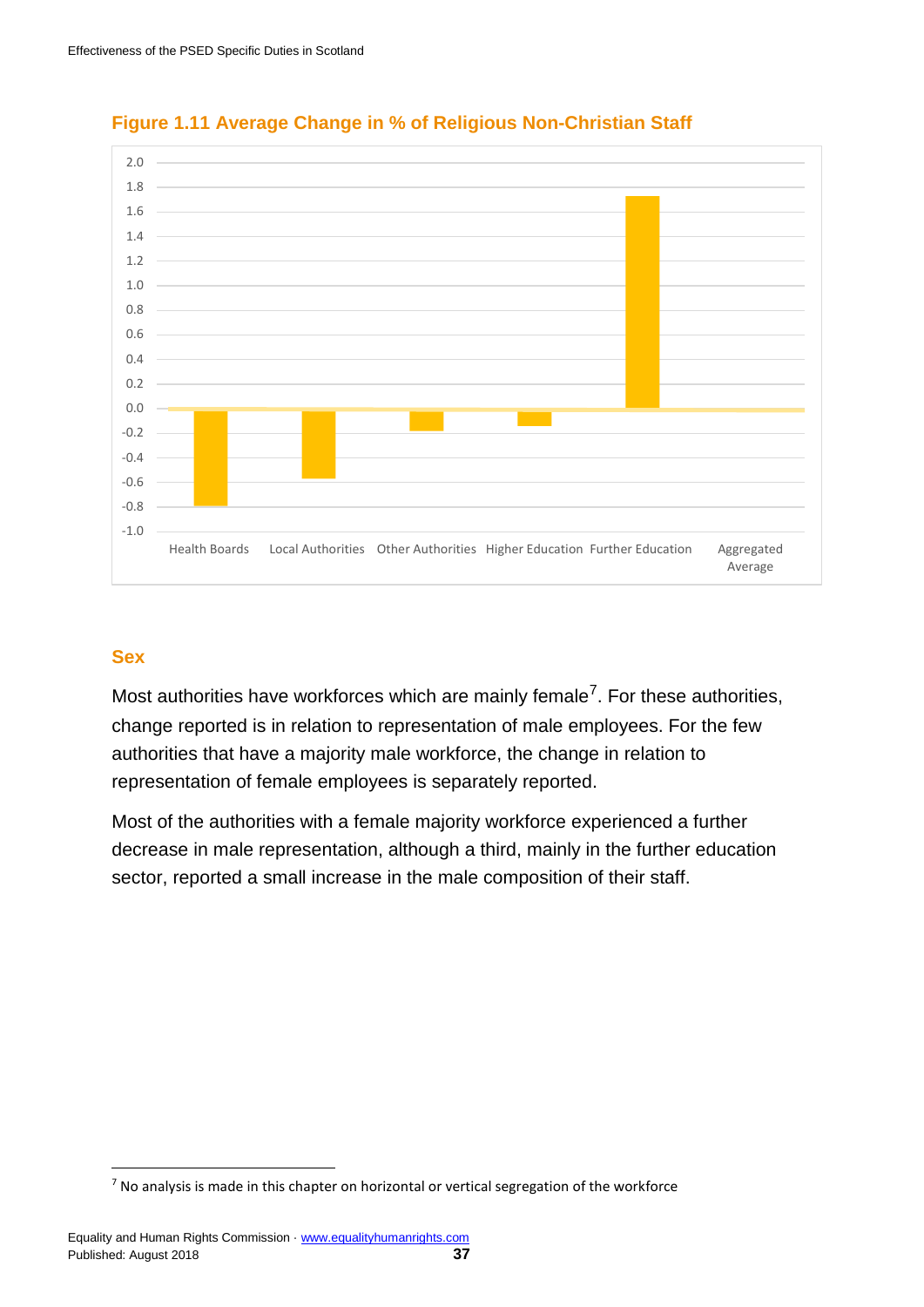

#### **Figure 1.12 Change in % of Male Staff – Individual Female Majority Authorities**





For the authorities with a male majority staff, nearly half reported an increase in the percentage of female staff and half a decrease. On average, across all the authorities with a male majority staff an increase of 1.3% in the number of female staff was achieved.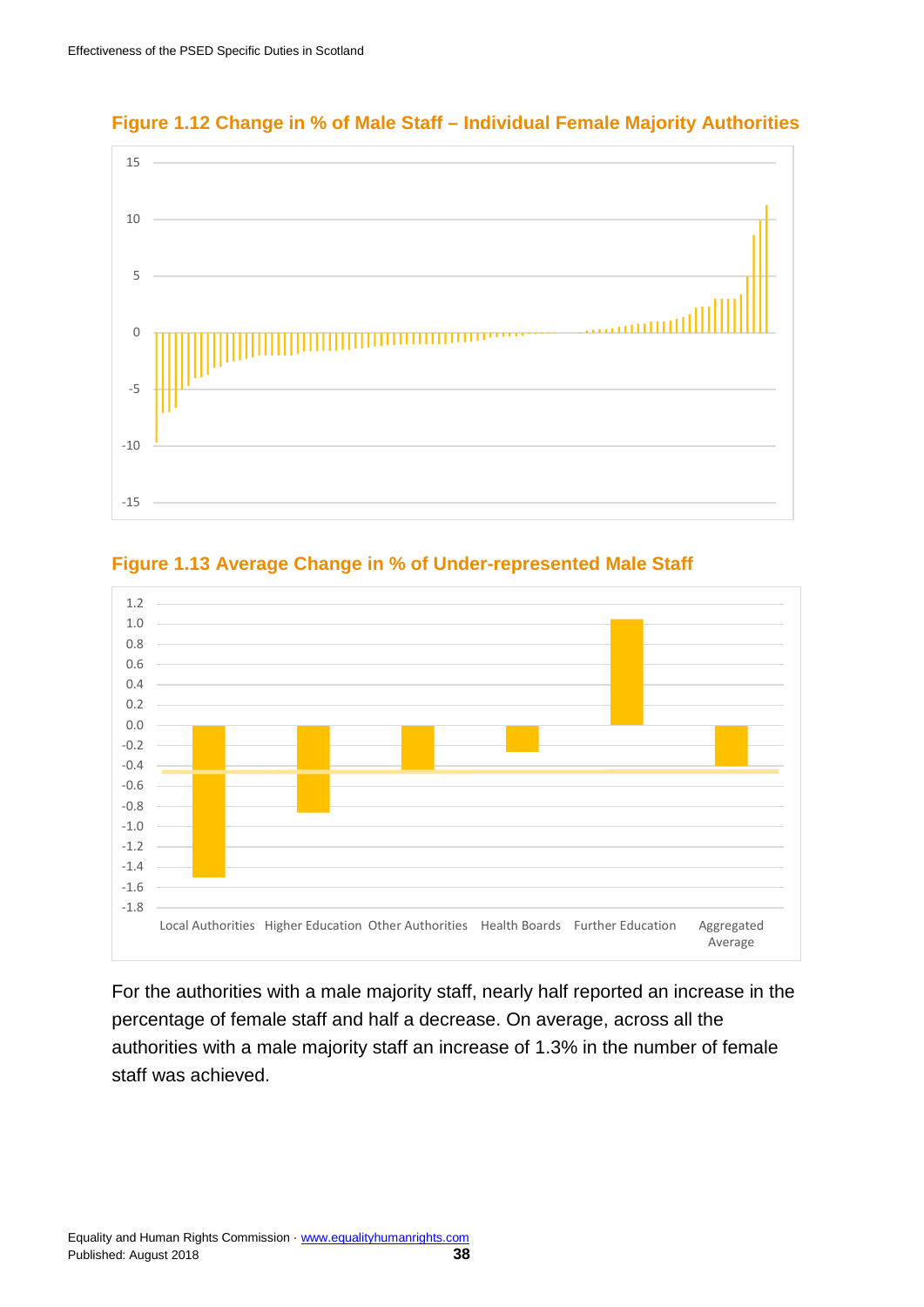

**Figure 1.14 Change in % of Female Staff – Individual Male Majority Authorities**

#### **Unknown and Prefer Not To Say (PNTS) Data**

Public authorities do not hold information about the protected characteristics of a large number of their employees. Data remains unknown for a variety of reasons, including staff not being asked their details or choosing not to respond when asked. There are also many employees who explicitly prefer not to give details about their protected characteristics to their employers.

Figure 1.15 below looks only at the level of non-reporting for disability, ethnicity, religion and sexual orientation. Information on sex is almost universally provided, and data for gender reassignment is usually not published.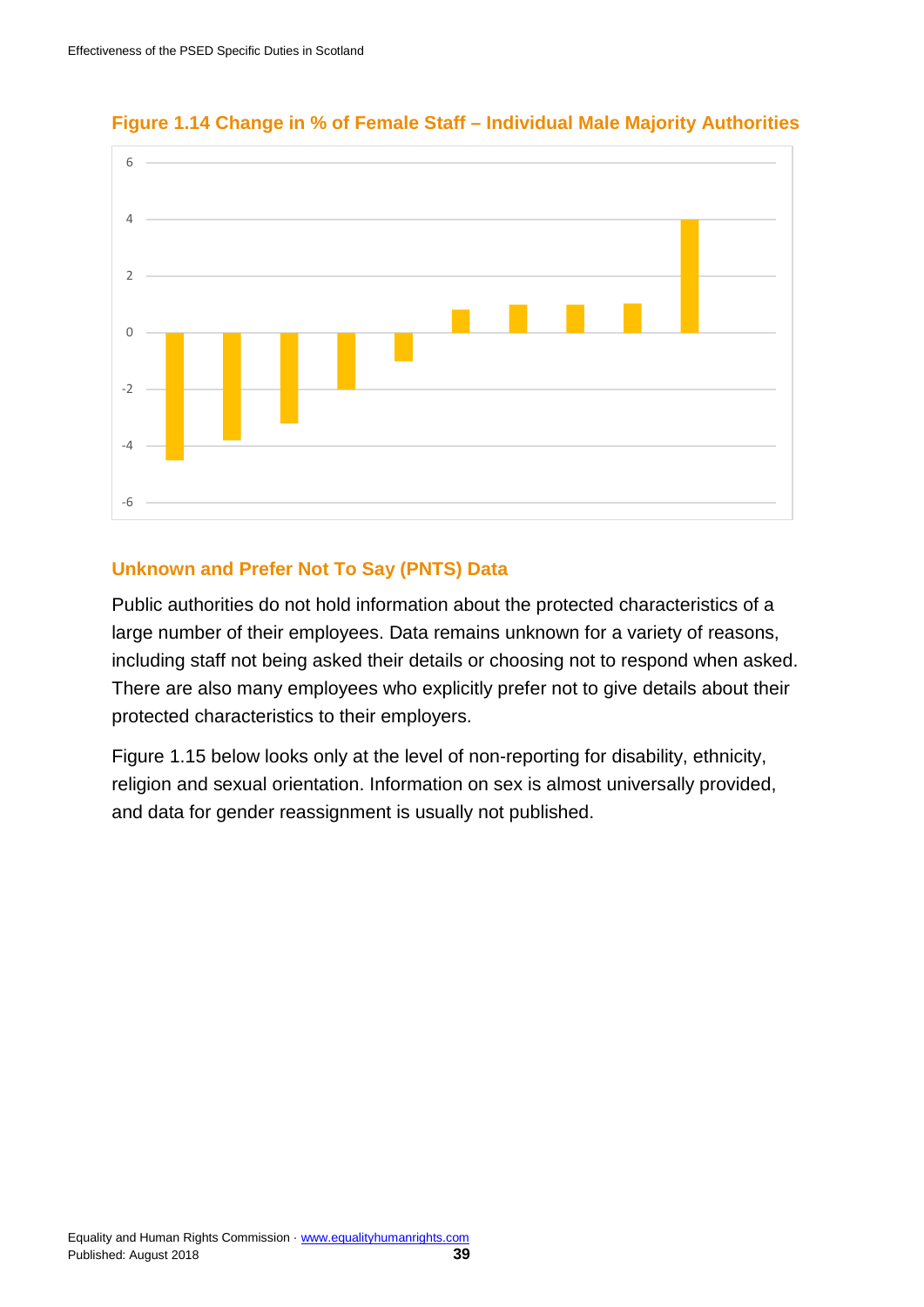

#### **Figure 1.15 Mean % Employees Declaring PNTS/Unknown 2013 -2017**

Figure 1.15 shows that there are substantial levels of unknown or 'prefer not to say' data. The gaps in knowledge about the protected characteristics of the staff range from a low of 7.7% of staff in higher education with ethnicity recorded as unknown or 'prefer not to say' to a high of 71% of staff in local authorities with their sexual orientation recorded as unknown or 'prefer not to say'. Health authorities have the highest recorded unknowns for disability and higher education bodies the highest for religion and belief.

One authority sent staff the Stonewall "What's It Got To Do With You?' brochure with recruitment packs. The brochure aims to encourage completion of equality monitoring forms by explaining 10 reasons why LGBT people should complete monitoring forms. Another authority allows staff to update their own personal information and sends a monthly automated email reminder to staff who have not completed their records.

# <span id="page-40-0"></span>**Change in employee recruitment, development and retention**

The volume, quality and consistency of the data available for recruitment, development and retention of people with protected characteristics was overall poorer than the data for workforce diversity. It was not possible, from the data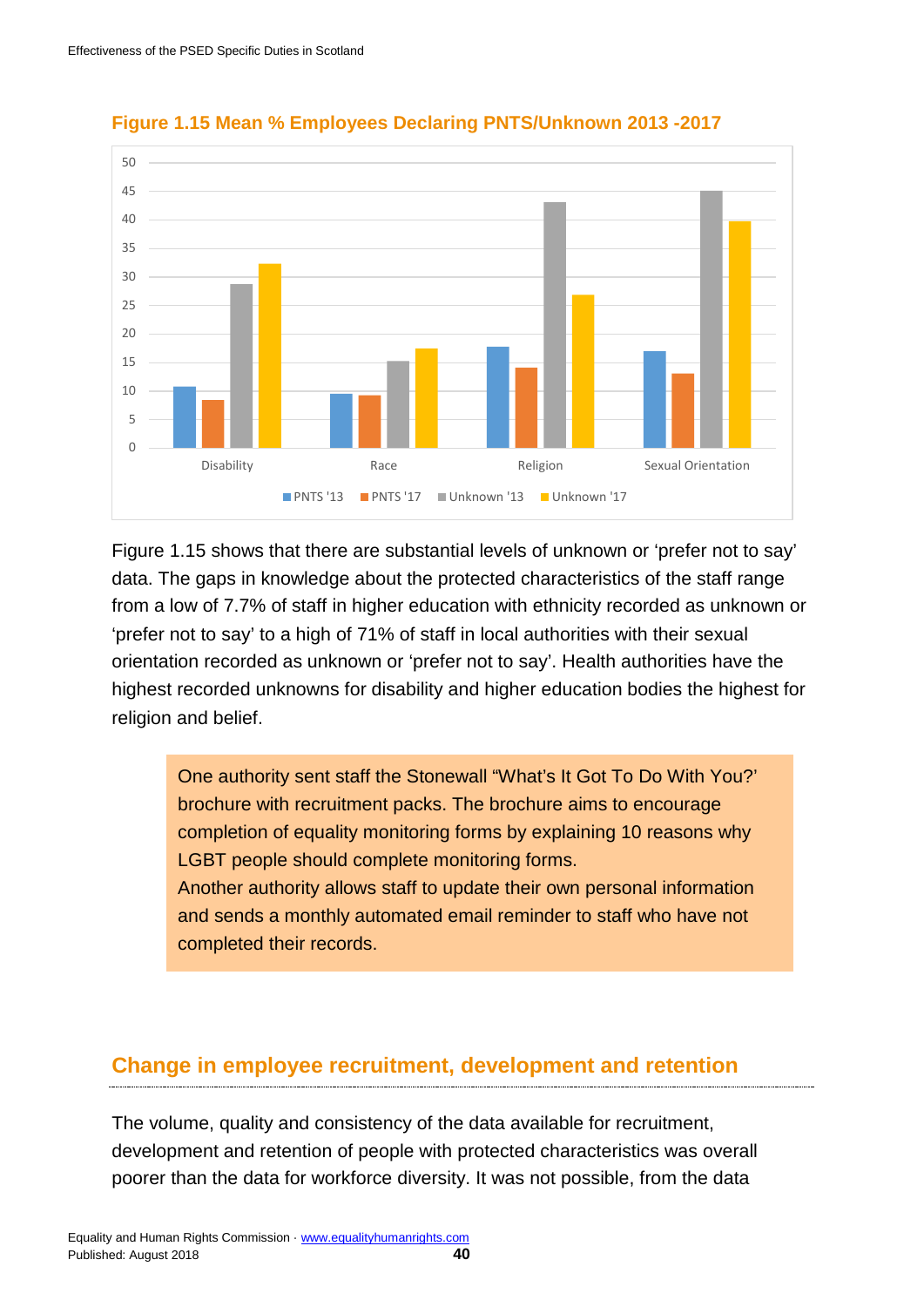available, to establish if change in the actual numbers was due to improvements in data collection or changes in the workforce. Because of this, the data was not considered suitable for a numeric analysis which could produce misleading conclusions. The following are more general observations arising from the data available.

Where data could be located, most authorities provided information on the protected characteristics of applicants, with sex, disability and ethnicity almost universally provided, and sexual orientation and religion less so.

Data was not always available in relation to short-listed applicants. Comparison of the protected characteristics of appointed candidates to applicants provides a mixed picture in relation to sexual origin and religion, but in general, there appears to be a tendency for a lower proportion of disabled and BME applicants to be appointed compared to their rates of application.

Protected characteristic data of those gaining promotion was provided by nearly half of public authorities. As this only applies to existing staff, it is difficult to produce any conclusions on change for people with protected characteristics who are underrepresented in the workforce. Most of those authorities who reported on promotion data in 2013 did so again in 2017.

Data on training was generally provided for local authorities, health boards and other public authorities. Some authorities reported specifically on formal Continuing Professional Development, others appeared to include data on any training attended. Very few authorities reported any data in relation to appraisals or return to work after maternity leave or following disability-related sick leave.

Data by protected characteristic for those undergoing grievance or disciplinary procedures was more readily collected for 2013 and 2017, but in many cases the numbers relating to people with protected characteristics who are under-represented in the workforce were small and therefore not reported.

Data on the protected characteristics of leavers was provided by 49 authorities in 2013 and 62 authorities in 2017, with a small number of authorities detailing reasons for leaving, e.g. differentiating between retirement, end of a fixed term contract, dismissal, etc.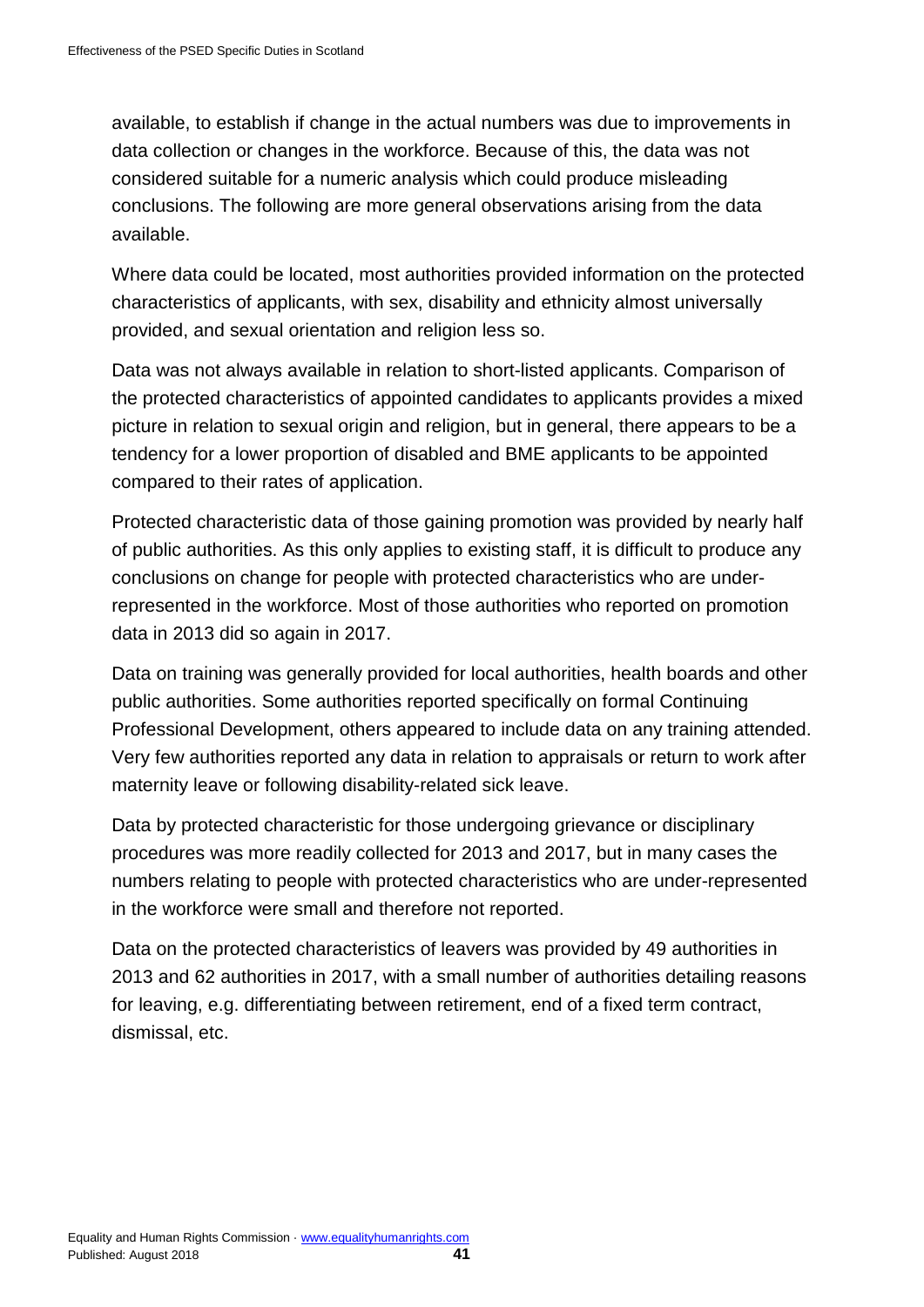# <span id="page-42-0"></span>**Use of Employee Data**

The guidance states that listed authorities must gather and use employee information to help them better perform the general equality duty. Information on how authorites used employee data was rarely described in employee data reports. The research reviewed 2013 and 2017 equality outcomes statements from the 55 authorities identified in earlier EHRC research as producing good measurable equality outcomes to identify instances where reference was made to employee data as evidence to support equality outcomes, or improvement in the quality of employee data as an equality outcome itself.

In 2013, 26 authorities described 38 equality outcomes which related to employee information. In 2017, 19 authorities described a total of 29 equality outcomes which related to employee information.

In several cases, equality outcomes and the associated supporting material were presented in general terms. For example "We are seen as an inclusive equal opportunities employer where all staff feel valued and respected and our workforce reflects our community", with no clear aspiration for change or clarity about who would benefit and how they would benefit. In other cases, they related to generic employment practices, with no reference to employment information as the motivating factor for the planned change in practice. These, more general, equality outcomes and supporting material were excluded from this analysis.

In 2013, 20 authorities described equality outcomes or supporting actions that related to improving response rates to requests for employee information. Authorities are required under the specific duties to gather and use employee information. Seven described commitments to reviewing recruitment and selection processes to increase the number and success rates of applicants with protected characteristics. Thirteen described commitments to address occupational segregation and 12 described commitments to reducing or eliminating pay gaps. The evidence used to support these commitments was drawn from a mixture of employee information and pay gap data. Others described intentions or actions to change applicant perceptions of the authority, change staff attitudes/knowledge in relation to equalities, or take positive action in recruitment.

In 2017, 11 authorities described equality outcomes or supporting actions that related to improving response rates to requests from employee information. This reduction from 2013 may reflect a view in authorities that they have established fit for purpose systems for collecting employee information. This is supported by the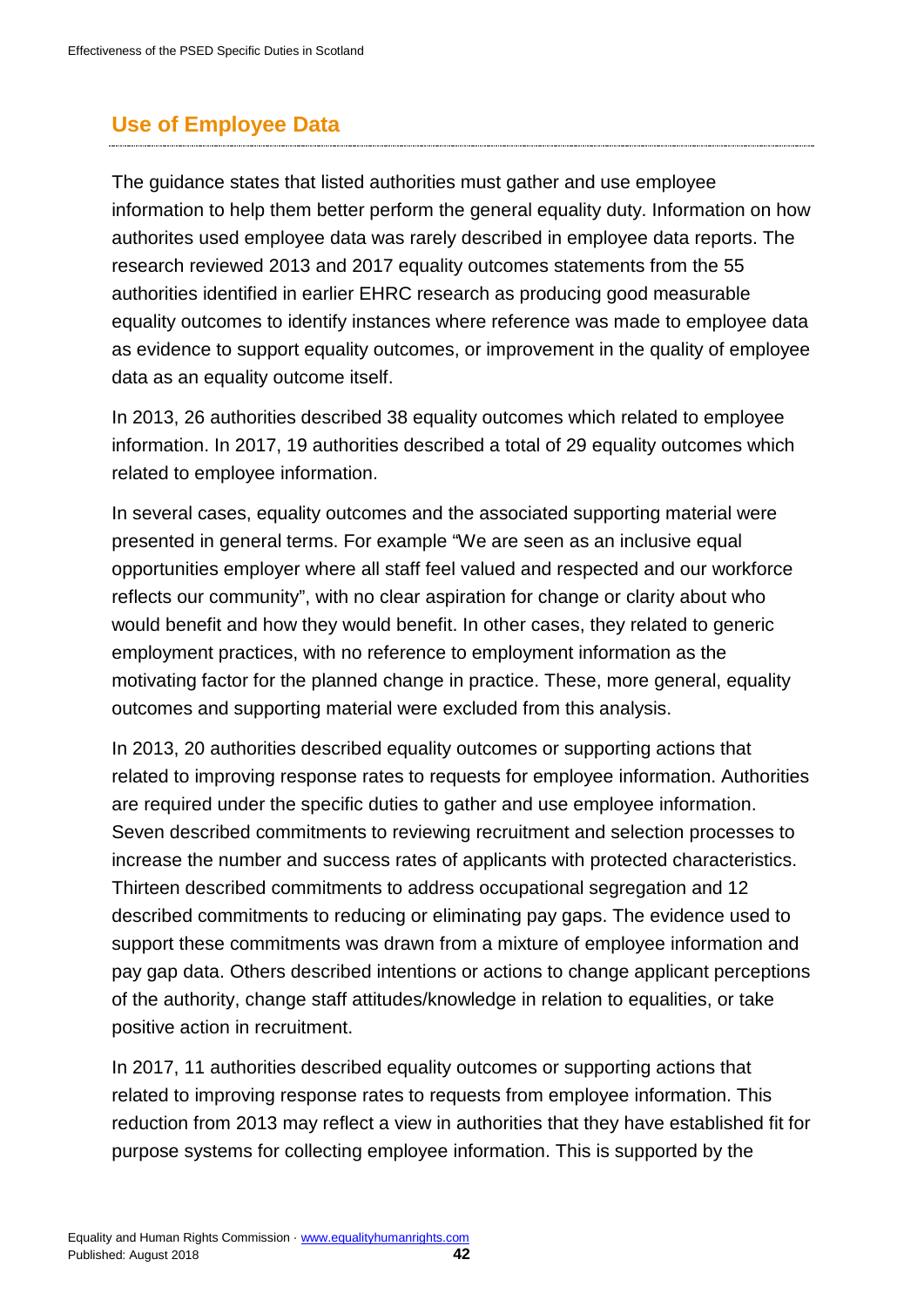increased number of authorities who commited to simply monitoring the data collected.

Five described commitments to reviewing recruitment and selection processes to increase the number and success rates of applicants with protected characteristics. Again, this reduction in the number of reviews may be reflective of the conclusion of reviews initiated in 2013. Four described commitments to address occupational segregation and 3 described commitments to reducing or eliminating pay gaps. As in 2013, there were a small number of intentions or actions to change applicant perceptions of the authority, change staff attitudes/knowledge in relation to equalities, or take positive action in recruitment.

Overall in 2017 there was a reduction in the number of actions which authorities commited to as a result of employee information, and an increase in the number of non-specific commitments to act on data collected or the findings of reviews. There was also a small shift observable in the reports from some authorities towards a greater focus on the experience of their service users, as opposed to their employees. This may also have contributed to the reduction in the use of employee information to inform outcomes or actions in 2017.

In both years, there were few examples of clear, systematic analysis or application of employee information. The ways in which data would be used to produce insights on inequality or under-representation in the workforce were infrequently detailed. The benchmarks which would be used to identify variance were infrequently specified. In cases where benchmarks were provided, these were normally whole population data, with little apparent consideration of whether this was the most appropriate benchmark for the authority.

It is arguable that for some authorities, the most appropriate comparator is not the Scottish population as a whole. In relation to workforce diversity, data for the working age population may be more useful for all authorities. For some authorities, data for their geographic catchment area or travel to work area may provide greater insights than data for the whole of Scotland. For example, Glasgow based authorities may find it relatively easier than rural authorities to meet or exceed a comparison with the ethnic diversity of the whole population. For some authorities, a sectoral comparator may produce useful insights for planning of action to address inequalities in workforce composition.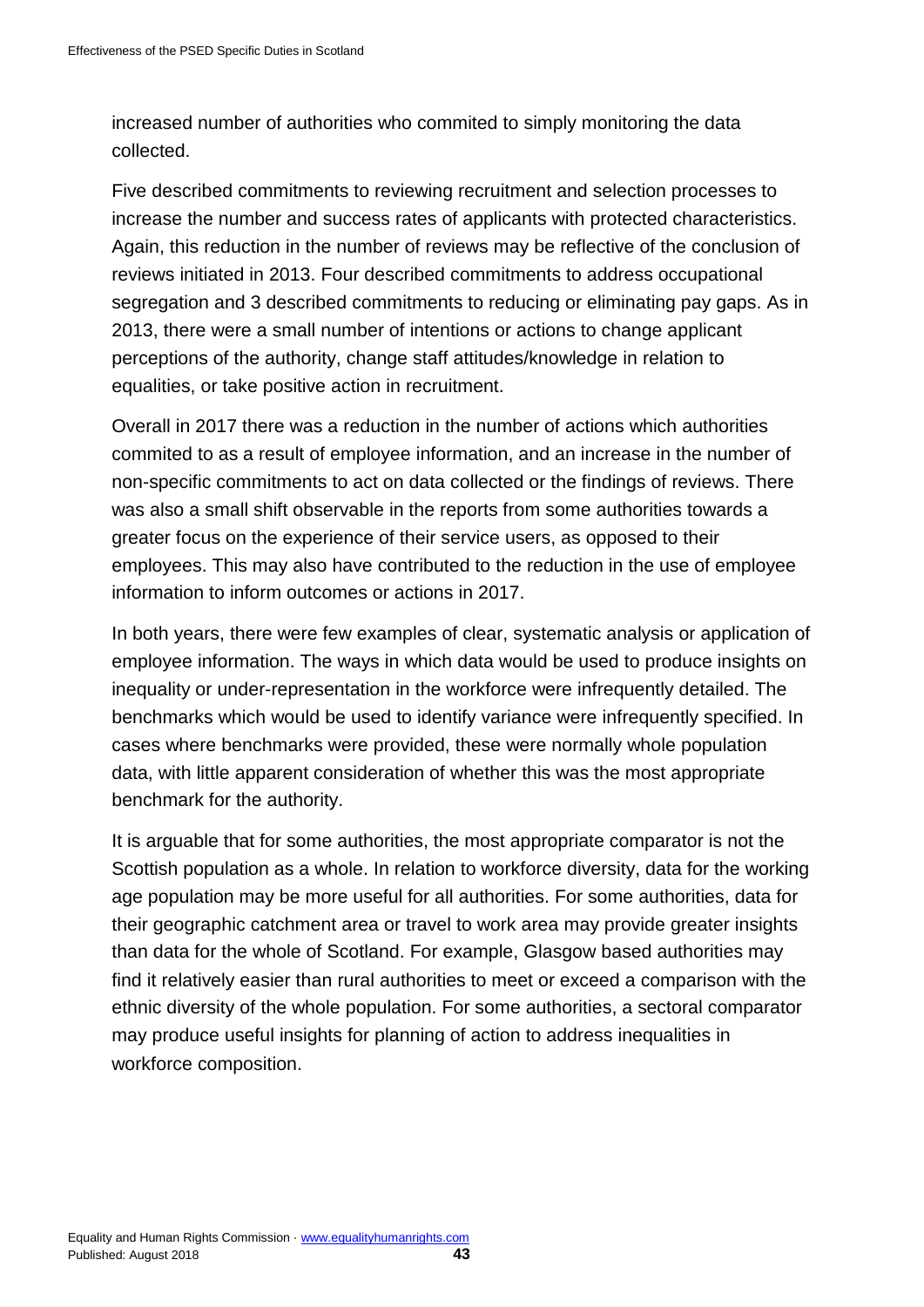# <span id="page-44-0"></span>**Conclusions**

Some authorities showed an increase in workforce diversity, others showed no change or a decrease in diversity. A large volume of data was excluded from the analysis as it was not available or not in a format which allowed consistent analysis with other authorities. The mixed results, and the volume of data excluded from the analysis, including the large volume of information that is unknown about employees' protected characteristics, mean that it is not possible to confidently produce overall conclusions in relation to change in workforce diversity across listed authorities, or clusters of authorities.

It is apparent that authorities are taking steps to improve the volume of the data collected and reduce the number of 'prefer not to say' responses.

It was also apparent that the requirement for authorities to use employee information was interpreted and implemented with varying degrees of comprehensiveness. Approaches to benchmarking against population data, generating insights from benchmarking, developing interventions to address identified inequalities, and measuring the impact of interventions are rarely systematically described.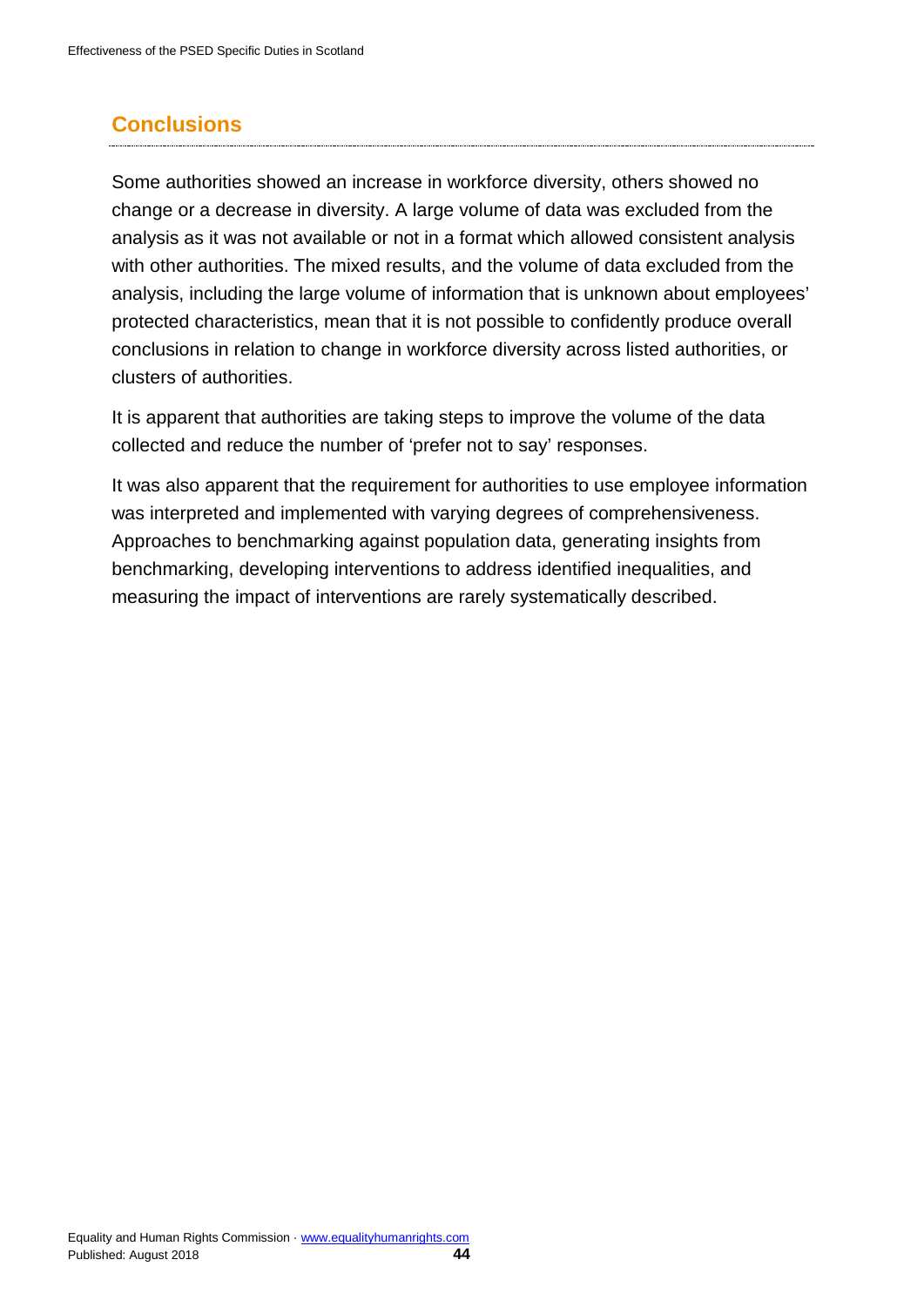# <span id="page-45-0"></span>5. Change in gender pay gap

The Scottish Specific Equality Duties require certain listed public authorities to publish information on their gender pay gap. Information should be reported for the whole authority, including full and part-time staff, and incorporating the pay of the most senior staff. It should exclude overtime and be reported as the percentage difference between men's mean average hourly pay and women's mean average hourly pay. Reports should detail the methodology applied to calculate the gender pay gap.

Only listed public authorities who had a workforce with 150 or more employees were required to publish gender pay gap information in 2013. Changes to the regulations in 2016 lowered the threshold for reporting on gender pay gap to those with 20 or employees. To ensure that data was comparable across the years, only authorities which had 150 or more employees in both 2013 and 2017 were included in this analysis. The total number of authorites with 150 or more employees in both years was 148.

Sixty-nine of the 148 authorities published data in such a way that change in the gender pay gap between 2013 and 2017 could be determined.

The reasons the change in pay gap could not be determined for the remaining authorities were as follows:

- Pay gap presented as a monetary figure rather than percentage.
- Pay gap presented for particular grades, rather than as a whole authority figure.
- Pay gap calculated using the median rather than the mean average.
- Pay gap information could not be located within the searching time limits for one or both years.
- Pay gaps calculated using salary rather than hourly pay.
- Calculation methodology not detailed in one or both years.
- Calculation methodology differed between 2013 and 2107.

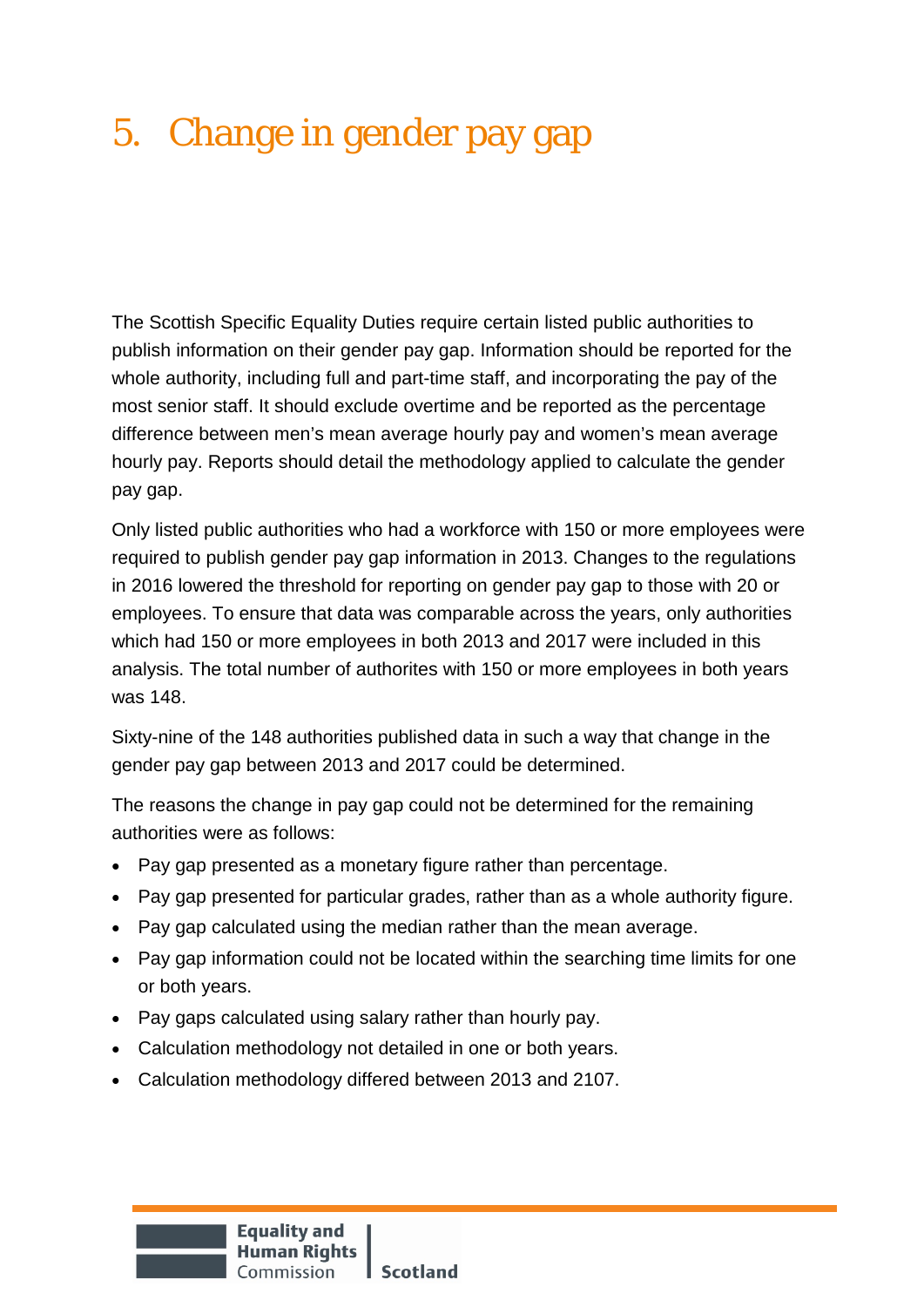A large proportion of higher education institutions, further education institutions, 'other' public bodies, and education authorities were excluded from the analysis due to one of the previously listed reasons.

Most local authorities published a gender pay gap which related to the entire local authority including the education authority; others published a figure which excluded the education authority. Some did not specify which employees were considered in the calculation.

One local authority published a complete Pay Gap Audit for 2016/2017 which included information on the methodology applied, a summary of findings, detailed results of the audit, and recommendations to the Cabinet.

The authority made clear the method applied to calculate the gender pay gap and provided a breakdown of the pay gap for all employees, local government employees, teachers, and Chief Officers.

The authority also stated that the pay gap had reduced across all employee workgroups from the previous audit in 2013/14, which provided a useful context for readers of the report.

The authority published the gender pay gap by grade within both the local government employee workgroup and teaching staff. This offered further transparency and demonstrated that the authority is aware of the potential for pay gaps to persist within certain grades. The audit offered a breakdown of pay gap by selected occupationally segregated jobs (e.g. catering, clerical assistant, personal carers, road workers) which demonstrated an understanding of the role that occupational segregation can play in maintaining the gender pay gap.

Several education authorities did not publish gender pay gap calculations which were distinct from the wider local authority, despite being listed as discrete authorities.

There was some change in the 2017 reporting round, with a greater number of education authorities publishing a separate pay gap figure and more authorities publishing the mean pay gap figures.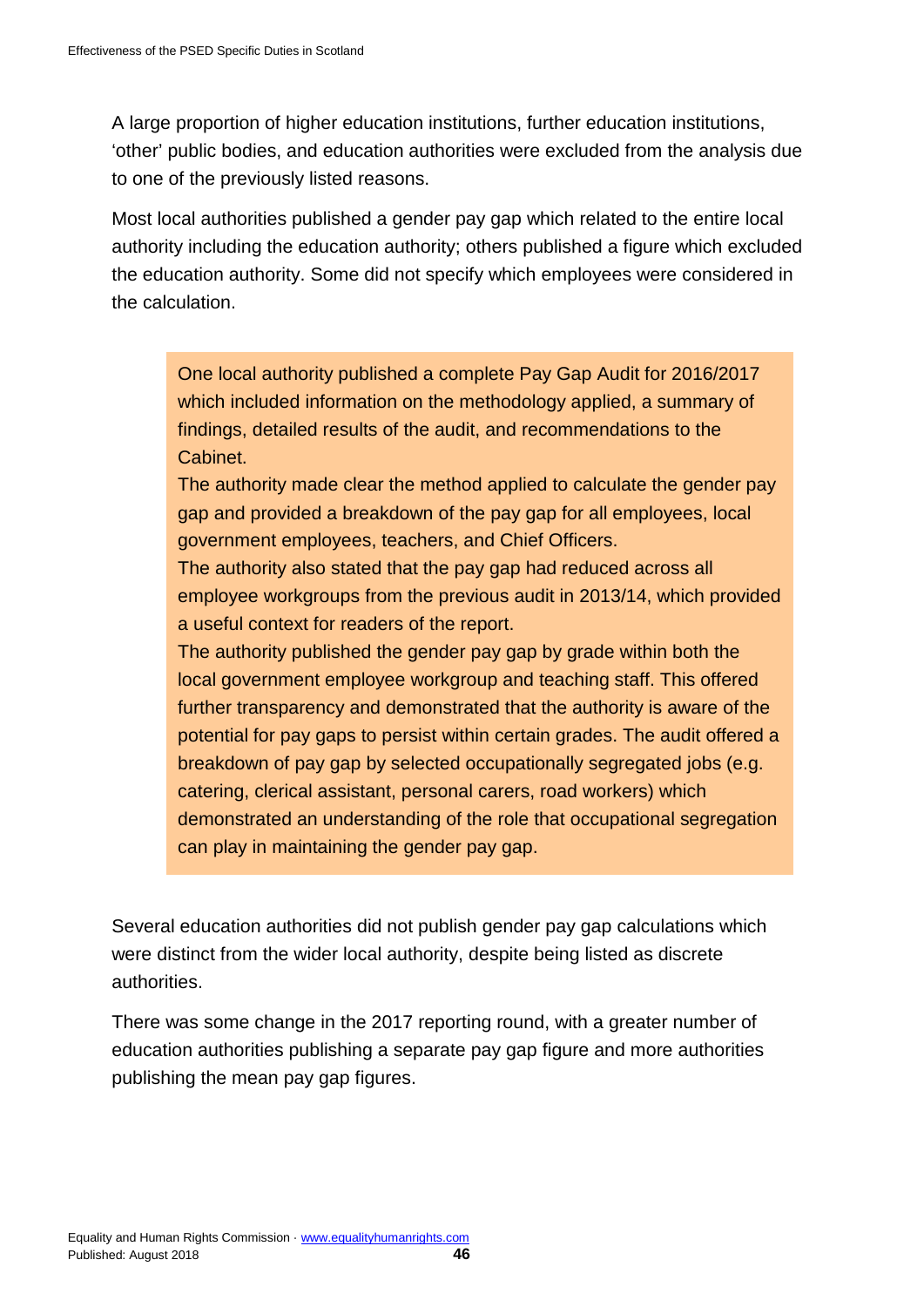A working paper published by Close the Gap in 2014 found similar issues in the level of compliance with the publication of correctly calculated pay gap information.<sup>[8](#page-47-0)</sup>

One authority published an outcome which commited it to reducing the gender pay gap by 50%. It described the benefits expected from increased equity in pay and pledged to review and validate the data on gender pay gap, analyse reasons for the gap and formulate an action plan to reduce pay gap in line with the target reduction.

#### **Change in Gender Pay Gap**

For the authorities for whom the pay gap could be determined in both 2013 and 2017, a majority experienced a decrease in the gender pay gap. For nearly half (22) of the 47 authorities who saw a decrease, the decrease was less than 2.0%. In contrast, 17 authorities saw an increase in their pay gap of more than 2.0%.

For the 69 public authorities for whom the change in pay gap could be determined the percentage change was as follows:



#### **Figure 1.16 Percentage change in gender pay gap – all eligible authorities**

Of the 69 authorities for whom the change in pay gap could be determined:

<span id="page-47-0"></span><sup>&</sup>lt;u>.</u> <sup>8</sup> Close the Gap (2014[\) Monitoring Scottish Public Bodies' Compliance with the Public Sector Equality Duty](https://www.closethegap.org.uk/content/resources/1450180414_CTG-Working-Paper-12---Monitoring-Scottish-public-bodies-compliance-with-the-public-sector-equality-duty.pdf)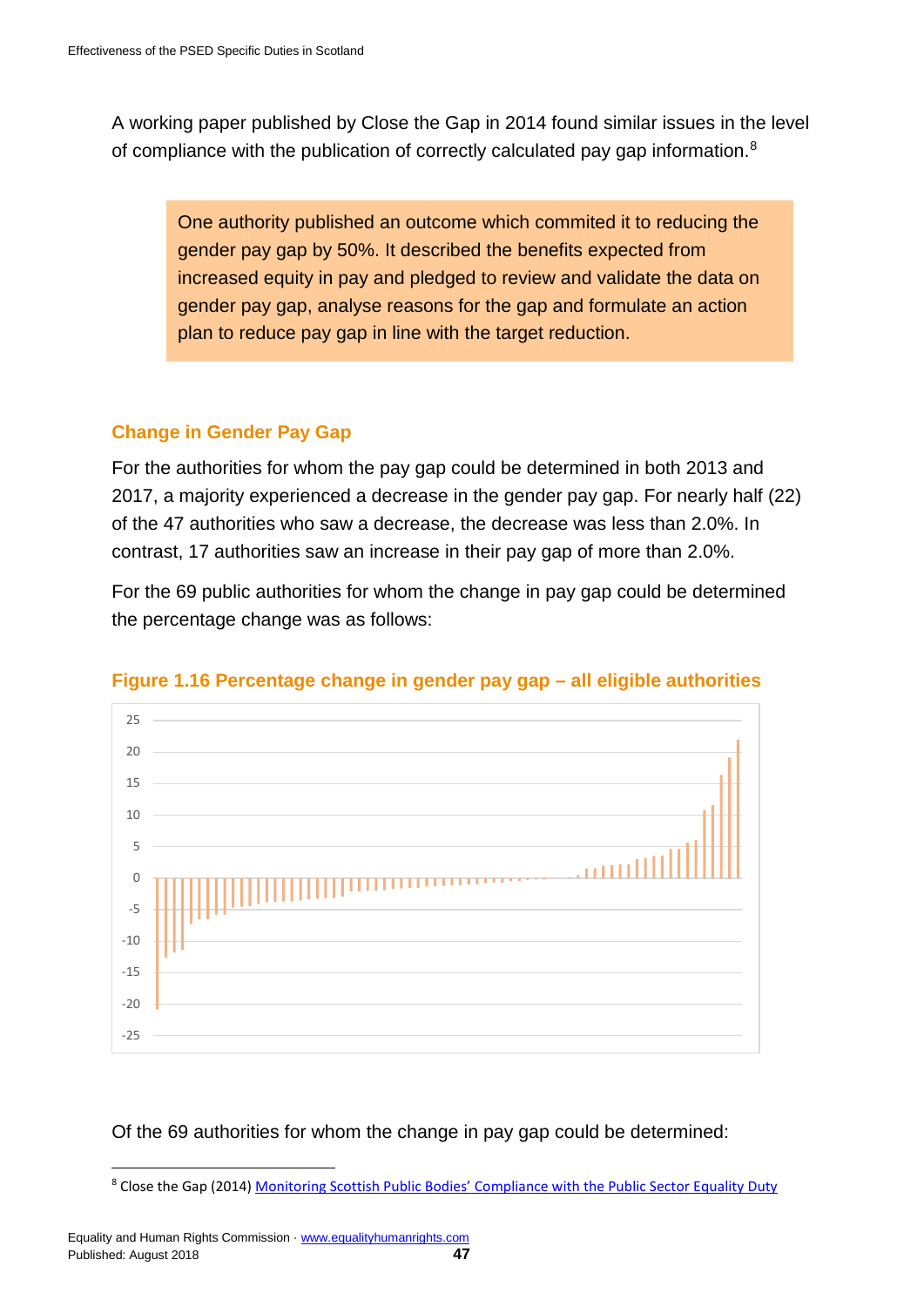- 47 experienced a decrease in the gender pay gap
- 21 experienced an increase in the gender pay gap
- 1 experienced no change in the gender pay gap

Of the 47 authorities who experienced a decrease in the gender pay gap:

- 10 experienced a decrease less than 1.0%
- 12 experienced a decrease between 1.0% and 1.9%
- 17 experienced a decrease between 2.0% and 4.9%
- 4 experienced a decrease between 5.0% and 9.9%
- 4 experienced a decrease of 10% or more

Of the 21 authorities who experienced an increase in the gender pay gap:

- 4 experienced an increase less than 2.0%
- 8 experienced an increase between 2.0% and 3.9%
- 4 experienced an increase between 4.0% and 9.9%
- 5 experienced an increase of 10% or more

One Higher Education institution published an annex to its 2017 report which addressed the gender pay gap. This authority provided information on the average hourly rate of pay for male and female employees, basic and total pay by grade and sex, mean and median basic and total pay by sex and grade, and a detailed analysis of the gender pay gap. The authority also detailed how many male and female employees are employed within each grade.

This authority also made clear the method applied to calculate the gender pay gap and chose to publish an analysis utilising both mean and median calculations. It further noted that the difference in the average hourly rate for women and men had reduced in 2017. Uniquely among the authorities examined, this report complemented its analysis of average hourly pay by grade, with examples of roles at that grade. This offered greater transparency for readers who are not familiar with structures of employment and pay in the authority.

The authority published useful information over and above the requirements of the Duties.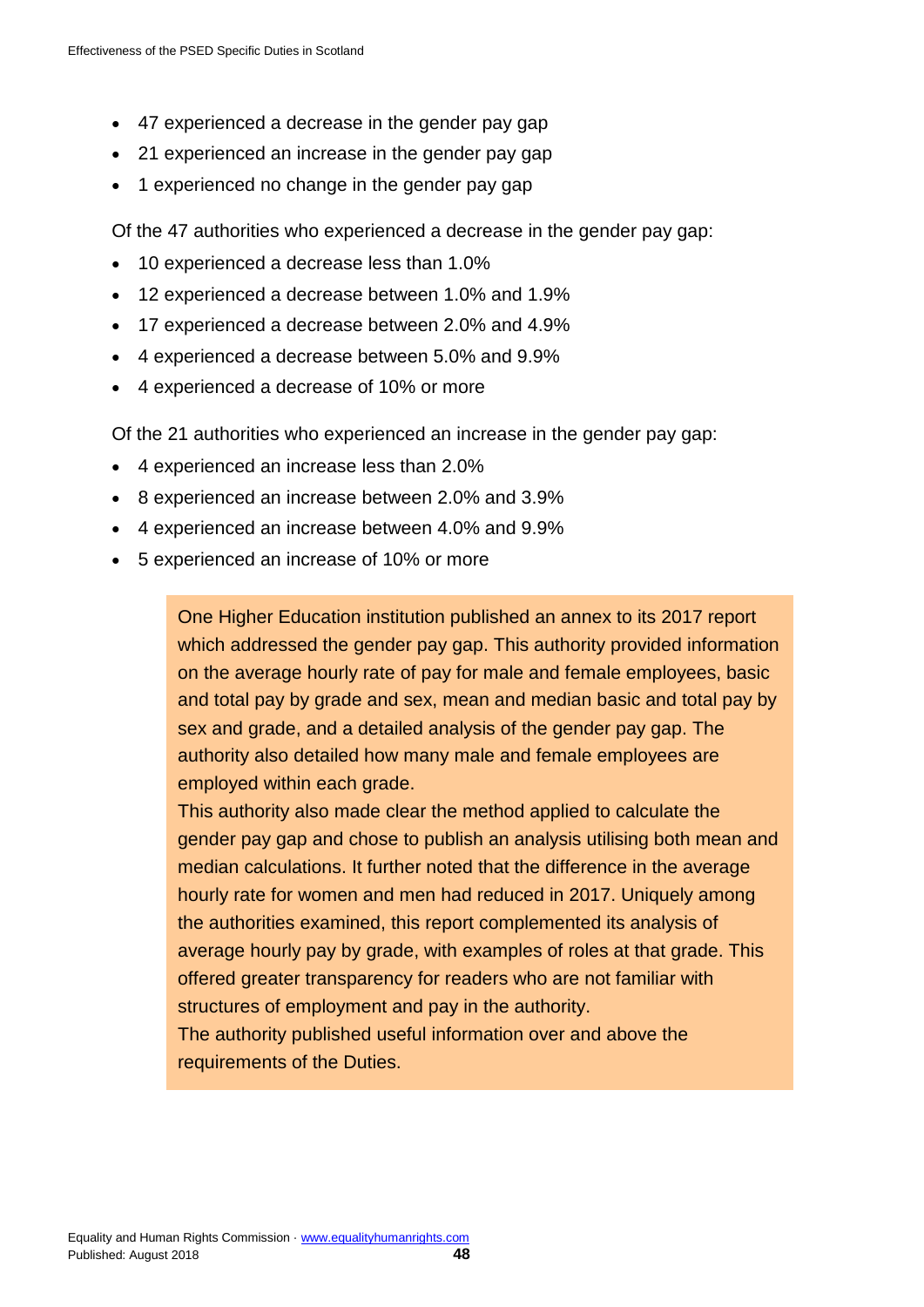# <span id="page-49-0"></span>**Outcomes relating to Pay Gap**

The guidance states that reporting on pay gaps helps authorities understand the size and causes of their pay gaps, identify issues that need to be addressed, help them understand the reasons for any gap and consider whether they need to take action to tackle the causes.

Information on how authorites used pay gap data was rarely described in pay gap reports. The research reviewed 2013 and 2017 equality outcomes statements from the 55 authorities identified as producing good measurable equality outcomes to identify instances where reference was made to pay gap data as evidence supporting equality outcomes or change in pay gap as an equality outcome itself.

In 2013, 27 authorities described 31 equality outcomes which related to pay gap information. Twenty-three of these equality outcomes had actions associated with them, and 17 were expressed in a manner which allowed measurement of progress. Four described a measurable performance target.

In 2017, 14 authorities described a total of 16 equality outcomes which related to pay gap information. Twelve of these equality outcomes had actions associated with them, and 9 were expressed in a manner which allowed measurement of progress. None of them described a measurable performance target.

One authority asserted in their evidence base for their equality outcome statement that imbalance between men and women and the gender pay gap exists and inequality in terms of employment and noted that a higher proportion of women in low paid or part-time work and the costs of childcare could contribute to increased child poverty rates and health inequalities. In response to this they committed to four actions/outputs

- There is greater diversity of males/females across non-traditional roles.
- The gender pay gap for non-teaching employees is reduced.
- Develop plans targeting males and females to apply for non-traditional roles.
- Develop plans to address gender pay gap for non-teaching employees with the aim to reduce from current figure of 8.73%.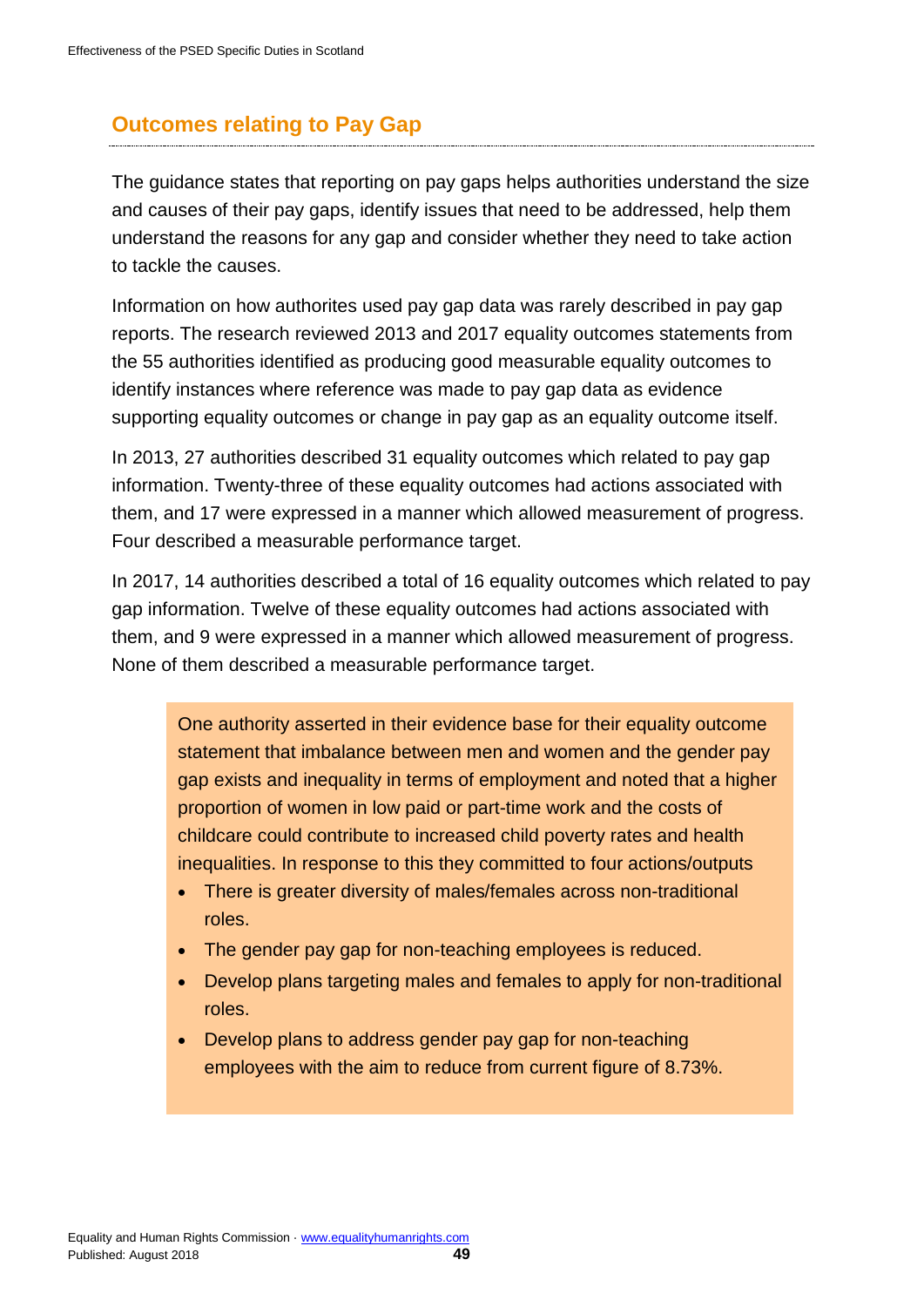The authority's Equal Pay Policy Statement further committed the authority to action to address occupational segregation and gender pay gap.

# <span id="page-50-0"></span>**Conclusions**

The majority of authorities included in the analysis experienced a decrease in the gender pay gap. Nearly half of those authorities experienced a decrease of less than 2.0% and several authorities saw an increase of 2.0% or more. This demonstrates that change, while positive overall, is not consistently in a positive direction.

<span id="page-50-1"></span>Many authorities did not publish pay gap calculations in a way which aligned with guidance, or which allowed for consistent analysis within sectors or overall. There was improvement in the 2017 reporting round, with a greater number of authorities correctly publishing their pay gap figures. This suggests an enhanced understanding of reporting procedures and the implementation of system changes to better meet this duty.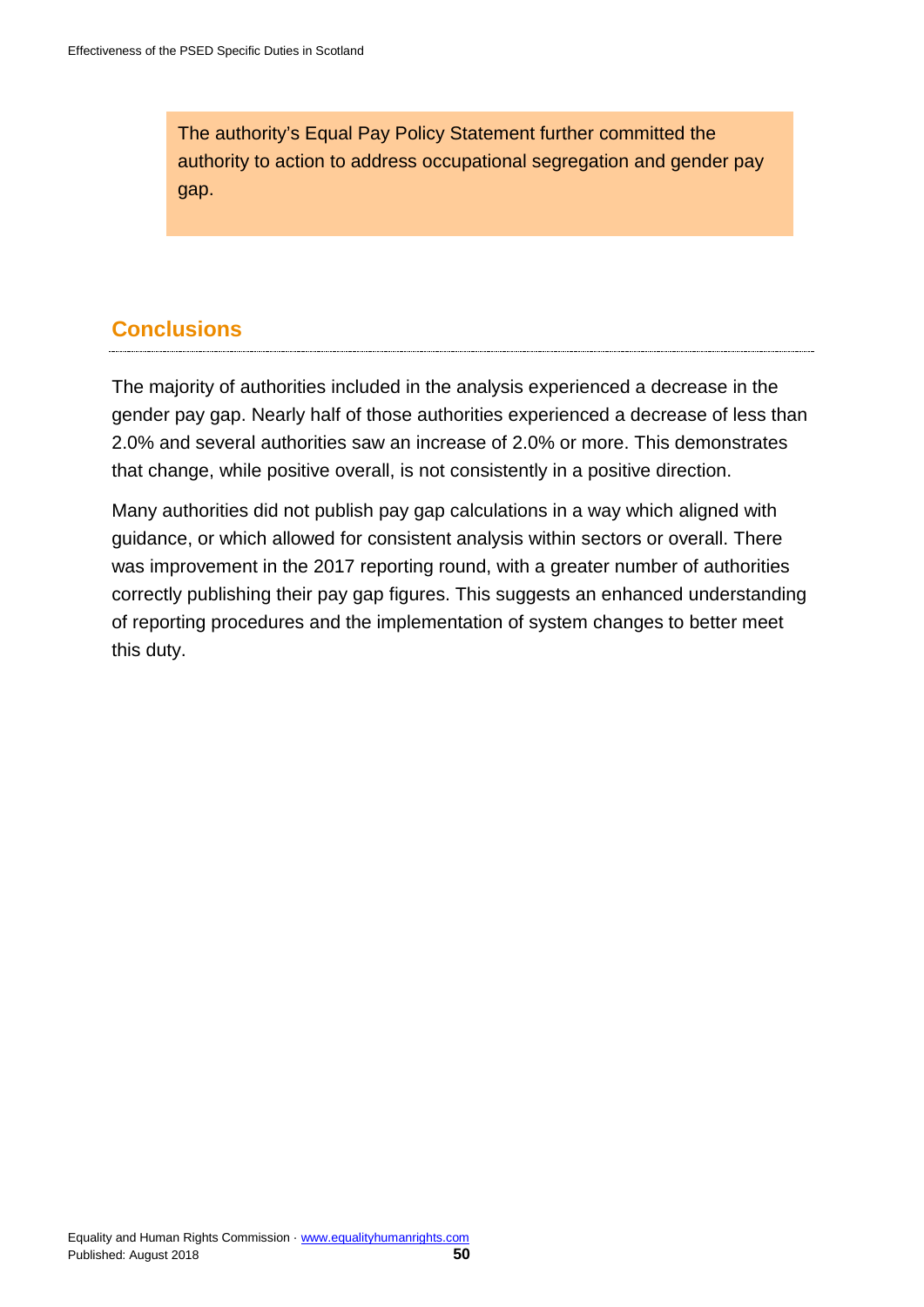# 6. Conclusions

# <span id="page-51-0"></span>**Overall Conclusions**

The research examined published material to gather evidence on:

- Whether change has been achieved in relation to the original equality outcomes set in 2013
- How public authorities used: [a] evidence; and [b] involvement of people with or who share protected characteristics (in relation to outcomes)
- Whether there have been reported changes in diversity in workforce composition, recruitment, development or retention for public authorities
- Whether change has been achieved in relation to gender pay gaps between 2013 and 2017
- The extent to which outcomes relating specifically to pay gaps and employee information were developed
- The ways in which public authorities have used employee information
- Whether other stakeholders have perceived change.

Overall, there was limited evidence of change for people with protected characteristics. Authorities are required to comply with the statutory requirements of the duties which apply to them. It is possible for authorities to meet the requirements of the duties, without investing substantially in producing or demonstrating change. This may partially explain the limited evidence of change for people with protected characteristics found in this study. Unless there is greater incentive for authorities to focus on achieving and demonstrating change, rather than simply completing the administrative demands of the duties, then there is the potential that further rounds of reporting may not produce greater evidence of change.

There were examples of change for people with protected characteristics, including several where the link between the intervention and the outcome was clearly evidenced. There were numerous others where the link was less clear, and it was not always possible to confidently attribute the change described to the activities of the authority. This is particularly the case in relation to changes in workforce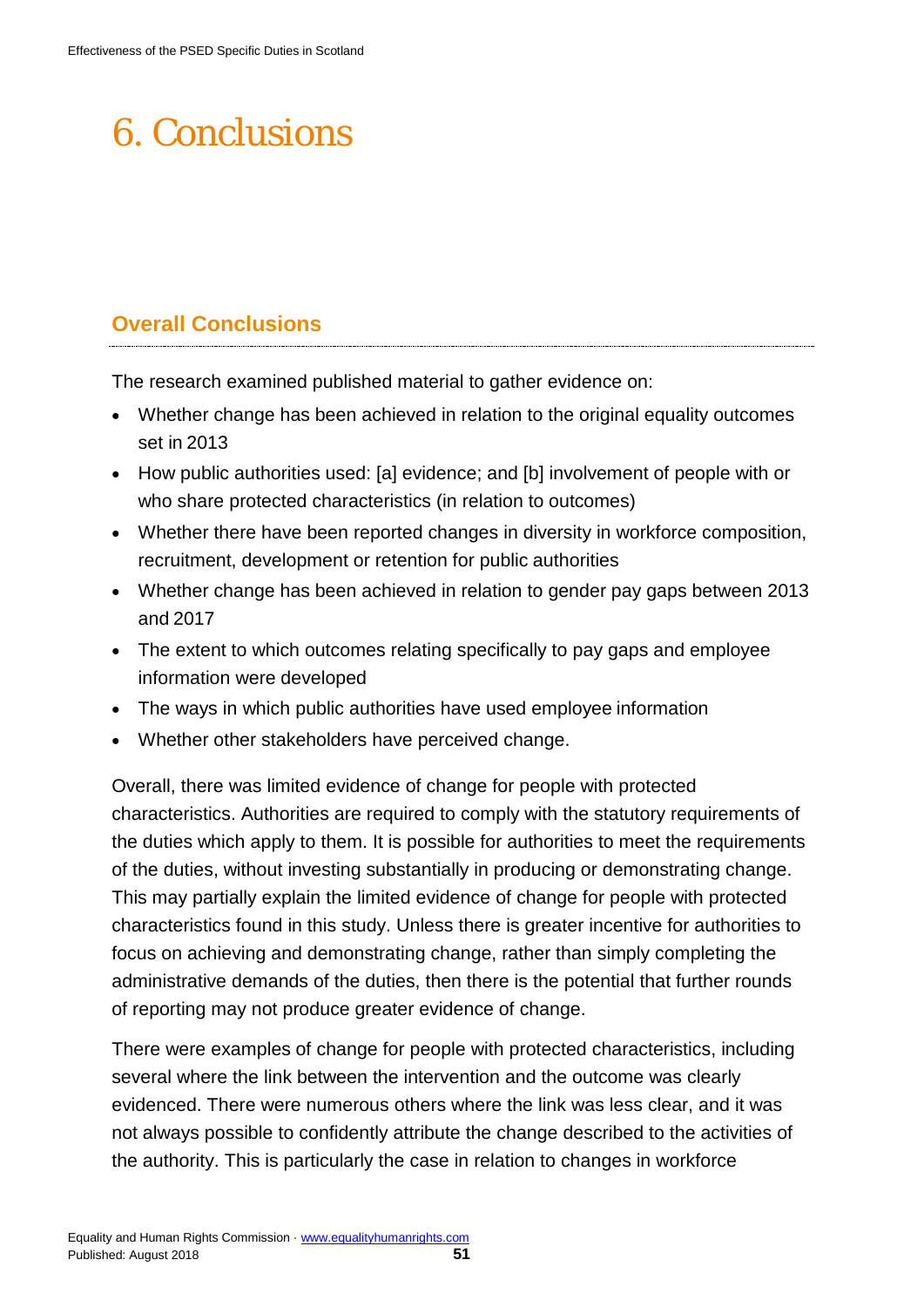composition and pay gap, where the actions which influenced change may not be described in reports and may relate to multiple and complex factors including those beyond the influence of the authority.

# <span id="page-52-0"></span>**Evidence of Change**

# **Equality outcomes**

There was limited evidence of change for people with protected characteristics in progress reporting on equality outcomes for the 2013-2017 cycle.

A complex assortment of factors appears to underlie this, including the selection of equality outcomes with limited potential to produce change for people with protected characteristics, poor planning and progress measurement criteria, and a tendency to report on actions and outputs rather than the change produced by actions and outputs.

There was variance in the extent to which the outcomes presented were clearly intended to produce change for any particular protected characteristic. It was common for the protected characteristic to be unspecified, or for outcomes statements to assert that an outcome applied to all protected characteristics. In many cases where an outcome was intended to produce change for all protected characteristics, it was not clear how it would do so.

A small number of authorities included progress measurement criteria which robustly demonstrated positive change for people with protected characteristics. The best of these clearly represented how their activities had impacted people using quantitative measures to show the level of impact, and occasionally also qualitative measures detailing the perceptions of change experienced by the people impacted.

Similarly, the evidence on whether employees and service users have perceived change presents a mixed picture. Where change is perceived, it is not always clearly attributable, from the published evidence, with actions that an authority has taken under the specific duties. There is no requirement in the duties for authorities to gather data or report on employee or service user perceptions.

# **Gender Pay Gap**

The majority of authorities included in the analysis experienced a decrease in the gender pay gap, although nearly half of those authorities experienced a decrease of less than 2.0% and several authorities saw an increase of 2.0% or more. This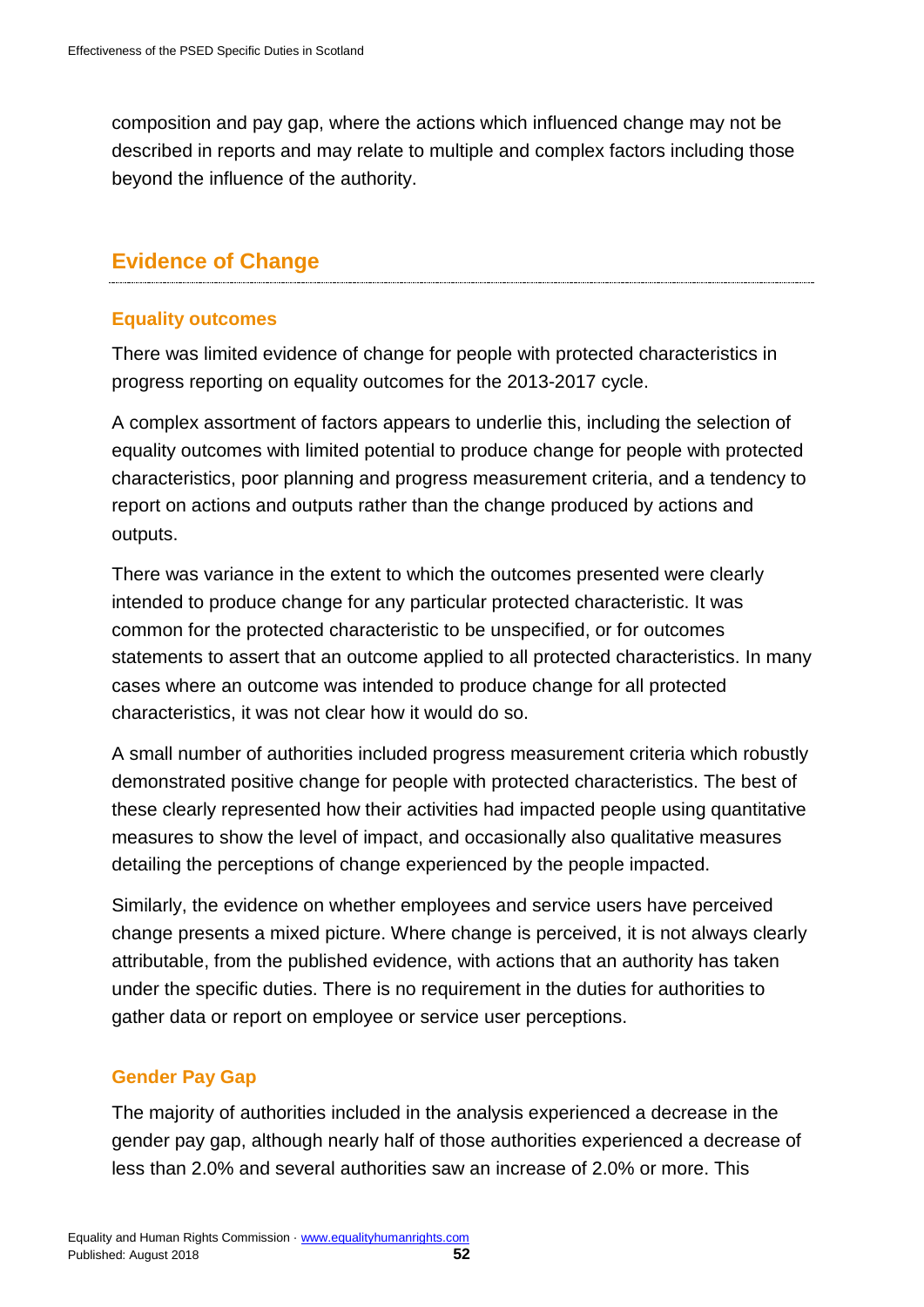demonstrates that change, while positive overall, is not consistently in a positive direction.

Many authorities did not publish pay gap calculations in a way which aligned with guidance, or which allowed for consistent analysis overall or within sectors. There were systems changes implemented to meet the duty to gather, calculate and publish gender pay gap data, and some examples of changes to recruitment, development and employee support practice as a result of gender pay gap data.

For the authorities reviewed in this project, there was improvement in the 2017 reporting round compared with 2013, with a greater number of authorities correctly publishing their pay gap figures. This suggests an enhanced understanding of reporting procedures and the implementation of system changes to better meet this duty.

# **Employee information**

A listed authority must collect employee information and use the employee information it gathers to better perform the general equality duty. There is considerable variation in how authorities use employee information and some evidence that authorities are not clear on how to use it to benchmark performance or demonstrate change.

Since 2013, many authorities have invested in changing their systems for data collection, and some authorities have made changes to recruitment and development practice as a result of employee information. Assuming the changes are effective, further change should become apparent in future rounds of reporting.

The picture across authorities in terms of increasing diversity of their workforce is mixed. Some authorities showed some increase in workforce diversity, others showed no change or a decrease in diversity. For those who have increased diversity, it is not always clear that changes are a result of their actions in relation to the specific duties.

A large volume of data was excluded from the analysis as it was not available or not in a format which allowed consistent analysis with other authorities. The mixed results, and the volume of data excluded from the analysis mean that it is not possible to confidently produce overall conclusions in relation to change in workforce diversity.The data on workforce composition, recruitment, development and retention varied significantly between individual authorities, limiting the opportunity for this analysis to produce any conclusions about sectoral change in workforce composition or more general change across the public sector.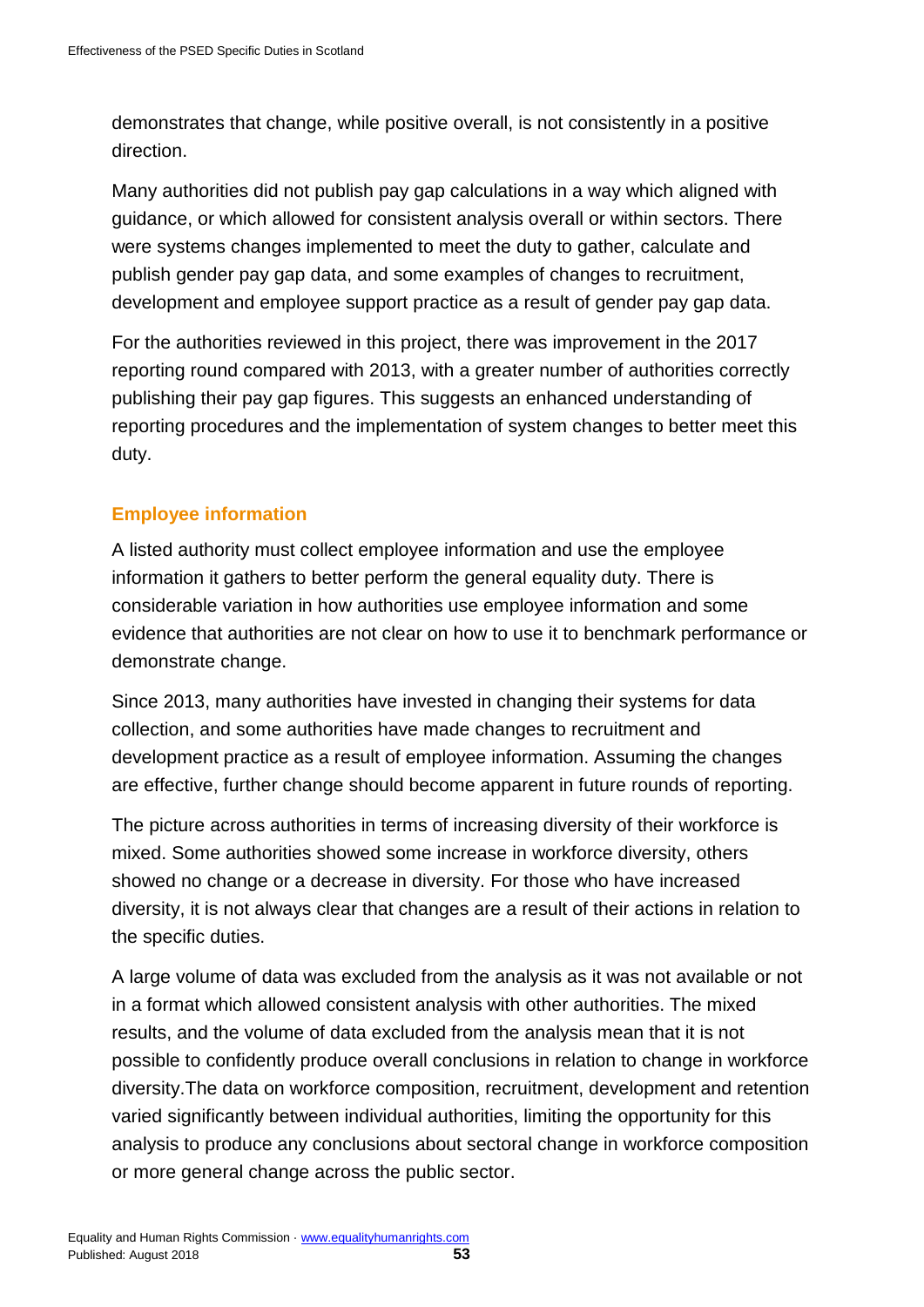# **Evidence**

The explicit relationship between evidence and equality outcomes was variable. It was clearest where there was a summary of evidence for each outcome, or where reports supplied a separate chapter or associated report on the evidence base for the set of equality outcomes.

There was a wide variety of evidence referred to in equality outcomes statements, and some clear commitment to generating new evidence where existing sources were incomplete or inadequate. In most cases reports presented no explicit rationale for the selection of the evidence published. In some cases reports presented evidence that was of questionable relevance to equality outcomes and to the organisational context and functions of the authority.

#### **Involvement**

The specific duties require each listed authority to involve equality groups and those who represent their interests in preparing a set of equality outcomes. There is no duty to report on what involvement had been undertaken.

The majority of authorities described arrangements for involvement of people with protected characteristics, but the extent to which the evidence they produce is used in setting equality outcomes is variable. There was a small increase in the number describing processes for involvement in 2017, but much of this may be accounted for by authorities simply restating processes undertaken prior to the the production of 2013 reports.

It was not always clear from reports how involvement as an ongoing process had been considered or implemented. In this respect, much of the involvement described may not conform to the definition of involvement in the guidance.

In the cases where there had been a longer term dialogue, this was usually with representative organisations, rather than directly with individuals and communities of people with protected characteristics. Evidence from representative groups suggests that public authorities may prefer to engage with them, rather than directly with communities, because they have a more developed understanding of the duties and can more efficiently offer relevant input.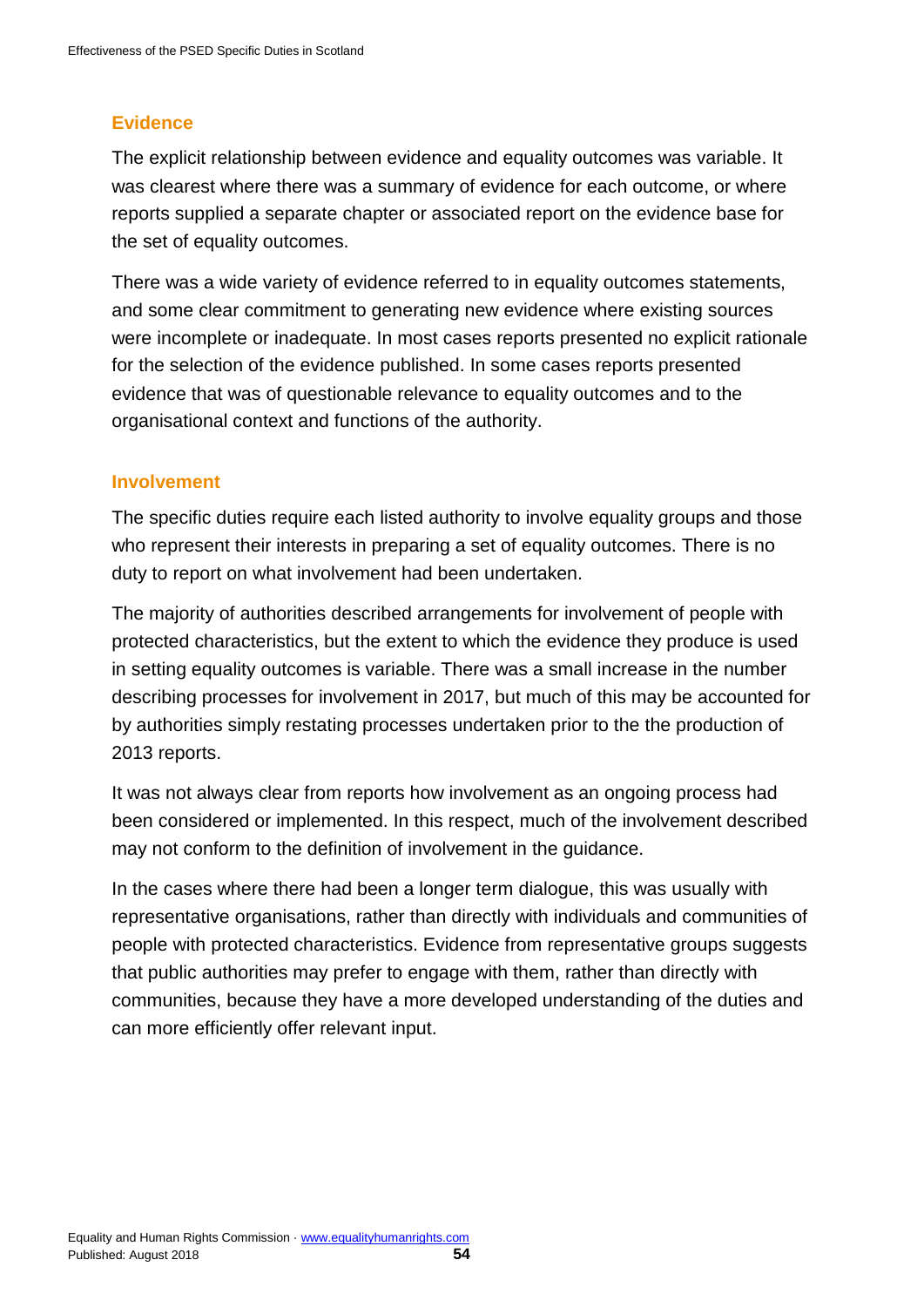# <span id="page-55-0"></span>**Areas for Improvement**

This section of the report sets out the key issues in how the three elements of the duties studied produce and demonstrate change for people with protected characteristics and describes what improvements in practice might involve.

These have been drafted on the basis of the research and analysis undertaken to date on the Equality and Human Rights Commission PSED Specific Duties Effectiveness Project.

#### **Articulation of outcomes and reporting on change**

Although the overall intention of the duties is to produce change for people with protected characteristics, this was not always the focus of outcomes or progress reporting. In many cases, the evidence presentedand the outcomes set focused on administrative matters. Often, outcomes contained no reference to change, or focused on change which was not for people with protected characteristics.

The explicit relationship between evidence and equality outcomes was variable. In most cases reports presented no explicit rationale for the selection of the evidence published. In some cases, reports presented evidence that was of questionable relevance to equality outcomes and to the organisational context and functions of the authority.

There was considerable variance in the quality of the planning and performance measurement processes described. Few reports described a comprehensive system of baselines, progress measurement criteria, targets, benchmarks and other elements of planning and performance measurement. Some reports did describe relatively comprehensive systems but did not appear to have used them in reporting on progress. Analysis suggests that there is little connection between the comprehensiveness of the planning and performance measurement systems described in 2013 and the quality of subsequent progress reporting.

This may indicate that capacity for planning and performance measurement in public authorities is insufficiently developed. If this were the case, it would be reasonable to expect to observe similar flaws in planning and performance in other aspects of an authority's duties. If similar flaws are not apparent in other planning and performance measurement frameworks, it suggests a phenomenon which is peculiar to the specific duties. Further research may be required to clarify the extent to which the quality of planning and performance measurement for the three elements of the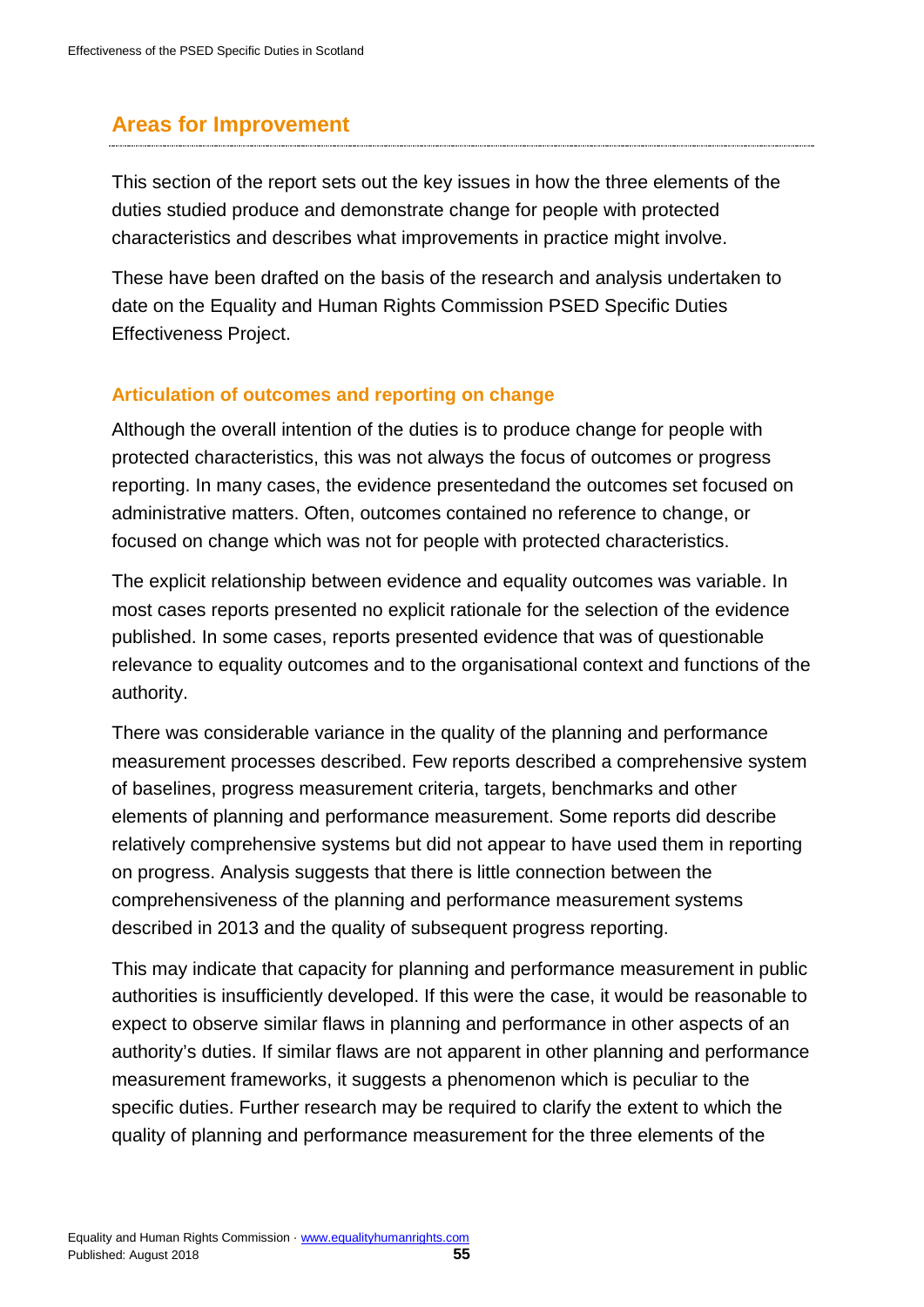specific duties examined here varies from the quality present in other planning and performance measurement frameworks in the public sector.

It is possible that changes for people with protected characteristics were achieved, but the limitations of planning and performance measurement meant that these were not demonstrated and evidenced.

Improvement in this area would involve a greater focus on producing change for people with protected characteristics, and an improvement in the selection of evidence applied to setting outcomes, including greater use of baselines from which to measure change. It would also involve clearer and more appropriate progress measurement criteria, and the implementation of and reporting on progress measurement criteria.

Many public authorities would likely benefit from a reduced focus on reporting on actions and outputs, and a reduced focus on simple compliance with the demands of the duties in favour of producing, demonstrating and reporting on change.

# **Use of published guidance**

The Equality and Human Rights Commission published 8 guides to explain how public authorities can meet the requirements of the Equality Act 2010. Guidance included publications on equality outcomes, evidence, involvement, assessing impact and employee information.

There were numerous areas where, despite the availability of guidance, authorities did not deliver work which corresponded with the processes, systems and standards recommended in the published guidance. This research makes no conclusions on the clarity, relevance or comprehensiveness of the guidance itself.

Despite the purpose of action which produces a demonstrable change for people with protected characteristics being made clear in the guidance, it was common for outcomes to focus on administrative or other procedural matters which had no clear direct benefit for people with protected characteristics.

The gender pay gap guidance is largely quantitative and therefore clearer and open to less variation in interpretation than much of the other guidance. Despite this, many authorities failed to follow the guidance on calculating and publishing the gender pay gap.

Improvement in this area would involve more consistent application of the guidance in the use of evidence to prioritise equality outcomes and in articulating equality outcomes that focus on change in respect to a particular inequality for people with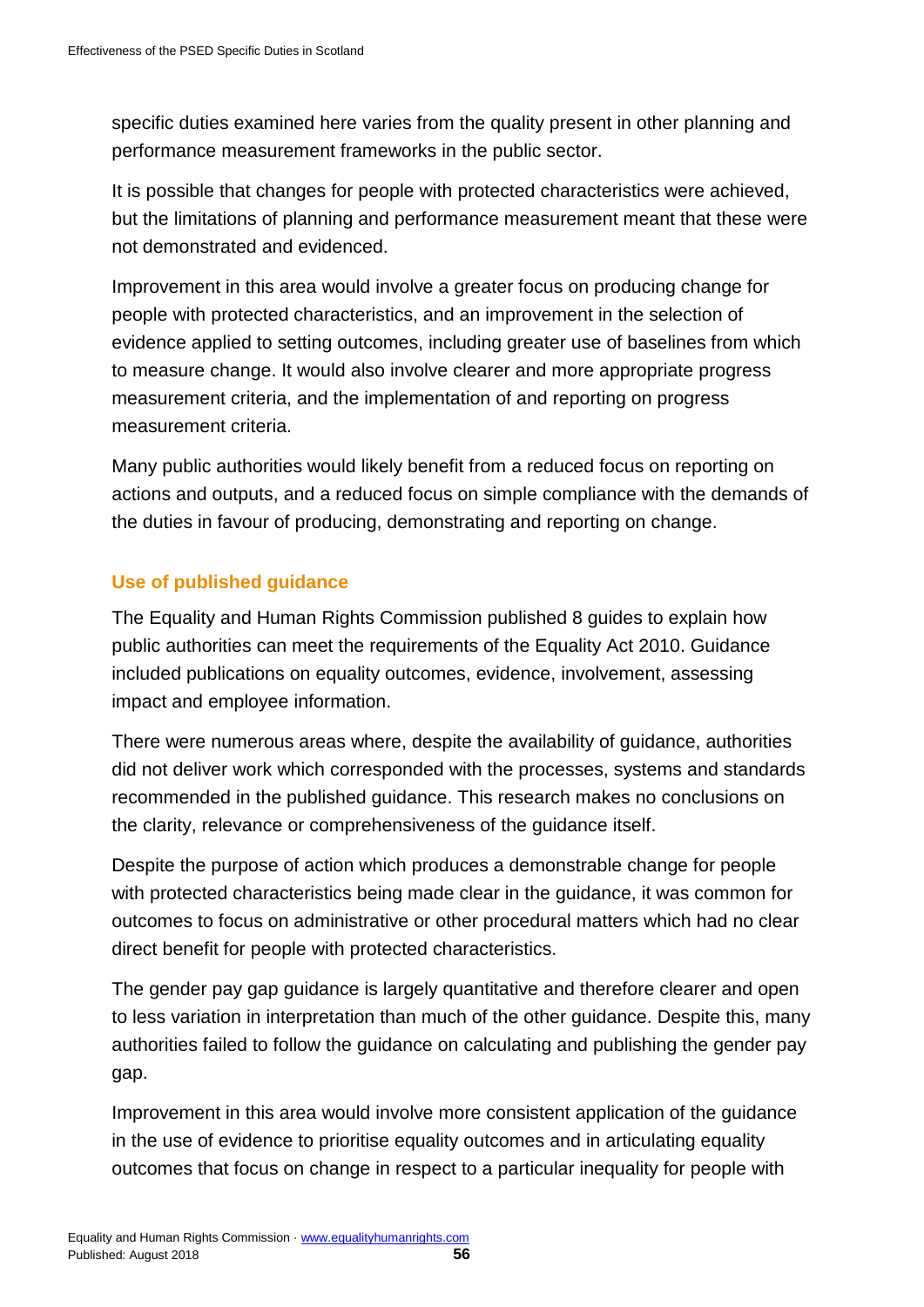protected characteristics. It would also require a more consistent application of the guidance on involvement, measuring performance and employee information.

The reasons why the guidance has not always been followed are not clear. It is clear that many of the limitations on the potential for actions taken in response to the duties to produce change, and for that change to be demonstrated would be diminished if the guidance had been better utilised.

# **Improving the quality of data and how it is used**

There were substantial gaps, irregularities and inconsistencies in the data available, particularly regarding workforce composition, but also in relation to pay gaps and outcomes. These gaps, irregularities and inconsistencies were sufficiently serious to affect the delivery of a comprehensively robust analysis for this research, resulting in the exclusion of some elements of the analysis.

Although there is no requirement on authorities to produce data in a form which enables universal or sectoral analysis, this form of analysis may be useful in terms of assessing the overall impact of the duties in producing change for people with protected characteristics. The guidance states that one of the reasons to gather and use employee information is to "assess performance against that of similar organisations, nationally or locally." This kind of benchmarking against peers may not be possible unless data is broadly comparable.

It was apparent that the main focus of reports in relation to data was on its collection. There was more limited description of how data would be used. There is considerable variation in how authorities use employee information and some evidence that authorities are not clear on how to use it to benchmark performance or demonstrate change.There was some evidence of authorities taking action to improve the quality of data, indicating that there was some awareness of the limitations of existing data.

Improvement in this area would involve a reduction in the level of 'unknown' data, and more consistent and comparable analysis and reporting, including the application of the guidance on calculation and reporting of pay gaps for relevant authorities. It would also involve a clearer link between data, action to address issues, progress reporting and wider organisational reporting systems. There is also a need for a shift in focus from gathering data to using it effectively to produce change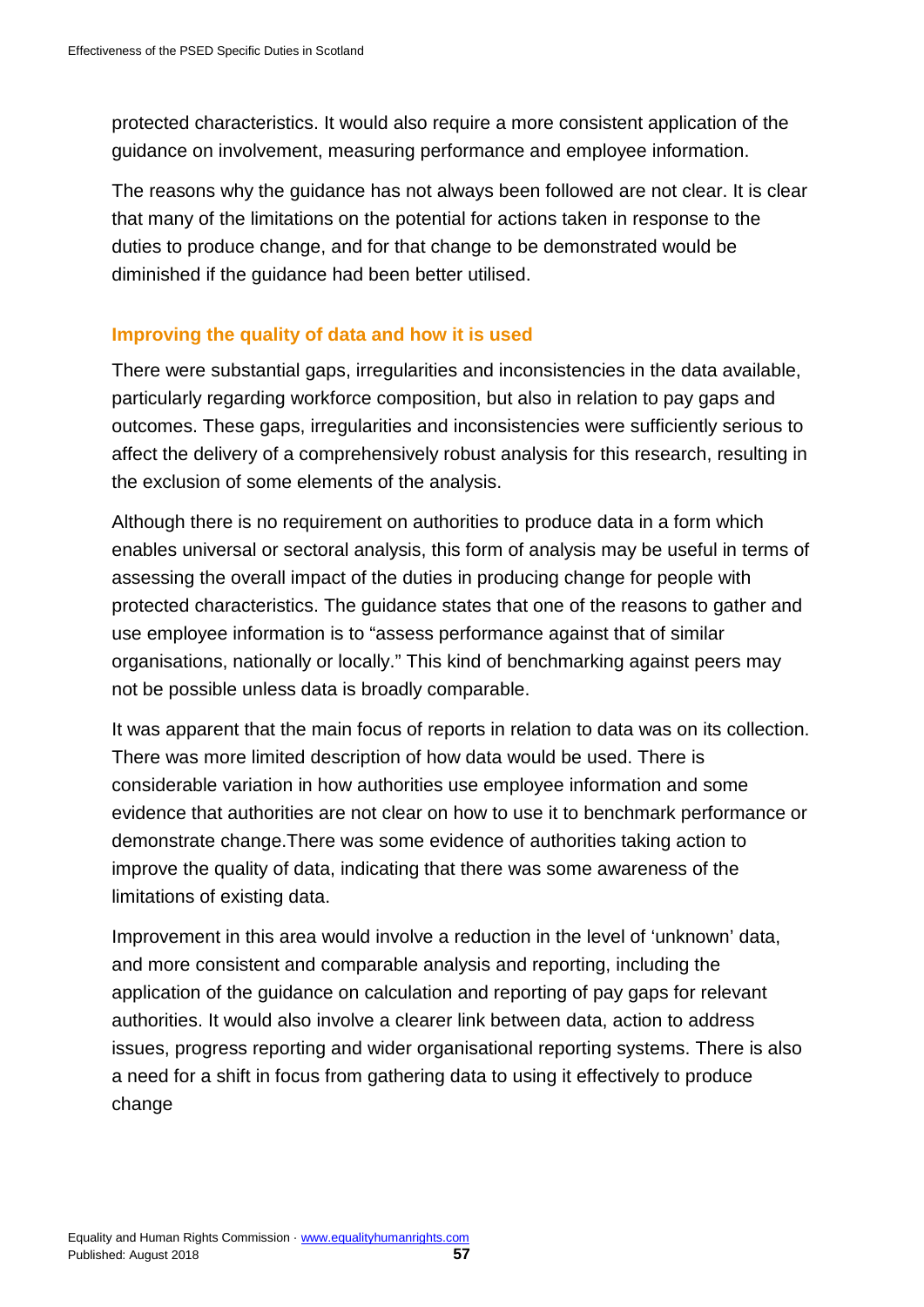# <span id="page-58-0"></span>**Appendix I – Methodology**

#### <span id="page-58-1"></span>**About the Research**

The research was principally delivered through a desk-based analysis of published reports, supplemented by some primary research where evidence available from published reports was considered insufficient to form conclusions.

The work on whether change has been achieved in relation to the original equality outcomes set in 2013 prioritised the 55 public authorities who were assessed by EHRC research in 2013 as having published good, measurable equality outcomes. This sample was supplemented by a further 50 authorities whose outcomes had been assessed as being less measurable.

The work on how public authorities used a] evidence and b] involvement of people with or who share protected characteristics [in relation to outcomes], prioritised those authorities identified in Measuring Up as performing well on these factors. This desk research was complemented by a programme of interviews with representative organisations identified as having worked with multiple public authorities.

The work on whether there have been reported improvements in diversity in workforce composition, recruitment, development looked at all listed authorities.

The work on whether change has been achieved in relation to gender pay gaps between 2013 and 2017 was restricted to those authorities with 150+ employees in 2013 the threshold for publication of gender pay gap information at that time.

The work on the extent to which outcomes relating specifically to pay gaps and employee information were developed and the ways in which public authorities have used employee information also prioritised the 55 public authorities who were assessed by EHRC research in 2013 having published good, measurable equality outcomes.

The work on whether other stakeholders perceived improvements prioritised those authorities who had been assessed as providing better quality data in the earlier documentary analysis.

# <span id="page-58-2"></span>**Change in relation to the original equality outcomes**

The sample for this section of the research was identified through a process of prioritisation and exclusion. The total number of listed public authorities which could have been considered for inclusion in the sample was 267.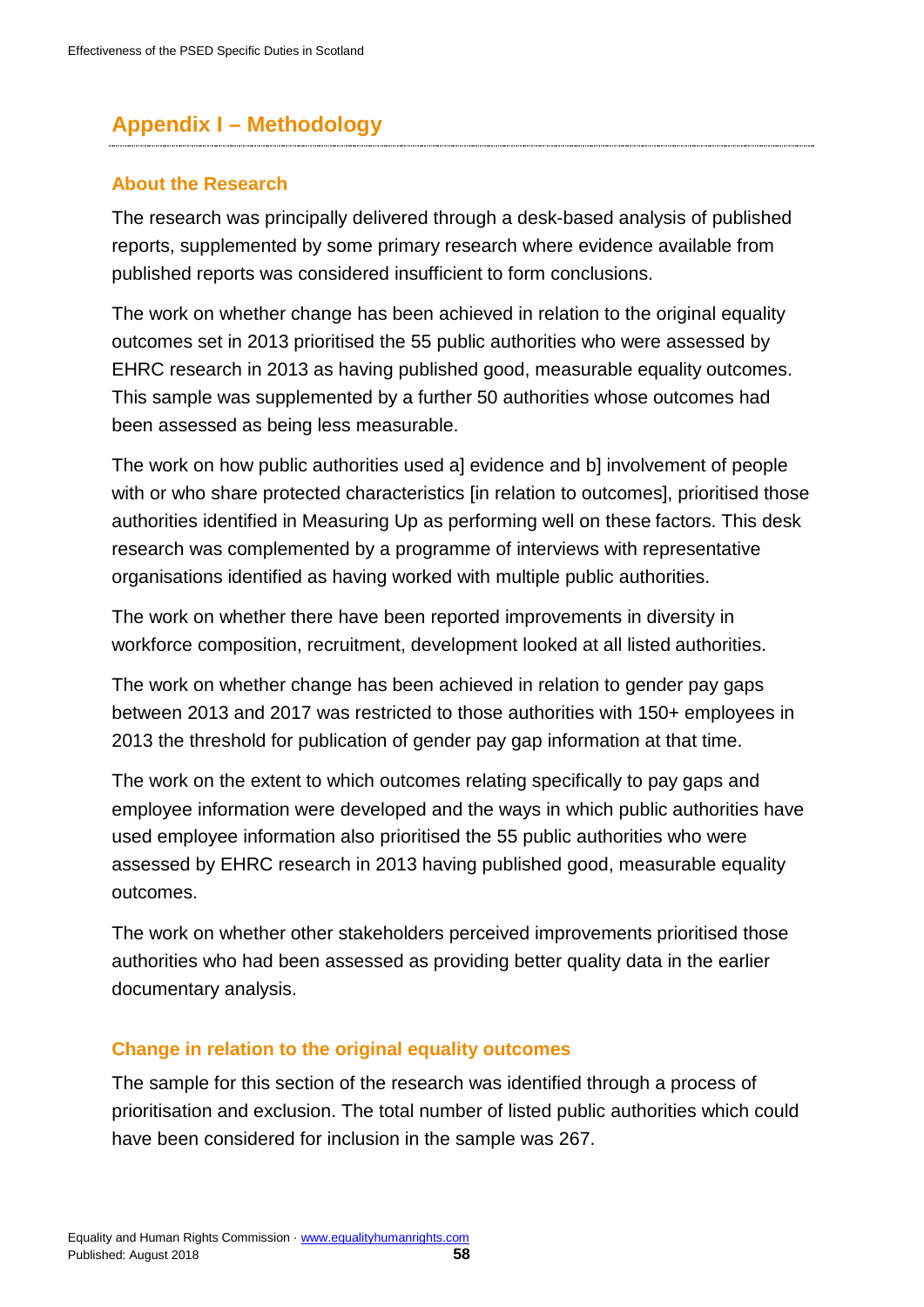The first phase of the work looked at equality outcomes reports for 2013, 2015 and 2017 for the 55 public authorities identified within the Equality and Human Rights Commission's Measuring Up? 3 publication $9$  as having developed good quality, measurable equality outcomes in 2013. The purpose of this was to limit the sample to those authorities who would have been most likely to have the ability to record progress towards achieving equality outcomes. However, not all of these were suitable for analysis, and following discussion with the Project Advisory Group the sample was extended to increase the robustness and applicability of the findings across the range of listed public authorities.

Of the 267 potential public authorities, 53 were discounted because they no longer existed, had merged or had extremely limited potential to meet the criteria being used to measure progress.

In total, 120 public authorities were included in the data collection phase. Of these, 40 were unsuitable for analysis due to the following factors affecting comparability over the four-year cycle:

- 23 public authorities had changed their outcomes mid-cycle
- 8 public authorities had not published a progress report for one of the relevant years (2015 or 2017)
- 6 public authorities had published one or more reports which could no longer be accessed
- 3 authorities had reported progress too inconsistently to allow comparison

The final sample which was suitable for analysis consisted of 80 public authorities. The remaining 41 public authorities were not included in the research.

For each of the 80 public authorities, information was gathered from equality outcomes reporting in 2013, 2015 and 2017, 240 reports in total. For each equality outcome, the following information was recorded:

- Equality outcome details from 2013 reporting
	- Equality outcome as stated in 2013
	- Page number
	- Number of actions / commitments
	- Number of baselines (not including information set out in other sections of the report, for example sections covering evidence or mainstreaming)

<span id="page-59-0"></span><sup>-</sup><sup>9</sup> Equality and Human Rights Commission (2013). Measuring Up? Report 3: Monitoring public authorities' performance of the [Scottish Specific Duties.](https://www.equalityhumanrights.com/en/file/4806/download?token=70vXPH40)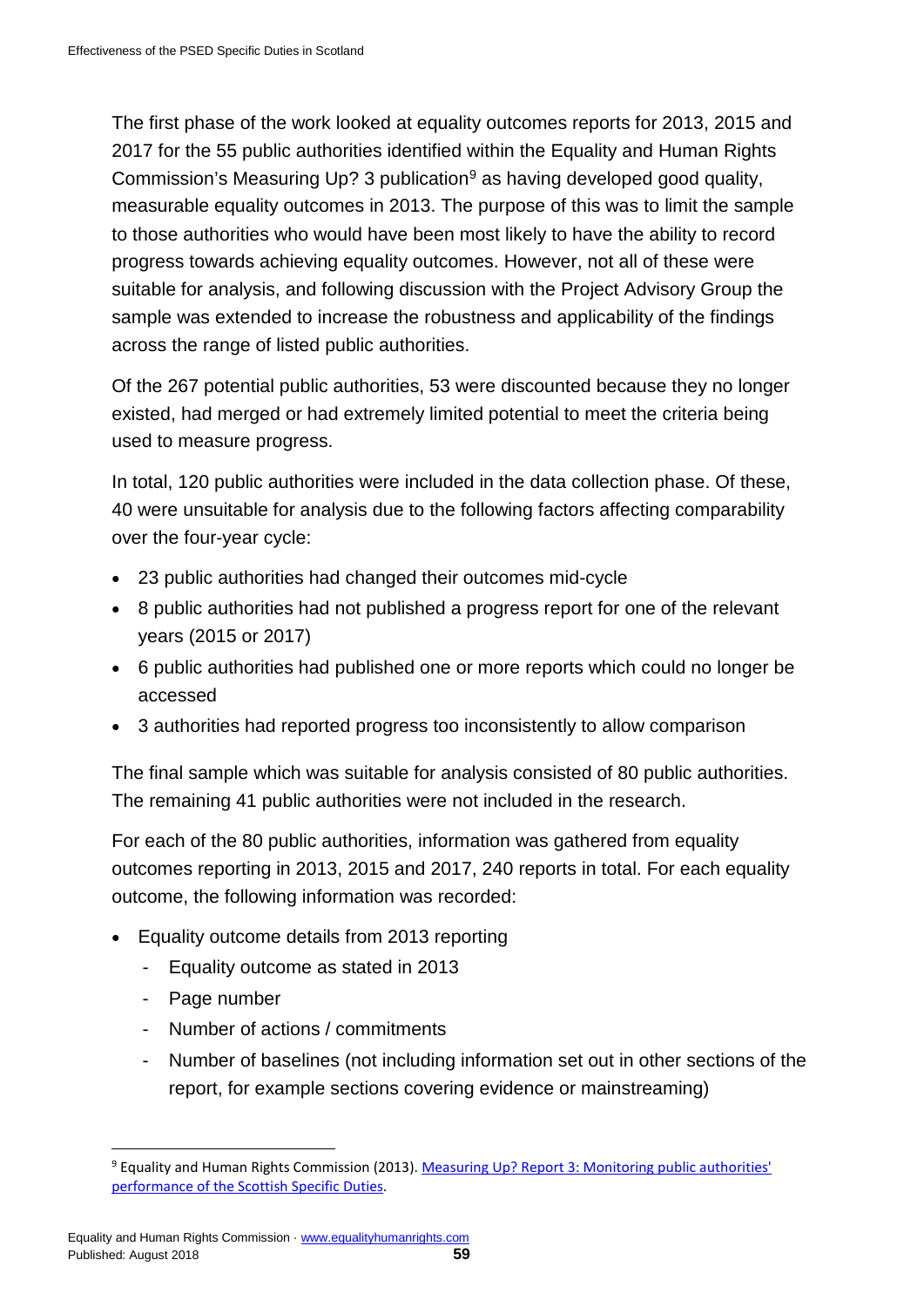- Number of non-specific intended measures of progress (those which did not specify a percentage based or numeric target)
- Number of specific intended measures of progress (those which specified a percentage based or numeric target)
- Protected characteristics stated as intended beneficiaries
- Progress recorded in 2015
	- Number of instances where qualitative progress was demonstrated
	- Number of instances where quantitative progress was demonstrated (including where an increase or reduction had been stated without percentage based or numeric data)
- Progress recorded in 2017
	- Number of instances where qualitative progress was demonstrated
	- Number of instances where quantitative progress was demonstrated, including where an increase or reduction had been stated without percentage based or numeric data.
- Which protected characteristic groups any demonstrable progress in 2015 or 2017 had benefitted
- Whether activity (i.e. actions or outputs) had been recorded in at least one of the progress reporting cycles
- Scores of progress on a rating scale:
	- 0 no demonstrable progress
	- 1- limited demonstrable progress
	- 2 Significant demonstrable progress
	- 3 Comprehensive demonstrable progress
- Notes of any potentially significant reporting practices or content

# <span id="page-60-0"></span>**Calculation of Gender Pay Gap**

At the time of the 2013 and 2015 reporting rounds, only authorities with 150 or more staff were required to publish a statement on gender pay gap. Subsequent amendment to the legislation required listed authorities with 20 or more staff to publish gender pay gap information beginning with the 2017 reporting round.

This analysis has only considered those authorities which had more than 150 employees in 2013. Authorities which did not exist in 2013, which existed in 2013 but no longer existed in 2017, or which have different reporting timescales were also excluded from the analysis.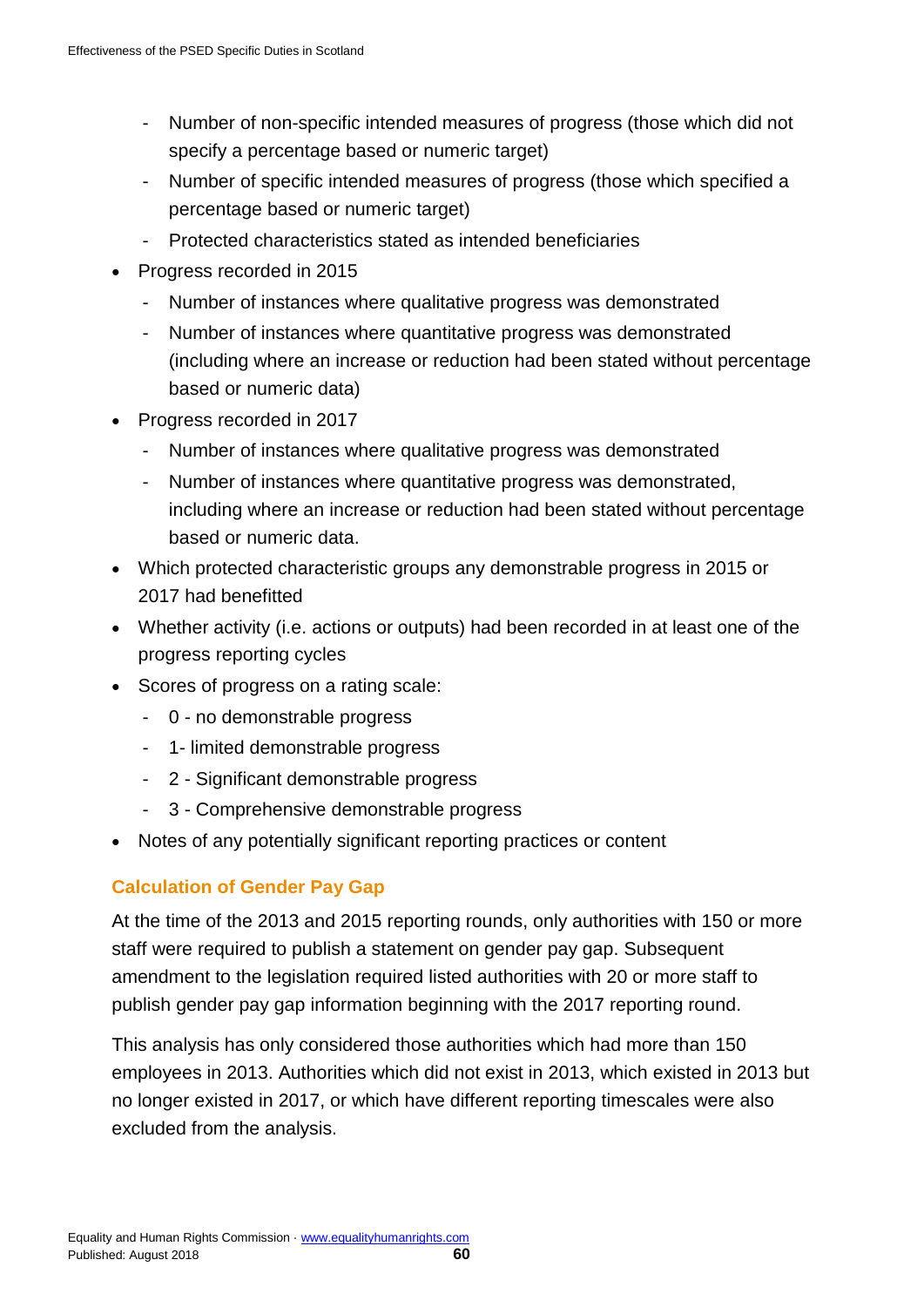Reports from the remaining 148 authorities were reviewed to establish differences in the gender pay gap in 2013 and 2017.

Where published, the following information was recorded

- pay gap for 2013 and 2017.
- the calculation used by authorities to determine the pay gap.
- whether the pay gap was calculated using a mean average or a median average.
- whether the pay gap was calculated using employees' determined hourly pay or annual salary.
- whether the pay gap was in favour of men or women.

As the legislation requires the publication of the percentage difference between men's and women's mean average hourly pay, only change in the pay gap for those authorities which determined their pay gap in this way was measured.

Where information on the pay gap was unavailable, the reason for this was noted, e.g. no overall pay gap given, pay gap not published, report unavailable.

While the analysis did record whether a pay gap for senior management was published, these figures were not recorded, as the grades considered to be 'senior management' differed across authorities.